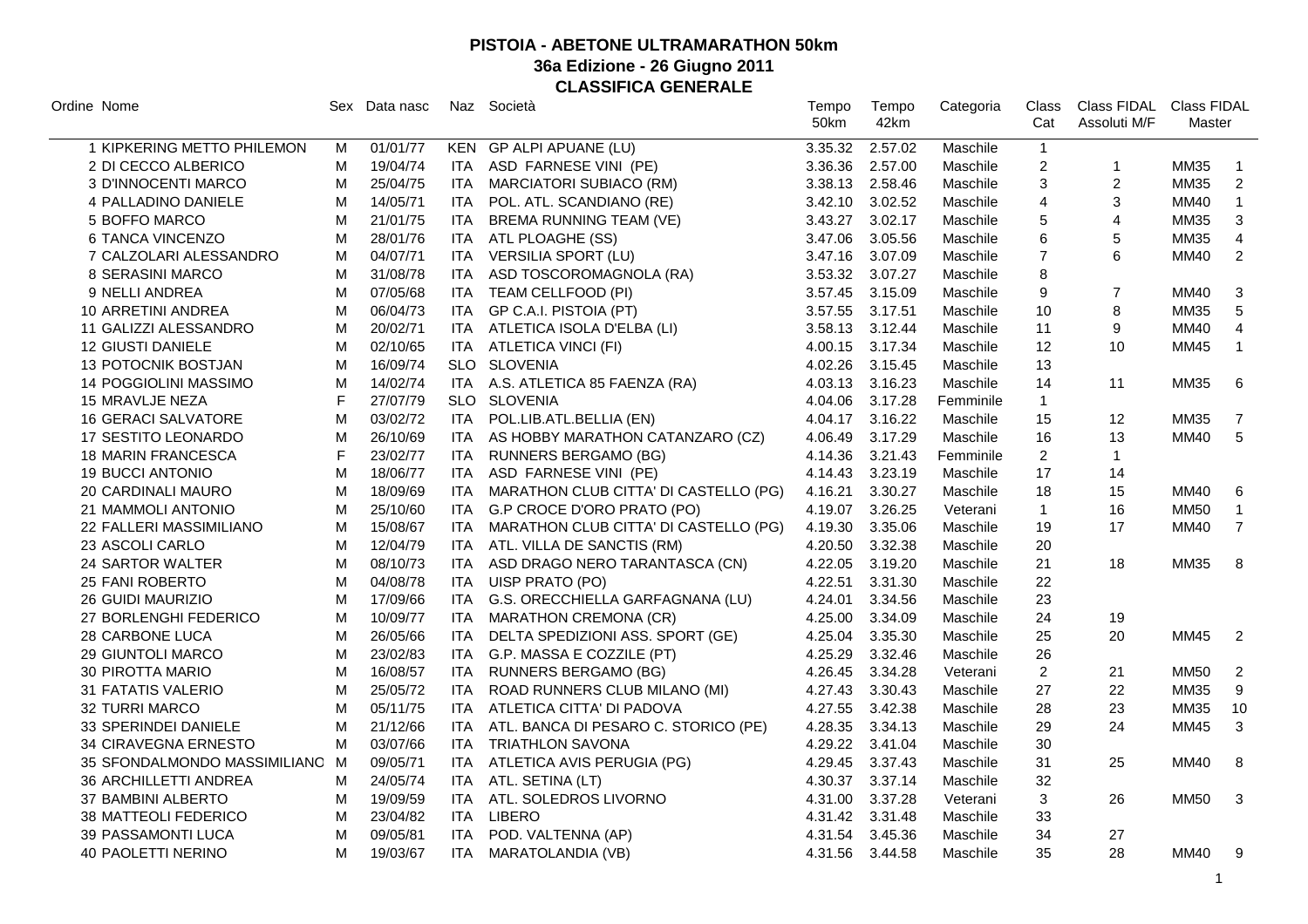| Ordine Nome                |              | Sex Data nasc |            | Naz Società                              | Tempo<br>50km | Tempo<br>42km   | Categoria    | Class<br>Cat   | Class FIDAL<br>Assoluti M/F | <b>Class FIDAL</b><br>Master |                |
|----------------------------|--------------|---------------|------------|------------------------------------------|---------------|-----------------|--------------|----------------|-----------------------------|------------------------------|----------------|
| 41 CARDIA GAETANO          | М            | 24/09/63      |            | ITA G.S. GABBI (BO)                      | 4.32.33       | 3.41.28         | Maschile     | 36             | 29                          | <b>MM45</b>                  | $\overline{4}$ |
| 42 DEL GENOVESE PAOLO      | M            | 20/12/70      |            | ITA TEAM CELLFOOD (PI)                   | 4.32.35       | 3.35.52         | Maschile     | 37             | 30                          | <b>MM40</b>                  | 10             |
| 43 ZANARDI MARINA          | $\mathsf F$  | 07/01/72      | ITA        | <b>CUS FERRARA (FE)</b>                  | 4.32.37       | 3.37.45         | Femminile    | 3              | $\overline{2}$              | <b>MF35</b>                  | $\mathbf{1}$   |
| 44 BORDONI CARLUCCIO       | M            | 27/09/51      |            | ITA 2002 MARATHON CLUB (SO)              | 4.34.15       | 3.42.06         | Vet. Argento | $\mathbf{1}$   | 31                          | <b>MM60</b>                  | $\overline{1}$ |
| 45 COMASSI MARIO           | м            | 26/03/86      |            | ITA TRIATHLON LA GABELLA (PI)            | 4.34.54       | 3.48.54         | Maschile     | 38             |                             |                              |                |
| <b>46 BISCARDI ALBERTO</b> | м            | 05/01/77      |            | ITA ATLETICA CALENZANO (FI)              | 4.35.46       | 3.51.06         | Maschile     | 39             |                             |                              |                |
| 47 CARTEI GIANLUCA         | M            | 17/07/54      |            | ITA ATLETICA PRATO (PO)                  | 4.35.51       | 3.40.37         | Veterani     | $\overline{4}$ | 32                          | <b>MM55</b>                  | $\overline{1}$ |
| <b>48 TRENTIN VIRGINIO</b> | M            | 28/10/54      |            | ITA POL.LIB.S.BIAGIO (TV)                | 4.36.25       | 3.47.37         | Veterani     | 5              | 33                          | <b>MM55</b>                  | $\overline{2}$ |
| 49 DOMMI ALESSANDRO        | M            | 16/10/77      |            | ITA IL PONTE SCANDICCI (FI)              | 4.36.27       | 3.48.34         | Maschile     | 40             |                             |                              |                |
| 50 MODESTI PAOLO           | M            | 26/07/64      |            | ITA G.P. PIOMBINO AVIS (LI)              | 4.37.34       | 3.37.59         | Maschile     | 41             | 34                          | MM45                         | $\sqrt{5}$     |
| 51 GROSS RICHARD           | M            | 26/04/67      |            | ITA HAPPY RUNNER CLUB (MI)               | 4.37.28       | 3.48.57         | Maschile     | 42             | 35                          | MM40                         | 11             |
| 52 GUERRINI GIUSEPPE       | M            | 14/02/70      | ITA        | MARATHON CLUB CITTA' DI CASTELLO (PG)    | 4.38.01       | 3.42.16         | Maschile     | 43             | 36                          | <b>MM40</b>                  | 12             |
| 53 CHAPLIN TIMOTHY         | M            | 17/09/63      |            | GBR U.P. ISOLOTTO (FI)                   | 4.40.26       | 3.41.33         | Maschile     | 44             | 37                          | <b>MM45</b>                  | 6              |
| 54 RIBICHESU DAVIDE        | M            | 22/11/80      |            | ITA PODISTICA SASSARI                    | 4.40.35       | 3.39.05         | Maschile     | 45             | 38                          |                              |                |
| 55 SCARANO MATTEO          | M            | 21/07/67      | <b>ITA</b> | U.P. ISOLOTTO (FI)                       | 4.40.42       | 3.38.33         | Maschile     | 46             | 39                          | <b>MM40</b>                  | 13             |
| 56 GALIMBERTI BARBARA      | $\mathsf{F}$ | 25/02/72      |            | ITA LIBERO                               | 4.40.57       | 3.49.04         | Femminile    | $\overline{4}$ |                             |                              |                |
| 57 PISCOPO GENNARO         | M            | 19/04/60      |            | ITA G.S.R. FERRERO (CN)                  | 4.41.40       | 3.47.11         | Veterani     | 6              | 40                          | <b>MM50</b>                  | $\overline{4}$ |
| 58 BORZANI LISA            | $\mathsf{F}$ | 12/05/79      | ITA        | ATLETICA CITTA' DI PADOVA                | 4.41.52       | 3.46.29         | Femminile    | 5              | 3                           |                              |                |
| 59 RENNI LEONARDO          | M            | 03/12/55      |            | ITA ATL. BANCA DI PESARO C. STORICO (PE) | 4.41.57       | 3.48.22         | Veterani     | $\overline{7}$ | 41                          | <b>MM55</b>                  | 3              |
| 60 PARRI LIDO              | M            | 11/02/68      |            | ITA ATLETICA VINCI (FI)                  | 4.42.09       | 3.48.48         | Maschile     | 47             | 42                          | MM40                         | 14             |
| 61 GONNELLA LEONARDO       | M            | 29/02/60      |            | ITA G.S. MARCIATORI BARGA (LU)           | 4.43.07       | 3.49.09         | Veterani     | 8              | 43                          | <b>MM50</b>                  | 5              |
| 62 RAMPONI GIOVANNI MARIA  | M            | 20/12/59      |            | ITA ATL. 99 VITTUONE (MI)                | 4.43.19       | 3.40.12         | Veterani     | 9              | 44                          | <b>MM50</b>                  | $\,6\,$        |
| 63 INNOCENTI FABIO         | M            | 18/06/65      |            | ITA GP C.A.I. PISTOIA (PT)               | 4.44.00       | 3.49.01         | Maschile     | 48             | 45                          | <b>MM45</b>                  | $\overline{7}$ |
| <b>64 TONETTI SCILLA</b>   | $\mathsf{F}$ | 10/11/75      |            | ITA RUNNER OLONA (VA)                    | 4.44.29       | 3.52.48         | Femminile    | 6              | 4                           | <b>MF35</b>                  | $\overline{2}$ |
| 65 BONI SANDRO             | M            | 30/10/73      |            | ITA ASSINDUSTRIA SPORT (PD)              | 4.44.41       | 3.47.20         | Maschile     | 49             | 46                          | <b>MM35</b>                  | 11             |
| 66 PAOLIERI PAOLO          | M            | 29/07/64      |            | ITA POD. NARNALI (PO)                    | 4.45.00       | 3.48.32         | Maschile     | 50             | 47                          | <b>MM45</b>                  | 8              |
| 67 CHITI CLAUDIO           | M            | 04/05/55      |            | ITA ASD ATL. SIGNA (FI)                  | 4.45.05       | 3.47.43         | Veterani     | 10             |                             |                              |                |
| 68 CAFORIO CLAUDIO         | M            | 16/06/63      | ITA        | G.S.A. BRUGHERIO (MI)                    | 4.45.15       | 3.49.17         | Maschile     | 51             | 48                          | MM45                         | 9              |
| 69 PASOTTO CORRADO         | м            | 15/02/64      |            | ITA RUNNERS BERGAMO (BG)                 | 4.45.22       | 3.50.13         | Maschile     | 52             | 49                          | MM45                         | 10             |
| 70 AGUILAR EDUARDO ENRIQUE | м            | 24/08/69      |            | USA ATLETICA 2000 PESCARA (PE)           | 4.46.29       | 3.56.13         | Maschile     | 53             | 50                          | MM40                         | 15             |
| 71 VILLA RAFFAELLO         | M            | 03/08/67      |            | ITA CANOTTIERI MILANO (MI)               | 4.46.53       | 3.50.18         | Maschile     | 54             | 51                          | MM40                         | 16             |
| 72 BERNINI STEFANO         | м            | 07/08/78      | <b>ITA</b> | <b>LIBERO</b>                            | 4.48.05       | 3.50.12         | Maschile     | 55             |                             |                              |                |
| 73 UNGUREANU COSTANTIN     | M            | 19/11/70      |            | ROM G.S. MAIANO FIESOLE (FI)             | 4.48.46       | 3.48.50         | Maschile     | 56             |                             |                              |                |
| 74 LATINI MAURIZIO         | M            | 29/08/69      |            | ITA G.S. MAIANO FIESOLE (FI)             | 4.50.07       | 3.50.32         | Maschile     | 57             |                             |                              |                |
| 75 PICCIONI FRANCO         | M            | 26/07/63      |            | ITA POD. GRUPPO SOLIDARIETA' (RM)        | 4.51.43       | 3.54.10         | Maschile     | 58             | 52                          | <b>MM45</b>                  | 11             |
| <b>76 MINIATI LEONARDO</b> | M            | 05/03/72      | ITA        | ASD TOSCOROMAGNOLA (RA)                  | 4.53.11       | 3.54.47         | Maschile     | 59             | 53                          | <b>MM35</b>                  | 12             |
| 77 MISCETTI ANDREA         | M            | 31/12/70      | ITA        | ASD FILIPPIDE - DLF CHIUSI (PG)          | 4.54.19       | 3.55.13         | Maschile     | 60             | 54                          | <b>MM40</b>                  | 17             |
| 78 ORLANDI SERGIO          | M            | 13/11/63      |            | ITA ATL. SAN MARCO BUSTO ARSIZIO (VA)    | 4.55.14       | 3.59.35         | Maschile     | 61             | 55                          | <b>MM45</b>                  | 12             |
| 79 DE STEFANI STEFANO      | м            | 26/12/70      | ITA        | <b>GS CRISAL SOVERATO (CZ)</b>           | 4.56.16       | 4.06.26         | Maschile     | 62             | 56                          | <b>MM40</b>                  | 18             |
| 80 BONACCORSI FILIPPO      | M            | 08/03/78      | <b>ITA</b> | ASD GP PORCIANO (PT)                     |               | 4.58.31 4.11.25 | Maschile     | 63             |                             |                              |                |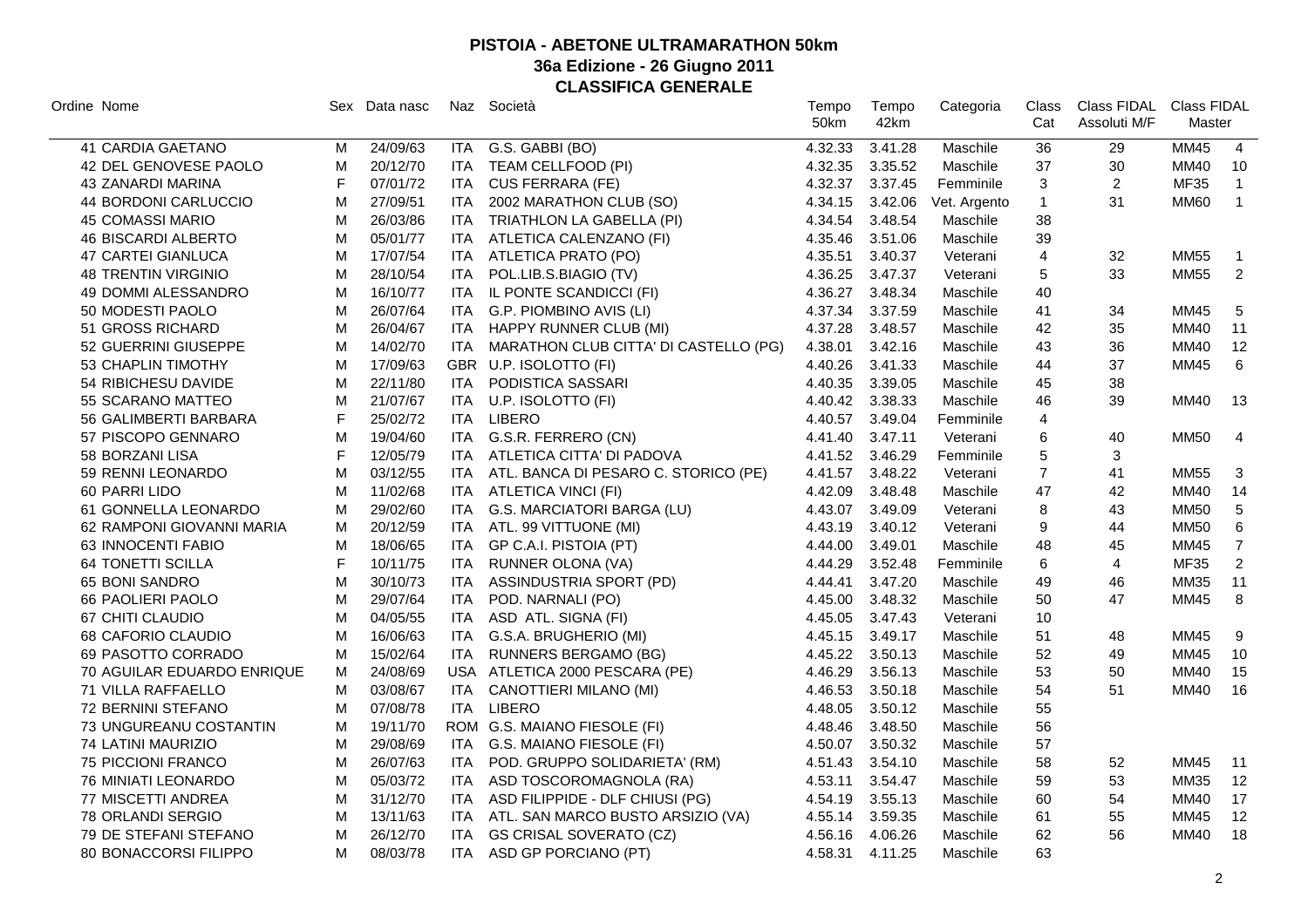|   |          |                                                   |                                       | Tempo<br>50km                                                                                                                                                                                                                                                                                                                                                                                                                                                                                                            | Tempo<br>42km | Categoria                             | Class<br>Cat   | Assoluti M/F               | Class FIDAL<br>Master |                            |
|---|----------|---------------------------------------------------|---------------------------------------|--------------------------------------------------------------------------------------------------------------------------------------------------------------------------------------------------------------------------------------------------------------------------------------------------------------------------------------------------------------------------------------------------------------------------------------------------------------------------------------------------------------------------|---------------|---------------------------------------|----------------|----------------------------|-----------------------|----------------------------|
| M | 23/08/69 | <b>ESP</b>                                        |                                       | 4.59.00                                                                                                                                                                                                                                                                                                                                                                                                                                                                                                                  | 4.06.30       | Maschile                              | 64             |                            |                       |                            |
| м |          | ITA                                               |                                       |                                                                                                                                                                                                                                                                                                                                                                                                                                                                                                                          | 3.58.12       | Maschile                              |                | 57                         |                       | 19                         |
| м | 18/07/67 |                                                   |                                       | 5.00.17                                                                                                                                                                                                                                                                                                                                                                                                                                                                                                                  | 4.08.19       | Maschile                              | 66             | 58                         | <b>MM40</b>           | 20                         |
| M | 12/03/62 | ITA                                               | ATLETICA LAMPORECCHIO (PT)            | 5.00.23                                                                                                                                                                                                                                                                                                                                                                                                                                                                                                                  | 3.57.45       | Maschile                              | 67             |                            |                       |                            |
| M | 05/10/75 | <b>ITA</b>                                        | <b>LIBERO</b>                         | 5.00.24                                                                                                                                                                                                                                                                                                                                                                                                                                                                                                                  | 3.57.44       | Maschile                              | 68             |                            |                       |                            |
| F | 21/02/72 | <b>ITA</b>                                        | POL. PRATO NORD                       | 5.00.38                                                                                                                                                                                                                                                                                                                                                                                                                                                                                                                  | 4.04.52       | Femminile                             | $\overline{7}$ |                            |                       |                            |
| M | 08/02/54 | <b>ITA</b>                                        | ATL. MONTE MARIO (RM)                 | 5.00.49                                                                                                                                                                                                                                                                                                                                                                                                                                                                                                                  | 4.06.25       | Veterani                              | 11             | 59                         | <b>MM55</b>           | $\overline{4}$             |
| M | 29/06/65 | <b>ITA</b>                                        | RUNNER OLONA (VA)                     | 5.00.55                                                                                                                                                                                                                                                                                                                                                                                                                                                                                                                  | 4.05.03       | Maschile                              | 69             | 60                         | <b>MM45</b>           | 13                         |
| M | 26/06/66 | ITA                                               | RUNNERS BARBERINO (FI)                | 5.01.15                                                                                                                                                                                                                                                                                                                                                                                                                                                                                                                  | 4.08.39       | Maschile                              | 70             |                            |                       |                            |
| M | 21/03/48 | <b>ITA</b>                                        | PODISTI LIVORNESI (LI)                | 5.01.29                                                                                                                                                                                                                                                                                                                                                                                                                                                                                                                  | 4.01.25       | Vet. Argento                          | $\overline{2}$ | 61                         | <b>MM60</b>           | $\overline{2}$             |
| M |          |                                                   |                                       | 5.01.50                                                                                                                                                                                                                                                                                                                                                                                                                                                                                                                  |               | Maschile                              | 71             |                            |                       |                            |
| M | 18/05/67 |                                                   |                                       | 5.02.19                                                                                                                                                                                                                                                                                                                                                                                                                                                                                                                  | 4.03.53       | Maschile                              |                | 62                         | <b>MM40</b>           | 21                         |
| M | 13/03/58 | <b>ITA</b>                                        | JOGGING TEAM PATERLINI NOVELLARA (RE) | 5.02.25                                                                                                                                                                                                                                                                                                                                                                                                                                                                                                                  |               | Veterani                              |                | 63                         | <b>MM50</b>           | $\overline{7}$             |
| M | 01/10/68 | <b>ITA</b>                                        | G.P CROCE D'ORO PRATO (PO)            | 5.03.39                                                                                                                                                                                                                                                                                                                                                                                                                                                                                                                  | 4.11.21       | Maschile                              | 73             | 64                         | <b>MM40</b>           | 22                         |
| M | 28/09/62 | ITA                                               |                                       | 5.03.43                                                                                                                                                                                                                                                                                                                                                                                                                                                                                                                  | 4.05.55       | Maschile                              | 74             |                            |                       |                            |
| M | 11/12/69 | ITA I                                             | SEI PER CORRERE (VR)                  | 5.03.45                                                                                                                                                                                                                                                                                                                                                                                                                                                                                                                  | 4.06.01       | Maschile                              |                | 65                         | <b>MM40</b>           | 23                         |
| M | 18/12/71 | ITA                                               |                                       | 5.03.54                                                                                                                                                                                                                                                                                                                                                                                                                                                                                                                  | 4.10.50       | Maschile                              | 76             | 66                         | <b>MM40</b>           | 24                         |
| M | 17/05/78 | ITA                                               |                                       | 5.04.33                                                                                                                                                                                                                                                                                                                                                                                                                                                                                                                  | 4.04.53       | Maschile                              | 77             |                            |                       |                            |
| M | 29/01/59 |                                                   |                                       | 5.04.36                                                                                                                                                                                                                                                                                                                                                                                                                                                                                                                  | 4.03.06       | Veterani                              | 13             | 67                         | MM50                  | 8                          |
| м | 20/09/61 |                                                   |                                       | 5.05.10                                                                                                                                                                                                                                                                                                                                                                                                                                                                                                                  | 4.10.27       | Veterani                              | 14             | 68                         | <b>MM50</b>           | 9                          |
| M | 08/07/53 | ITA                                               | G.S. LAMMARI (LU)                     | 5.05.25                                                                                                                                                                                                                                                                                                                                                                                                                                                                                                                  | 4.04.07       | Veterani                              | 15             | 69                         | <b>MM55</b>           | 5                          |
| M | 08/10/75 |                                                   |                                       | 5.05.29                                                                                                                                                                                                                                                                                                                                                                                                                                                                                                                  | 4.01.10       | Maschile                              | 78             |                            |                       |                            |
| M | 04/11/59 |                                                   |                                       | 5.06.15                                                                                                                                                                                                                                                                                                                                                                                                                                                                                                                  | 4.04.22       | Veterani                              | 16             | 70                         | <b>MM50</b>           | 10                         |
| M | 03/11/63 |                                                   |                                       | 5.06.19                                                                                                                                                                                                                                                                                                                                                                                                                                                                                                                  | 4.02.06       | Maschile                              | 79             | 71                         | <b>MM45</b>           | 14                         |
| M | 05/03/60 | <b>ITA</b>                                        | POD. BIASOLA (RE)                     | 5.06.30                                                                                                                                                                                                                                                                                                                                                                                                                                                                                                                  | 4.01.30       | Veterani                              | 17             | 72                         | <b>MM50</b>           | 11                         |
| E | 14/11/60 | <b>ITA</b>                                        | G.P. MASSA E COZZILE (PT)             | 5.06.50                                                                                                                                                                                                                                                                                                                                                                                                                                                                                                                  | 4.07.52       | Ladies                                | $\mathbf{1}$   |                            |                       |                            |
| м | 21/08/46 |                                                   |                                       | 5.08.17                                                                                                                                                                                                                                                                                                                                                                                                                                                                                                                  | 4.07.24       | Vet. Argento                          | 3              |                            |                       |                            |
| м | 09/03/61 | ITA                                               |                                       | 5.08.22                                                                                                                                                                                                                                                                                                                                                                                                                                                                                                                  | 4.08.44       | Veterani                              | 18             | 73                         | <b>MM50</b>           | 12                         |
| M | 01/01/73 | ITA.                                              |                                       | 5.08.28                                                                                                                                                                                                                                                                                                                                                                                                                                                                                                                  | 4.05.57       | Maschile                              |                |                            |                       |                            |
| M | 17/02/69 | <b>ITA</b>                                        |                                       | 5.08.45                                                                                                                                                                                                                                                                                                                                                                                                                                                                                                                  | 4.07.58       | Maschile                              | 81             | 74                         | <b>MM40</b>           | 25                         |
| M |          | ITA.                                              | ATL. 99 VITTUONE (MI)                 | 5.09.06                                                                                                                                                                                                                                                                                                                                                                                                                                                                                                                  | 4.07.31       | Vet. Argento                          | $\overline{4}$ | 75                         | <b>MM60</b>           | 3                          |
| M | 26/05/75 | <b>ITA</b>                                        | POD. BIASOLA (RE)                     | 5.09.12                                                                                                                                                                                                                                                                                                                                                                                                                                                                                                                  | 4.07.33       | Maschile                              | 82             | 76                         | MM35                  | 13                         |
| M | 03/12/72 | ITA                                               | <b>VENICEMARATHON ASD (VE)</b>        | 5.09.58                                                                                                                                                                                                                                                                                                                                                                                                                                                                                                                  | 4.08.29       | Maschile                              | 83             | 77                         | MM35                  | 14                         |
| M | 08/01/60 | ITA I                                             | G.P. MASSA E COZZILE (PT)             | 5.10.28                                                                                                                                                                                                                                                                                                                                                                                                                                                                                                                  | 4.07.49       | Veterani                              | 19             |                            |                       |                            |
| M | 26/01/62 | ITA.                                              | GP C.A.I. PISTOIA (PT)                | 5.11.01                                                                                                                                                                                                                                                                                                                                                                                                                                                                                                                  | 4.08.38       | Maschile                              | 84             | 78                         | MM45                  | 15                         |
| M | 06/03/63 | ITA.                                              | <b>CRAL REALE MUTUA (TO)</b>          | 5.11.26                                                                                                                                                                                                                                                                                                                                                                                                                                                                                                                  | 4.09.41       | Maschile                              | 85             | 79                         | <b>MM45</b>           | 16                         |
| M | 29/10/61 | ITA                                               | ATL. BORGO A BUGGIANO (PT)            | 5.11.49                                                                                                                                                                                                                                                                                                                                                                                                                                                                                                                  | 4.08.24       | Veterani                              | 20             | 80                         | <b>MM50</b>           | 13                         |
| M | 19/03/65 | <b>ITA</b>                                        | G.P CROCE D'ORO PRATO (PO)            | 5.11.54                                                                                                                                                                                                                                                                                                                                                                                                                                                                                                                  | 4.02.33       | Maschile                              | 86             |                            |                       |                            |
| M | 29/06/55 | ITA                                               | SAN VITTORE CESENA (FC)               | 5.12.11                                                                                                                                                                                                                                                                                                                                                                                                                                                                                                                  | 4.08.22       | Veterani                              | 21             | 81                         | <b>MM55</b>           | 6                          |
| M | 19/09/52 | <b>ITA</b>                                        | PODISTICA MELE (GE)                   |                                                                                                                                                                                                                                                                                                                                                                                                                                                                                                                          |               | Veterani                              | 22             | 82                         | <b>MM55</b>           | $\overline{7}$             |
|   |          | Sex Data nasc<br>27/08/71<br>25/04/81<br>22/01/51 |                                       | Naz Società<br>A.S.A. DETUR NAPOLI (NA)<br>A.S. KANKUDAI (BA)<br>ITA A.S. PIANI DI VAS RIGOLATO (UD)<br>ITA GP C.A.I. PISTOIA (PT)<br>S.P. LA LUMEGA (BO)<br>ITA<br><b>LIBERO</b><br>A.S.C.D. SILVANO FEDI (PT)<br>ATLETICA MARCIATORI MUGELLO (FI)<br>ITA A.S. MULTEDO 1930 (GE)<br>ITA S.S. RUNNERS LOANO (SV)<br>USA GP C.A.I. PISTOIA (PT)<br>ITA ATL. LARIANO RUNNING CLUB (RM)<br>ITA ATHLETIC TEAM PIOLTELLO (MI)<br>FRA FRANCIA<br>PICO RUNNERS (MO)<br>POD. FATTORI QUARRATA (PT)<br>ATL. VILLA DE SANCTIS (RM) | 4.59.03       | 4.00.38<br>4.06.44<br>5.12.55 4.14.12 |                | 65<br>72<br>12<br>75<br>80 |                       | Class FIDAL<br><b>MM40</b> |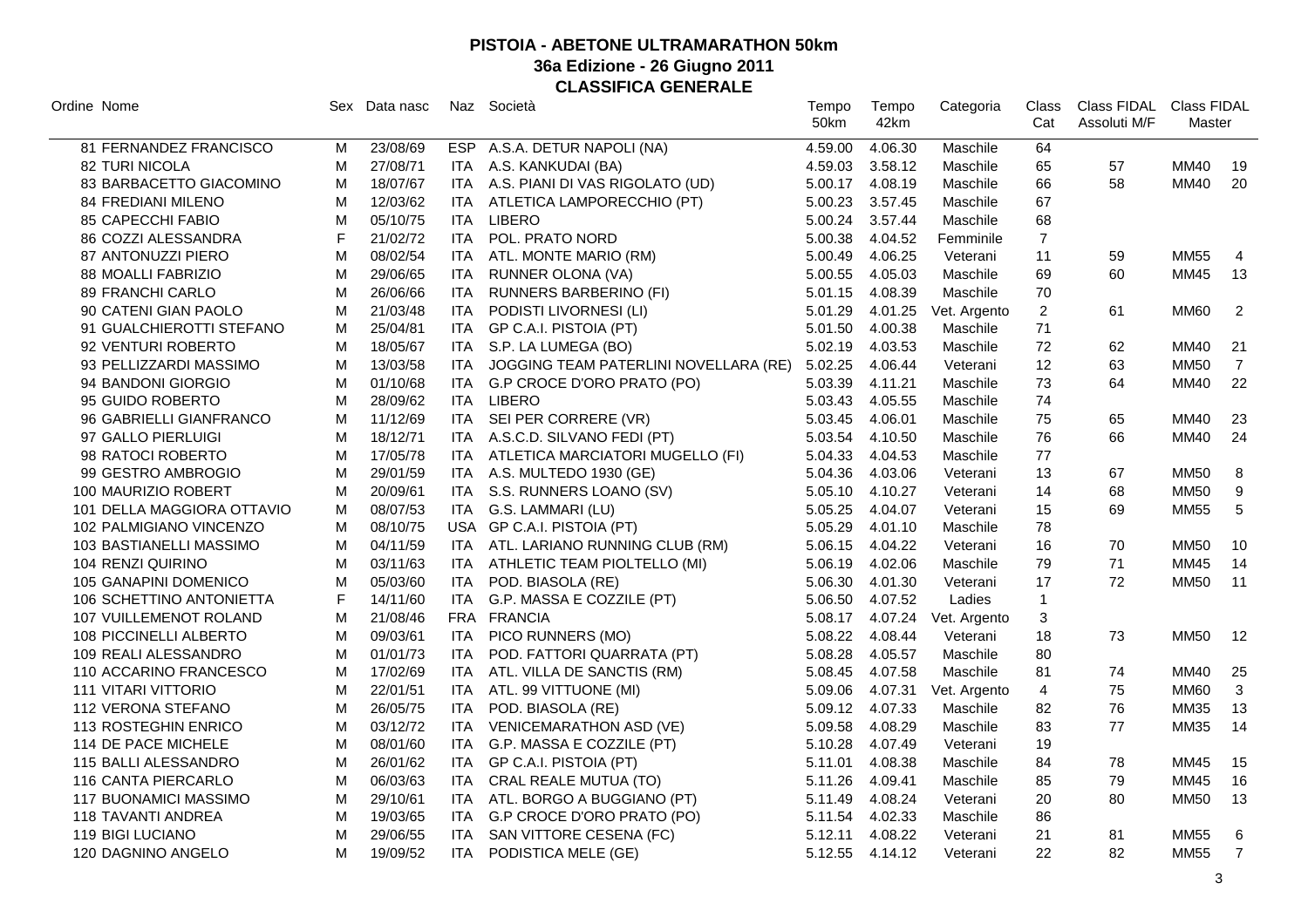| Ordine Nome                   |              | Sex Data nasc |       | Naz Società                             | Tempo<br>50km | Tempo<br>42km | Categoria    | Class<br>Cat | Class FIDAL<br>Assoluti M/F | Class FIDAL<br>Master |                |
|-------------------------------|--------------|---------------|-------|-----------------------------------------|---------------|---------------|--------------|--------------|-----------------------------|-----------------------|----------------|
| 121 BOSIO GIACOMO             | м            | 13/12/62      | ITA   | <b>RUNNERS BERGAMO (BG)</b>             | 5.13.25       | 4.15.43       | Maschile     | 87           | 83                          | <b>MM45</b>           | 17             |
| <b>122 GRISOLIA RENATO</b>    | M            | 20/10/70      | ITA.  | RUNNER OLONA (VA)                       | 5.14.36       | 4.08.42       | Maschile     | 88           | 84                          | MM40                  | 26             |
| 123 DALMIGLIO FRANCESCO       | м            | 23/10/72      | ITA   | G.P. CODOGNO 82 (LO)                    | 5.14.39       | 4.05.32       | Maschile     | 89           | 85                          | <b>MM35</b>           | 15             |
| 124 MORSTABILINI LUCA         | M            | 16/02/69      | ITA   | SORESINA RUNNING CLUB (CR)              | 5.14.42       | 4.07.55       | Maschile     | 90           | 86                          | MM40                  | 27             |
| 125 NOTTOLI ALBERTO           | м            | 30/01/64      | ITA.  | A.S.C.D. SILVANO FEDI (PT)              | 5.15.20       | 4.11.11       | Maschile     | 91           | 87                          | <b>MM45</b>           | 18             |
| <b>126 BIANCHINI DAVID</b>    | M            | 01/01/68      | ITA   | ATL MONTECATINI (PT)                    | 5.15.35       | 4.00.37       | Maschile     | 92           |                             |                       |                |
| 127 DE MARCO ROBERTO          | M            | 12/07/63      | ITA   | POL. OTELLO PUTINATI (FE)               | 5.15.45       | 4.11.18       | Maschile     | 93           | 88                          | <b>MM45</b>           | 19             |
| 128 DI STASI STEFANO          | м            | 13/11/62      | ITA   | G.P. LA STANCA VALENZATICO (PT)         | 5.15.47       | 4.13.45       | Maschile     | 94           | 89                          | <b>MM45</b>           | 20             |
| 129 FELTRIN ANTONELLA         | F            | 13/11/63      | ITA   | NUOVA ATL.RONCADE (TV)                  | 5.16.13       | 4.18.07       | Femminile    | 8            | 5                           | <b>MF45</b>           | $\overline{1}$ |
| 130 CIPOLLI ROBERTO           | M            | 11/01/66      |       | ITA LIBERO                              | 5.16.16       | 4.12.15       | Maschile     | 95           |                             |                       |                |
| <b>131 BRUNINI MARCO</b>      | M            | 11/12/73      | ITA   | U.C. SANGIULIANESE TRIATHLON (MI)       | 5.16.42       | 4.18.12       | Maschile     | 96           |                             |                       |                |
| 132 GALLO ENZO                | M            | 01/01/69      | ITA   | GS. JOLLY MOTORS (PO)                   | 5.17.03       | 4.19.32       | Maschile     | 97           |                             |                       |                |
| 133 ROSINI STEFANO            | M            | 30/10/70      | ITA   | MISERICORDIA AGLIANESE (PT)             | 5.17.25       | 4.14.18       | Maschile     | 98           |                             |                       |                |
| 134 MAZZANTI RUDI             | M            | 27/08/72      | ITA   | <b>GRUPPO PODISTICO AMEGLIA (SP)</b>    | 5.17.39       | 4.12.16       | Maschile     | 99           |                             |                       |                |
| 135 FAVONIO GIUSEPPE          | M            | 26/04/50      | ITA   | A.D.S. AMATORI - TURI (BA)              | 5.17.42       | 4.13.18       | Vet. Argento | 5            | 90                          | <b>MM60</b>           | 4              |
| 136 COCCO MARCO               | м            | 30/04/59      |       | ITA AUSONIA CLUB SESTO F. (FI)          | 5.17.58       | 4.18.57       | Veterani     | 23           |                             |                       |                |
| 137 FABRIZI FILIPPO           | M            | 03/01/73      |       | ITA ATL.SANGIOVANNESE 1967 (AR)         | 5.18.16       | 4.13.01       | Maschile     | 100          | 91                          | <b>MM35</b>           | 16             |
| 138 FIUMI FABIO               | M            | 31/03/80      | ITA   | <b>GP AVIS FORLI</b>                    | 5.18.26       | 4.15.16       | Maschile     | 101          |                             |                       |                |
| 139 GRIECO GIUSEPPE           | M            | 20/12/73      | ITA   | G.P. GORGONZOLA '88 (MI)                | 5.18.28       | 4.16.21       | Maschile     | 102          | 92                          | <b>MM35</b>           | 17             |
| <b>140 MARCHESI ILARIA</b>    | F            | 17/06/71      | ITA   | POD. FINALE EMILIA (MO)                 | 5.18.50       | 4.18.16       | Femminile    | 9            | 6                           | <b>MF40</b>           | $\mathbf{1}$   |
| 141 TRIGG TONY                | M            | 01/01/71      |       | USA LE PIUME NERE - NATO (NA)           | 5.19.10       | 4.04.56       | Maschile     | 103          |                             |                       |                |
| 142 BETTI LUISA               | F            | 27/08/87      |       | ITA GP C.A.I. PISTOIA (PT)              | 5.19.13       | 4.21.04       | Femminile    | 10           |                             |                       |                |
| 143 MAZZI ALBERTO             | M            | 02/11/70      |       | ITA ATL. CASALGUIDI M.C.L. ARISTON (PT) | 5.19.20       | 4.05.41       | Maschile     | 104          | 93                          | MM40                  | 28             |
| <b>144 SIMSIG ELENA</b>       | $\mathsf{F}$ | 29/11/70      | ITA   | GRUPPO MARCIATORI GORIZIA (GO)          | 5.19.21       | 4.20.59       | Femminile    | 11           | $\overline{7}$              | <b>MF40</b>           | $\overline{2}$ |
| <b>145 PODERINI DANIELE</b>   | M            | 08/05/76      | ITA I | TIFERNO RUNNERS (PG)                    | 5.19.26       | 4.19.01       | Maschile     | 105          | 94                          | <b>MM35</b>           | 18             |
| <b>146 GUALTIERI FABIO</b>    | M            | 04/09/55      | ITA   | MISERICORDIA AGLIANESE (PT)             | 5.19.40       | 4.19.55       | Veterani     | 24           |                             |                       |                |
| 147 SESTAIONI STEFANO         | M            | 24/04/69      | ITA   | <b>CARICENTRO FIRENZE</b>               | 5.19.52       | 4.18.06       | Maschile     | 106          |                             |                       |                |
| 148 DI GIORGIO GIUSEPPE       | м            | 22/07/73      | ITA.  | POD. GRUPPO SOLIDARIETA' (RM)           | 5.19.54       | 4.22.10       | Maschile     | 107          | 95                          | MM35                  | 19             |
| 149 GHIRIMOLDI CARLO          | м            | 17/02/75      | ITA   | G.S. TOMMY SPORT (CO)                   | 5.21.11       | 4.24.28       | Maschile     | 108          | 96                          | <b>MM35</b>           | 20             |
| 150 PORRO MARINO              | M            | 31/08/60      | ITA   | ATHLETIC TEAM LARIO (CO)                | 5.22.15       | 4.12.49       | Veterani     | 25           | 97                          | <b>MM50</b>           | 14             |
| <b>151 TIRELLI GIUSEPPE</b>   | M            | 28/01/69      | ITA   | POD. GRUPPO SOLIDARIETA' (RM)           | 5.22.18       | 4.18.09       | Maschile     | 109          | 98                          | MM40                  | 29             |
| <b>152 LANGIANNI MARCO</b>    | M            | 06/04/64      | ITA   | A.S.C.D. SILVANO FEDI (PT)              | 5.22.20       | 4.20.07       | Maschile     | 110          | 99                          | <b>MM45</b>           | 21             |
| 153 MANGIA MARCO              | м            | 23/11/72      | ITA   | A.S.C.D. SILVANO FEDI (PT)              | 5.22.39       | 4.12.36       | Maschile     | 111          | 100                         | <b>MM35</b>           | 21             |
| 154 LOMBARDI ROBERTO          | M            | 06/10/63      | ITA.  | ASD ATL. SIGNA (FI)                     | 5.22.41       | 4.19.31       | Maschile     | 112          |                             |                       |                |
| <b>155 BRENICCI CARLO</b>     | м            | 19/05/60      | ITA.  | MADONNA DI SOTTO MDS (MO)               | 5.22.44       | 4.20.27       | Veterani     | 26           | 101                         | <b>MM50</b>           | 15             |
| <b>156 BIAGI CRISTIANO</b>    | M            | 21/03/72      | ITA   | <b>LIBERO</b>                           | 5.23.22       | 4.28.37       | Maschile     | 113          |                             |                       |                |
| 157 BOTTALICO COSIMO          | M            | 29/07/58      | ITA   | CUS BARI (BA)                           | 5.23.34       | 4.18.08       | Veterani     | 27           | 102                         | <b>MM50</b>           | 16             |
| 158 ROSARI SANDRO             | M            | 21/06/64      | ITA   | ATLETICA MARCIATORI MUGELLO (FI)        | 5.23.39       | 4.14.38       | Maschile     | 114          |                             |                       |                |
| <b>159 CAPPELLINI STEFANO</b> | M            | 19/05/66      | ITA.  | IL PONTE S. MINIATO (PI)                | 5.23.41       | 4.19.08       | Maschile     | 115          |                             |                       |                |
| 160 TRAMACERE MASSIMO         | м            | 09/03/72      | ITA I | AZZURRA FORLIMPOPOLI (FC)               | 5.24.16       | 4.14.32       | Maschile     | 116          |                             |                       |                |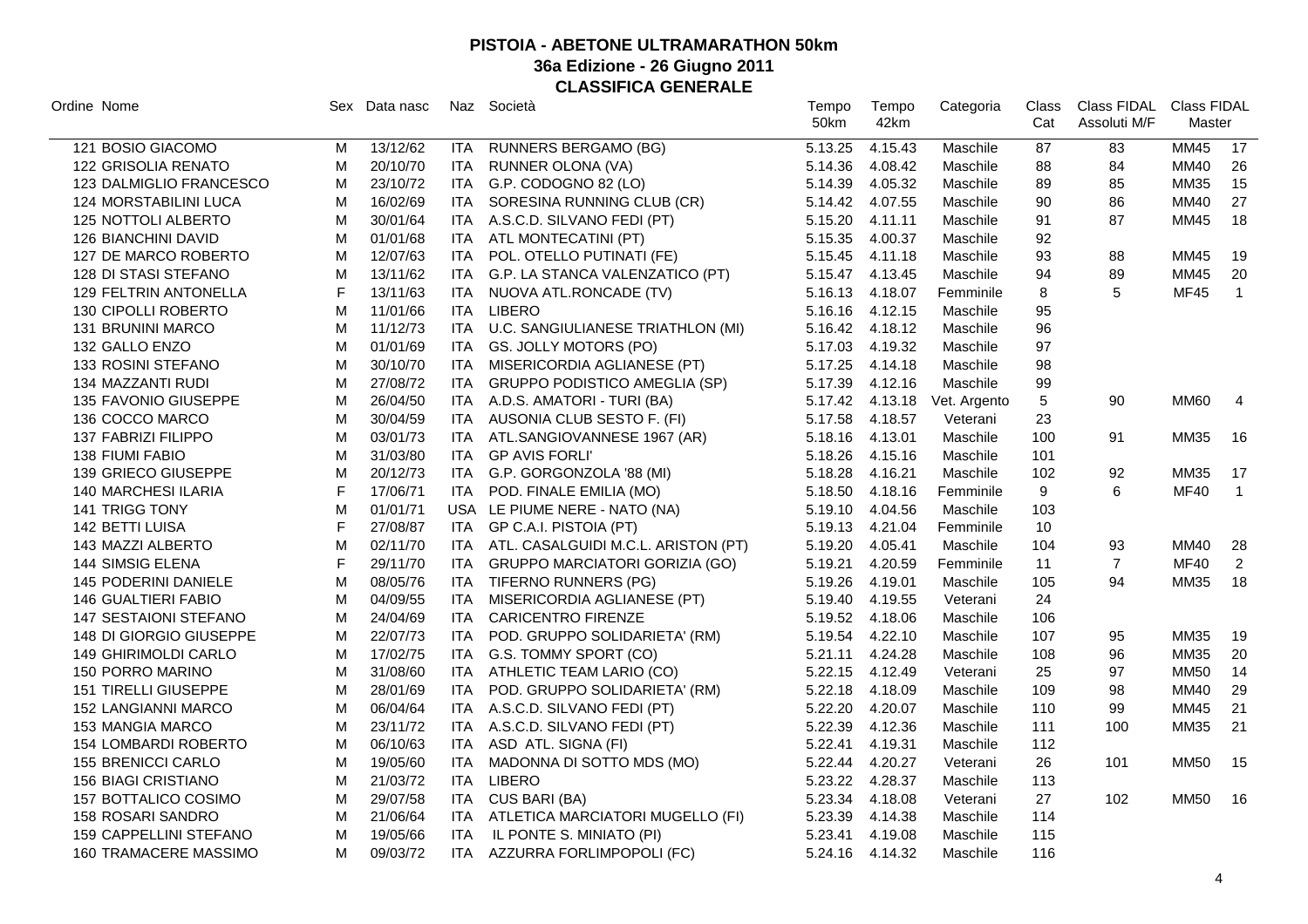| Ordine Nome                    |   | Sex Data nasc |            | Naz Società                           | Tempo<br>50km | Tempo<br>42km | Categoria | Class<br>Cat | Class FIDAL<br>Assoluti M/F | Class FIDAL<br>Master |     |
|--------------------------------|---|---------------|------------|---------------------------------------|---------------|---------------|-----------|--------------|-----------------------------|-----------------------|-----|
| 161 PACE LEONARDO              | м | 02/02/64      | ITA        | S.S. RUNNERS LOANO (SV)               | 5.24.20       | 4.22.23       | Maschile  | 117          | 103                         | <b>MM45</b>           | 22  |
| 162 RECCHIA SILVANO            | M | 29/11/73      | <b>ITA</b> | <b>LIBERO</b>                         | 5.24.36       | 4.22.58       | Maschile  | 118          |                             |                       |     |
| 163 REPETTO GABRIELLA          | F | 14/09/71      | <b>ITA</b> | PODISTICA MELE (GE)                   | 5.24.50       | 4.18.10       | Femminile | 12           | 8                           | <b>MF40</b>           | 3   |
| 164 NARDA GIOVANNI             | м | 14/11/75      | ITA        | A.S.D. COMTER ESERCITO (FI)           | 5.25.06       | 4.20.50       | Maschile  | 119          |                             |                       |     |
| 165 BERTI IAGO                 | M | 15/02/83      | ITA.       | A.S.C.D. SILVANO FEDI (PT)            | 5.25.39       | 4.09.23       | Maschile  | 120          | 104                         |                       |     |
| 166 FAZZI SERGIO               | M | 08/09/65      | <b>ITA</b> | A.S.D. COMTER ESERCITO (FI)           | 5.25.43       | 4.27.23       | Maschile  | 121          |                             |                       |     |
| 167 PANARIELLO VINCENZO        | M | 26/07/66      | <b>ITA</b> | A.S.C.D. SILVANO FEDI (PT)            | 5.26.30       | 4.25.54       | Maschile  | 122          | 105                         | <b>MM45</b>           | 23  |
| <b>168 SANALITRO SALVATORE</b> | M | 20/07/68      | <b>ITA</b> | A.S.C.D. SILVANO FEDI (PT)            | 5.26.38       | 4.25.24       | Maschile  | 123          | 106                         | <b>MM40</b>           | 30  |
| <b>169 CAMPAGNI MARCO</b>      | M | 17/03/64      | ITA.       | ATL. CASALGUIDI M.C.L. ARISTON (PT)   | 5.26.45       | 4.06.34       | Maschile  | 124          | 107                         | <b>MM45</b>           | 24  |
| 170 MANFUCCI SAURO             | M | 11/02/56      | ITA.       | MARATHON CLUB CITTA' DI CASTELLO (PG) | 5.26.50       | 4.26.54       | Veterani  | 28           | 108                         | <b>MM55</b>           | 8   |
| 171 DI SESSA SERGIO            | м | 10/08/60      | ITA        | A.S.C.D. SILVANO FEDI (PT)            | 5.27.02       | 4.14.49       | Veterani  | 29           | 109                         | MM50                  | 17  |
| 172 DI NUNZIO MATTIA           | м | 14/05/80      | ITA.       | <b>GP AVIS FORLI'</b>                 | 5.27.26       | 4.26.31       | Maschile  | 125          |                             |                       |     |
| 173 BORRELLI GIUSEPPE          | M | 11/04/61      | ITA.       | A.S.D. COMTER ESERCITO (FI)           | 5.28.16       | 4.20.12       | Veterani  | 30           |                             |                       |     |
| 174 DI CAPRIO GIUSEPPE         | M | 23/12/60      | ITA        | A.S.D. COMTER ESERCITO (FI)           | 5.28.16       | 4.20.10       | Veterani  | 31           |                             |                       |     |
| <b>175 FLAMMIA PIETRO</b>      | M | 04/12/76      | <b>ITA</b> | ASD GP PORCIANO (PT)                  | 5.28.21       | 4.24.52       | Maschile  | 126          |                             |                       |     |
| 176 CLINI FILIPPO              | M | 18/02/70      | ITA        | ATL. BANCA DI PESARO C. STORICO (PE)  | 5.28.51       | 4.24.38       | Maschile  | 127          | 110                         | <b>MM40</b>           | 31  |
| 177 CICCARELLA PALMERINO       | M | 19/03/67      | <b>ITA</b> | POL. COOP CERAMICA D'IMOLA (BO)       | 5.29.20       | 4.31.34       | Maschile  | 128          | 111                         | <b>MM40</b>           | 32  |
| 178 DAMI TIZIANA               | F | 13/11/72      | <b>ITA</b> | A.S.C.D. SILVANO FEDI (PT)            | 5.29.24       | 4.27.49       | Femminile | 13           | 9                           | <b>MF35</b>           | 3   |
| 179 PIASTRA LORENA             | F | 08/03/77      | <b>ITA</b> | C.D.P. T&RB GROUP (PG)                | 5.29.29       | 4.28.41       | Femminile | 14           |                             |                       |     |
| <b>180 TALIANI MASSIMO</b>     | M | 10/12/60      | ITA.       | TEAM MARATHON BIKE (GR)               | 5.29.37       | 4.30.45       | Veterani  | 32           |                             |                       |     |
| 181 MANETTI MASSIMO            | M | 11/09/67      | <b>ITA</b> | ASD GP PORCIANO (PT)                  | 5.29.43       | 4.25.33       | Maschile  | 129          |                             |                       |     |
| 182 GUIDOTTI CLAUDIO           | M | 18/12/55      | ITA        | ATLETICA MARCIATORI MUGELLO (FI)      | 5.29.57       | 4.26.02       | Veterani  | 33           |                             |                       |     |
| 183 CANONICO LUCIANO           | M | 14/05/67      | <b>ITA</b> | US COSTIGLIOLE G. GIORDANO (AT)       | 5.30.25       | 4.22.30       | Maschile  | 130          | 112                         | <b>MM40</b>           | 33  |
| 184 RISSETTO GIOVANNI          | M | 10/01/59      | ITA        | G.S. MARATONETI DEL TIGULLIO (GE)     | 5.31.04       | 4.22.55       | Veterani  | 34           | 113                         | <b>MM50</b>           | 18  |
| <b>185 ORSINI MARIO</b>        | M | 24/10/57      | <b>ITA</b> | ASSOCIAZIONE ITALIANA ARBITRI (PT)    | 5.31.11       | 4.27.26       | Veterani  | 35           |                             |                       |     |
| 186 CESCONETTO DANIELE         | M | 08/06/77      | <b>ITA</b> | <b>MERCURYUS (TV)</b>                 | 5.31.39       | 4.29.42       | Maschile  | 131          |                             |                       |     |
| <b>187 ULIAN VALERIA</b>       | F | 25/09/77      | ITA.       | <b>MERCURYUS (TV)</b>                 | 5.31.39       | 4.29.08       | Femminile | 15           |                             |                       |     |
| 188 RAZZOLI ANDREA             | M | 18/07/80      | ITA        | GP C.A.I. PISTOIA (PT)                | 5.31.45       | 4.12.56       | Maschile  | 132          |                             |                       |     |
| 189 FAGGIOLI LORENZO           | M | 31/08/72      | <b>ITA</b> | PODISTICA MODENESE (MO)               | 5.31.47       | 4.26.43       | Maschile  | 133          |                             |                       |     |
| 190 MEZZOLLA STEFANO           | M | 01/05/69      | ITA.       | A.S. A.R.C.U.S. (RN)                  | 5.32.01       | 4.24.16       | Maschile  | 134          | 114                         | <b>MM40</b>           | -34 |
| <b>191 CIANI FRANCO</b>        | M | 10/07/55      | <b>ITA</b> | MONTELUPO RUNNERS (FI)                | 5.32.21       | 4.25.21       | Veterani  | 36           |                             |                       |     |
| 192 ZUCCARI UGO                | M | 26/04/60      | <b>ITA</b> | ATL. VILLA DE SANCTIS (RM)            | 5.32.54       | 4.20.02       | Veterani  | 37           | 115                         | <b>MM50</b>           | 19  |
| 193 DE CHIGI LUCIO             | M | 15/06/67      | <b>ITA</b> | GP C.A.I. PISTOIA (PT)                | 5.32.59       | 4.23.01       | Maschile  | 135          | 116                         | <b>MM40</b>           | 35  |
| 194 PAGANO ALBERTO             | M | 02/11/64      | <b>ITA</b> | G.S. ORECCHIELLA GARFAGNANA (LU)      | 5.33.05       | 4.36.57       | Maschile  | 136          | 117                         | <b>MM45</b>           | 25  |
| 195 SORTINO VALERIA            | F | 10/05/78      | <b>ITA</b> | NUOVA PODISTICA LATINA                | 5.33.31       | 4.30.32       | Femminile | 16           | 10                          |                       |     |
| 196 CUSELLO ROSA               | F | 23/08/71      | <b>ITA</b> | <b>RUNNERS BARBERINO (FI)</b>         | 5.33.36       | 4.32.51       | Femminile | 17           |                             |                       |     |
| 197 LAURENZI DARIO             | M | 06/07/64      | ITA        | ROAD RUNNERS CLUB MILANO (MI)         | 5.33.48       | 4.23.45       | Maschile  | 137          | 118                         | MM45                  | 26  |
| 198 ZEI SIMONE                 | M | 05/07/68      | ITA.       | G.S. LE PANCHE CASTELQUARTO (FI)      | 5.33.53       | 4.33.38       | Maschile  | 138          |                             |                       |     |
| <b>199 TONONI ALDO</b>         | м | 10/06/60      | ITA.       | CRAL POSTE ITALIANE TRIESTE (TS)      | 5.33.58       | 4.31.16       | Veterani  | 38           | 119                         | <b>MM50</b>           | 20  |
| 200 RANFAGNI GRAZIA            | F | 24/11/66      | ITA        | G.S. MAIANO FIESOLE (FI)              | 5.34.06       | 4.29.04       | Femminile | 18           |                             |                       |     |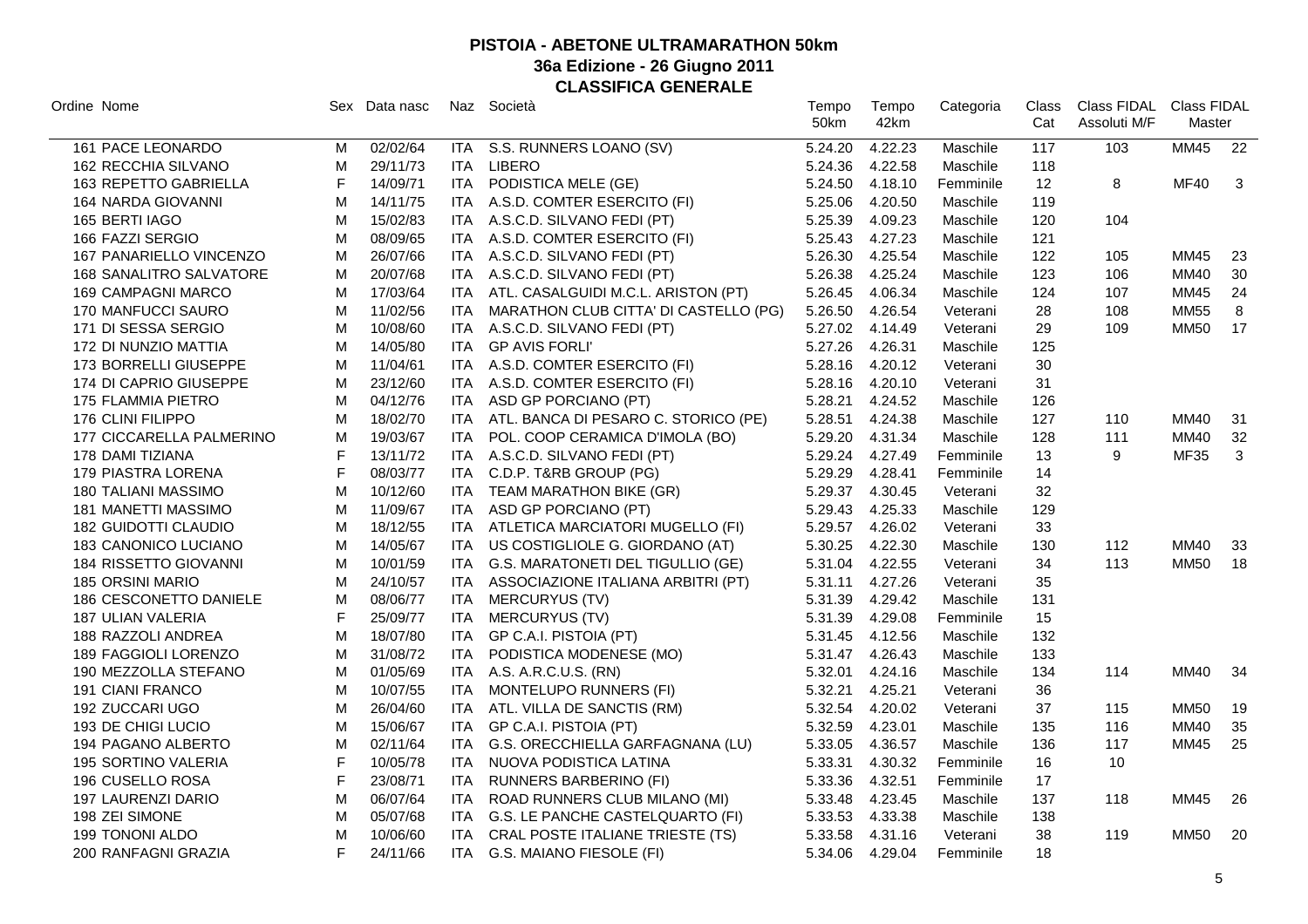| Ordine Nome              |              | Sex Data nasc | Naz  | Società                                              | Tempo<br>50km | Tempo<br>42km | Categoria    | Class<br>Cat   | Class FIDAL<br>Assoluti M/F | Class FIDAL<br>Master |                |
|--------------------------|--------------|---------------|------|------------------------------------------------------|---------------|---------------|--------------|----------------|-----------------------------|-----------------------|----------------|
| 201 RAFANELLI STEFANO    | М            | 25/12/87      |      | ITA POD. FATTORI QUARRATA (PT)                       | 5.34.10       | 4.25.36       | Maschile     | 139            |                             |                       |                |
| 202 PINTORI FRANCESCO    | M            | 13/03/70      |      | ITA ATL. MASSAROSA - AMICI DELLA MARCIA (LU) 5.34.18 |               | 4.19.54       | Maschile     | 140            | 120                         | <b>MM40</b>           | 36             |
| 203 PIRAS GIUSEPPE LUIGI | M            | 11/01/65      |      | ITA ALGHERO MARATHON (SS)                            | 5.34.31       | 4.27.51       | Maschile     | 141            | 121                         | <b>MM45</b>           | 27             |
| 204 CUPOLO ROCCO         | M            | 31/05/61      |      | ITA G.S. PIEVE A RIPOLI (FI)                         | 5.34.44       | 4.27.17       | Veterani     | 39             | 122                         | <b>MM50</b>           | 21             |
| 205 IERINO' ANTONIO      | M            | 04/07/53      |      | ITA G.S. ATHLOS MATERA (MT)                          | 5.35.00       | 4.43.15       | Veterani     | 40             | 123                         | <b>MM55</b>           | 9              |
| 206 MEOLA VINCENZO       | M            | 07/11/50      |      | ITA GS. JOLLY MOTORS (PO)                            | 5.35.19       | 4.31.25       | Vet. Argento | 6              |                             |                       |                |
| 207 RIJLI PIERO          | M            | 13/07/62      |      | ITA U.S. AFFRICO (FI)                                | 5.35.26       | 4.29.08       | Maschile     | 142            |                             |                       |                |
| 208 TEMPESTINI DAMIANO   | M            | 13/03/72      |      | ITA ASD IOLO (PO)                                    | 5.35.52       | 4.33.41       | Maschile     | 143            |                             |                       |                |
| 209 CIAMPI RENZO         | M            | 12/04/48      |      | ITA G.P. ROSSINI PONTASSERCHIO (PI)                  | 5.36.13       | 4.28.27       | Vet. Argento | $\overline{7}$ | 124                         | <b>MM60</b>           | 5              |
| 210 MARCONI MASSIMO      | M            | 06/12/63      |      | ITA AMATORI ATL.CARRARA CA.RI.CA. (MS)               | 5.36.21       | 4.33.36       | Maschile     | 144            | 125                         | MM45                  | 28             |
| 211 SCALELLA PAOLO       | M            | 26/08/57      |      | ITA U.S. NAVE A.S.D. (FI)                            | 5.36.33       | 4.30.36       | Veterani     | 41             |                             |                       |                |
| 212 BELLISSIMA CARMELO   | M            | 26/12/72      |      | ITA ATL LIBERTAS LIVORNO (LI)                        | 5.36.38       | 4.29.59       | Maschile     | 145            |                             |                       |                |
| 213 MONTI FABRIZIO       | M            | 15/02/65      |      | ITA ASD GP PORCIANO (PT)                             | 5.36.40       | 4.25.17       | Maschile     | 146            |                             |                       |                |
| 214 MAGHINI LUCA         | M            | 13/06/69      |      | ITA ATL. BRESCIA MARATHON                            | 5.37.01       | 4.28.19       | Maschile     | 147            | 126                         | <b>MM40</b>           | 37             |
| 215 BERTOLASI FRANCESCO  | M            | 18/06/62      |      | ITA SORESINA RUNNING CLUB (CR)                       | 5.37.26       | 4.28.50       | Maschile     | 148            | 127                         | <b>MM45</b>           | 29             |
| 216 PELAGALLI LEANDRO    | M            | 02/04/48      |      | ITA GP C.A.I. PISTOIA (PT)                           | 5.37.36       | 4.30.16       | Vet. Argento | 8              | 128                         | MM60                  | 6              |
| 217 PAGANELLI ANDREA     | M            | 26/08/67      |      | ITA UISP FORLI'                                      | 5.38.07       | 4.31.31       | Maschile     | 149            |                             |                       |                |
| 218 BORELLA SANTO        | M            | 03/06/60      |      | ITA RUNNERS BERGAMO (BG)                             | 5.38.14       | 4.28.36       | Veterani     | 42             | 129                         | <b>MM50</b>           | 22             |
| 219 COLELLA GAETANO      | M            | 16/05/58      |      | ITA A.S. KANKUDAI (BA)                               | 5.39.02       | 4.32.54       | Veterani     | 43             | 130                         | <b>MM50</b>           | 23             |
| 220 CIARLELLI AMEDEO     | M            | 23/07/68      |      | ITA C. C. SAN MINIATO BASSO (PI)                     | 5.39.06       | 4.16.27       | Maschile     | 150            |                             |                       |                |
| 221 ONFIANI GABRIELE     | M            | 25/02/61      |      | ITA LIBERO                                           | 5.39.13       | 4.36.12       | Veterani     | 44             |                             |                       |                |
| 222 LORENTI MARIO        | M            | 29/01/56      |      | ITA ATL. SAN MARCO BUSTO ARSIZIO (VA)                | 5.39.16       | 4.28.39       | Veterani     | 45             | 131                         | <b>MM55</b>           | 10             |
| 223 BOCCHI FABRIZIO      | M            | 18/08/65      |      | ITA ATL. SAN MARCO BUSTO ARSIZIO (VA)                | 5.39.23       | 4.28.40       | Maschile     | 151            | 132                         | <b>MM45</b>           | 30             |
| 224 SANCHIONI ALAIN      | M            | 14/09/66      |      | ITA RAID ASD JESI (AN)                               | 5.39.27       | 4.40.06       | Maschile     | 152            |                             |                       |                |
| 225 LODI LODOVICO        | M            | 15/12/69      |      | ITA POL. PORTA SARAGOZZA (BO)                        | 5.39.38       | 4.34.17       | Maschile     | 153            | 133                         | <b>MM40</b>           | 38             |
| 226 CIACCIO PIERLUIGI    | M            | 07/05/64      |      | ITA C.D.P. T&RB GROUP (PG)                           | 5.40.00       | 4.26.58       | Maschile     | 154            |                             |                       |                |
| 227 LIPPINI LORENZO      | M            | 21/03/75      |      | ITA POD. FATTORI QUARRATA (PT)                       | 5.40.17       | 4.25.31       | Maschile     | 155            |                             |                       |                |
| 228 AULETTA FRANCESCO    | M            | 28/12/67      | ITA  | IL PONTE S. MINIATO (PI)                             | 5.40.37       | 4.32.40       | Maschile     | 156            | 134                         | <b>MM40</b>           | 39             |
| 229 SCROCCA ILARIO       | M            | 01/03/62      |      | ITA ATL. VILLA AURELIA S.C. SRL (RM)                 | 5.41.26       | 4.20.58       | Maschile     | 157            | 135                         | <b>MM45</b>           | 31             |
| 230 NESCI EMANUELE       | M            | 05/01/67      |      | ITA ATL. VALDINIEVOLE - RIONE EMP (PT)               | 5.41.34       | 4.28.47       | Maschile     | 158            |                             |                       |                |
| 231 GALEOTTI MICHELA     | $\mathsf{F}$ | 27/08/69      |      | ITA ASD TOSCOROMAGNOLA (RA)                          | 5.41.39       | 4.30.30       | Femminile    | 19             | 11                          | <b>MF40</b>           | $\overline{4}$ |
| 232 MIGLIARO LUIGINO     | M            | 16/01/60      |      | ITA G.S. MARATONETI DEL TIGULLIO (GE)                | 5.41.42       | 4.34.35       | Veterani     | 46             | 136                         | <b>MM50</b>           | 24             |
| 233 ALETTO EDMONDO       | M            | 12/08/77      |      | ITA SEPRIO RUNNING (CO)                              | 5.41.44       | 4.30.26       | Maschile     | 159            |                             |                       |                |
| 234 MONCINI SIMONE       | M            | 12/05/62      |      | ITA A.S.C.D. SILVANO FEDI (PT)                       | 5.42.04       | 4.38.36       | Maschile     | 160            | 137                         | <b>MM45</b>           | 32             |
| 235 CROGNALE DONATO      | M            | 21/12/57      |      | ITA TRAIL DEI DUE LAGHI (RM)                         | 5.42.11       | 4.26.11       | Veterani     | 47             |                             |                       |                |
| 236 BUSETTI FABIO        | M            | 15/05/74      |      | ITA G.S. AVIS OGGIONO (LC)                           | 5.42.15       | 4.22.28       | Maschile     | 161            | 138                         | <b>MM35</b>           | 22             |
| 237 LENTO FABIO          | M            | 16/06/67      |      | ITA GS POLI-PODI (FI)                                | 5.42.17       | 4.33.58       | Maschile     | 162            |                             |                       |                |
| 238 PAOLONI ACHILLE      | M            | 09/11/63      |      | ITA UISP ROMA                                        | 5.42.24       | 4.32.02       | Maschile     | 163            |                             |                       |                |
| 239 CAPRA ALESSANDRO     | M            | 29/12/76      | ITA. | ATL. FOSSANO '75 (CN)                                | 5.42.26       | 4.40.24       | Maschile     | 164            | 139                         | <b>MM35</b>           | 23             |
| 240 CATTANEO STEFANO     | M            | 13/07/66      | ITA  | ATL. 99 VITTUONE (MI)                                | 5.42.29       | 4.23.22       | Maschile     | 165            | 140                         | MM45                  | 33             |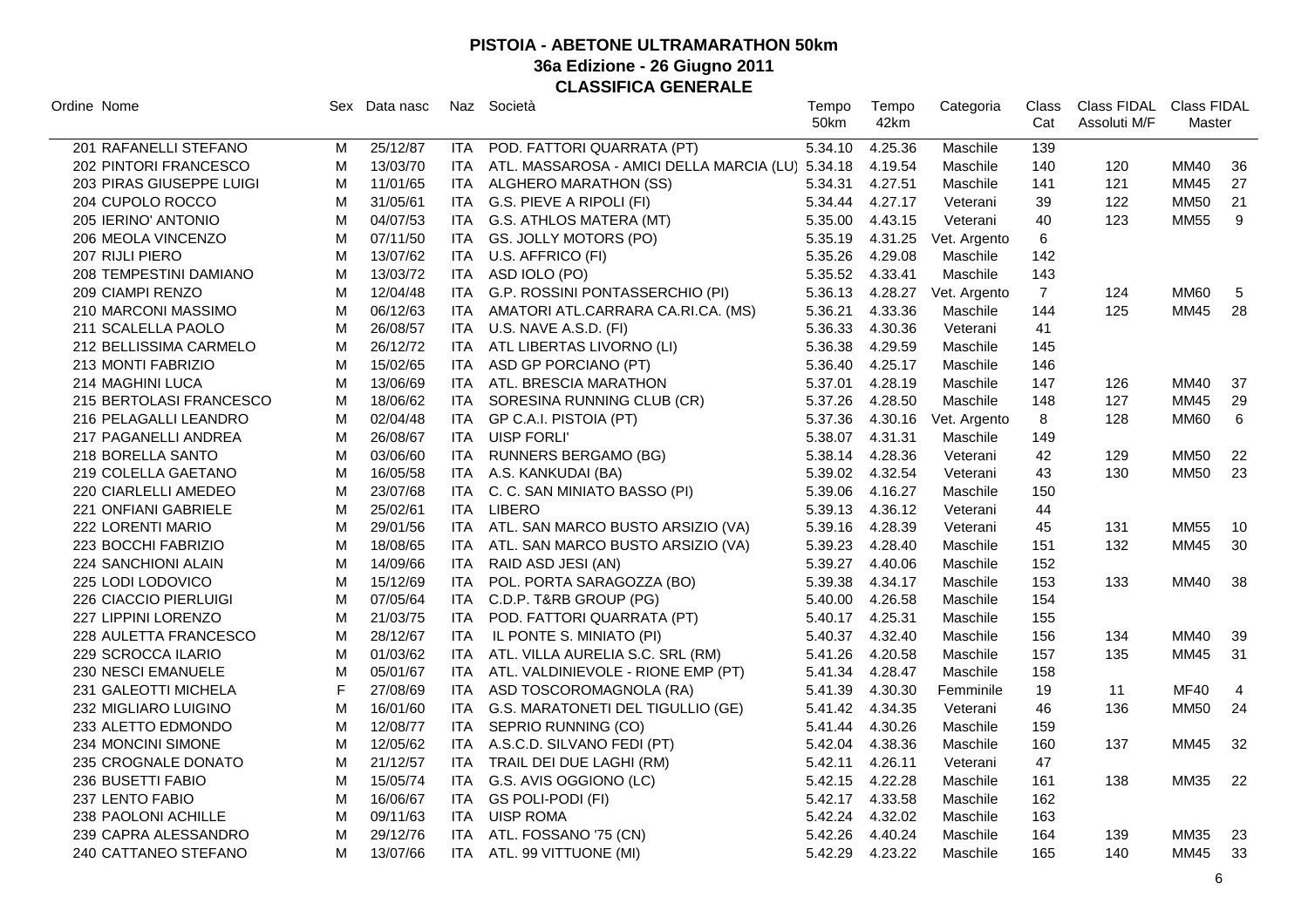| Ordine Nome                  |             | Sex Data nasc |            | Naz Società                               | Tempo<br>50km | Tempo<br>42km | Categoria    | Class<br>Cat   | Class FIDAL<br>Assoluti M/F | <b>Class FIDAL</b><br><b>Master</b> |                |
|------------------------------|-------------|---------------|------------|-------------------------------------------|---------------|---------------|--------------|----------------|-----------------------------|-------------------------------------|----------------|
| 241 TAPELLA CARLO            | м           | 03/06/70      |            | ITA POL. DIMENSIONE SPORT TURBIGO (MI)    | 5.42.35       | 4.33.01       | Maschile     | 166            | 141                         | <b>MM40</b>                         | 40             |
| 242 ZUIN DELFINO             | M           | 29/10/44      |            | ITA ATL. S.MARTINO COOP CASARSA (PN)      | 5.42.41       | 4.35.35       | Vet. Argento | 9              | 142                         | <b>MM65</b>                         | $\overline{1}$ |
| 243 PINTORI GIOVANNI         | M           | 28/06/63      | ITA        | <b>GS DUCOS BRESCIA</b>                   | 5.42.46       | 4.24.50       | Maschile     | 167            | 143                         | <b>MM45</b>                         | 34             |
| 244 POLZELLA MICHELE         | M           | 07/05/78      |            | ITA G.S. IL FIORINO (FI)                  | 5.42.50       | 4.34.15       | Maschile     | 168            |                             |                                     |                |
| 245 POLLETTI EMILIANO        | M           | 19/12/74      |            | ITA ATL. LARIANO RUNNING CLUB (RM)        | 5.43.21       | 4.36.00       | Maschile     | 169            | 144                         | <b>MM35</b>                         | 24             |
| 246 ROSANO GIAN LUIGI        | M           | 18/11/60      |            | ITA ASD POL. SALENTO (LE)                 | 5.43.27       | 4.34.33       | Veterani     | 48             | 145                         | <b>MM50</b>                         | 25             |
| 247 RICCI CARLO              | M           | 12/12/64      |            | ITA TRAIL DEI DUE LAGHI (RM)              | 5.43.42       | 4.36.37       | Maschile     | 170            |                             |                                     |                |
| 248 CONTE VINCENZO           | M           | 21/02/61      |            | ITA LIVORNO TEAM RUNNING                  | 5.43.54       | 4.35.59       | Veterani     | 49             | 146                         | <b>MM50</b>                         | 26             |
| 249 NUCIFORA CARMELO         | M           | 06/04/66      |            | ITA PETTINELLI SPORT (VE)                 | 5.44.18       | 4.33.07       | Maschile     | 171            | 147                         | <b>MM45</b>                         | 35             |
| <b>250 TROTTA LUCIO</b>      | M           | 24/10/74      |            | ITA TRAIL DEI DUE LAGHI (RM)              | 5.44.47       | 4.49.46       | Maschile     | 172            |                             |                                     |                |
| 251 BARLUZZI STEFANO         | M           | 24/05/67      |            | ITA G.S. FIESOLE OUTBACK (FI)             | 5.44.54       | 4.38.18       | Maschile     | 173            |                             |                                     |                |
| 252 VERZELETTI ROSSELLA      | F           | 02/07/80      |            | ITA RUNNING CAZZAGO S.MARTINO (BS)        | 5.44.59       | 4.40.46       | Femminile    | 20             |                             |                                     |                |
| 253 MASETTI ANNAMARIA        | F           | 08/01/60      |            | ITA ATL. BANCA DI PESARO C. STORICO (PE)  | 5.45.37       | 4.36.40       | Ladies       | $\overline{2}$ | $12 \overline{ }$           | <b>MF50</b>                         | $\overline{1}$ |
| 254 VECCHINI SERGIO          | M           | 02/06/70      |            | ITA MARATHON CLUB CITTA' DI CASTELLO (PG) | 5.45.43       | 4.43.29       | Maschile     | 174            | 148                         | <b>MM40</b>                         | 41             |
| 255 GOTI UMBERTO             | M           | 18/05/43      |            | ITA GP C.A.I. PISTOIA (PT)                | 5.46.20       | 4.40.30       | Vet. Argento | 10             | 149                         | <b>MM65</b>                         | $\overline{2}$ |
| 256 CHIAVINI CRISTINA        | $\mathsf F$ | 09/03/84      |            | ITA MARATHON CLUB CITTA' DI CASTELLO (PG) | 5.46.35       | 4.41.34       | Femminile    | 21             |                             |                                     |                |
| 257 PIGRO ALESSIO            | M           | 05/03/70      |            | ITA NUOVA ATLETICA 3 COMUNI (TV)          | 5.46.45       | 4.36.02       | Maschile     | 175            | 150                         | <b>MM40</b>                         | 42             |
| 258 SIMONETTI MICHELE        | M           | 05/05/79      |            | ITA GS COLOGNORA DI COMPITO (LU)          | 5.46.49       | 4.40.54       | Maschile     | 176            |                             |                                     |                |
| 259 NICULAE CRISTIAN         | M           | 17/08/75      |            | ITA NUOVA PODISTICA LATINA                | 5.46.58       | 4.38.14       | Maschile     | 177            | 151                         | <b>MM35</b>                         | 25             |
| 260 PIRAS NATALINO           | M           | 29/12/51      |            | ITA SS GYMNASIUM ATL ALGHERO (SS)         | 5.47.32       | 4.32.35       | Vet. Argento | 11             | 152                         | <b>MM60</b>                         | $\overline{7}$ |
| 261 SPITALETTA VINCENZO      | M           | 22/01/69      |            | ITA GP C.A.I. PISTOIA (PT)                | 5.47.41       | 4.39.17       | Maschile     | 178            |                             |                                     |                |
| 262 CARLINI ALEJANDRO CESAR  | M           | 14/01/65      |            | ARG ATL. SANGIUSTESE (MC)                 | 5.47.46       | 4.49.47       | Maschile     | 179            | 153                         | <b>MM45</b>                         | 36             |
| 263 FERRONI CATERINA         | F           | 24/04/66      |            | ITA A.P. MARCIATORI MARLIESI (LU)         | 5.47.59       | 4.35.00       | Femminile    | 22             | 13                          | <b>MF45</b>                         | $\overline{2}$ |
| 264 LANDUCCI CLAUDIO         | M           | 29/05/60      |            | ITA A.P. MARCIATORI MARLIESI (LU)         | 5.47.59       | 4.34.57       | Veterani     | 50             | 154                         | <b>MM50</b>                         | 27             |
| 265 CASU SALVATORE           | M           | 10/09/65      |            | ITA MARATHON CLUB ORISTANO (OR)           | 5.48.17       | 4.43.36       | Maschile     | 180            | 155                         | MM45                                | 37             |
| 266 LOTTA MICHELANGELO       | M           | 23/09/59      |            | ITA MARATHON CLUB ORISTANO (OR)           | 5.48.17       | 4.43.38       | Veterani     | 51             | 156                         | <b>MM50</b>                         | 28             |
| 267 GABBANINI FRANCESCO      | M           | 02/09/74      |            | ITA ASD GP PORCIANO (PT)                  | 5.48.20       | 4.40.27       | Maschile     | 181            |                             |                                     |                |
| 268 DONATI ALBERTO LUIGI     | M           | 24/05/56      |            | ITA GSM ANTRACCOLI (LU)                   | 5.48.31       | 4.47.50       | Veterani     | 52             |                             |                                     |                |
| 269 FERRARI GIOVANNI ALBERTO | M           | 01/06/66      |            | ITA AVIS STIAVA (LU)                      | 5.49.01       | 4.38.56       | Maschile     | 182            | 157                         | <b>MM45</b>                         | 38             |
| 270 DEL GIUDICE GIOVANNI     | M           | 02/10/73      | <b>ITA</b> | <b>LIBERO</b>                             | 5.49.03       | 4.38.45       | Maschile     | 183            |                             |                                     |                |
| 271 ROITER FEDERICO          | M           | 26/01/61      |            | ITA NUOVA ATL.RONCADE (TV)                | 5.49.03       | 4.44.51       | Veterani     | 53             | 158                         | MM50                                | 29             |
| 272 NANNETTI MAURO           | M           | 09/01/64      |            | ITA ATLETICA VALDARNO INFERIORE (PI)      | 5.49.18       | 4.42.01       | Maschile     | 184            | 159                         | <b>MM45</b>                         | 39             |
| 273 SIGNORELLI LUCA          | M           | 15/02/71      |            | ITA G.S. MONTEGARGNANO (BS)               | 5.49.40       | 4.39.00       | Maschile     | 185            | 160                         | <b>MM40</b>                         | 43             |
| 274 ROSSI GIACOMO            | M           | 18/08/68      |            | ITA A.S.C.D. SILVANO FEDI (PT)            | 5.49.44       | 4.40.38       | Maschile     | 186            | 161                         | <b>MM40</b>                         | 44             |
| 275 BORDIN MASSIMO           | M           | 29/04/72      |            | ITA VENICEMARATHON ASD (VE)               | 5.49.45       | 4.43.26       | Maschile     | 187            | 162                         | <b>MM35</b>                         | 26             |
| 276 TEGGI MAURIZIO           | M           | 07/07/57      | ITA        | POL. ACQUADELA BOLOGNA (BO)               | 5.49.48       | 4.40.42       | Veterani     | 54             | 163                         | <b>MM50</b>                         | 30             |
| 277 SIZZI MARCO              | M           | 27/10/65      |            | ITA LIBERO                                | 5.49.52       | 4.44.58       | Maschile     | 188            |                             |                                     |                |
| 278 RAVISCIONI MAURIZIO      | M           | 19/01/60      | ITA.       | ATL. SAN MARCO BUSTO ARSIZIO (VA)         | 5.50.10       | 4.41.40       | Veterani     | 55             | 164                         | <b>MM50</b>                         | 31             |
| 279 COVIZZI GAETANO          | M           | 17/07/66      | ITA.       | ATL. SAN MARCO BUSTO ARSIZIO (VA)         | 5.50.11       | 4.21.22       | Maschile     | 189            | 165                         | <b>MM45</b>                         | 40             |
| 280 FIORUCCI MASSIMILIANO    | M           | 18/04/70      | ITA.       | MARATHON CLUB CITTA' DI CASTELLO (PG)     | 5.50.34       | 4.40.52       | Maschile     | 190            | 166                         | MM40                                | 45             |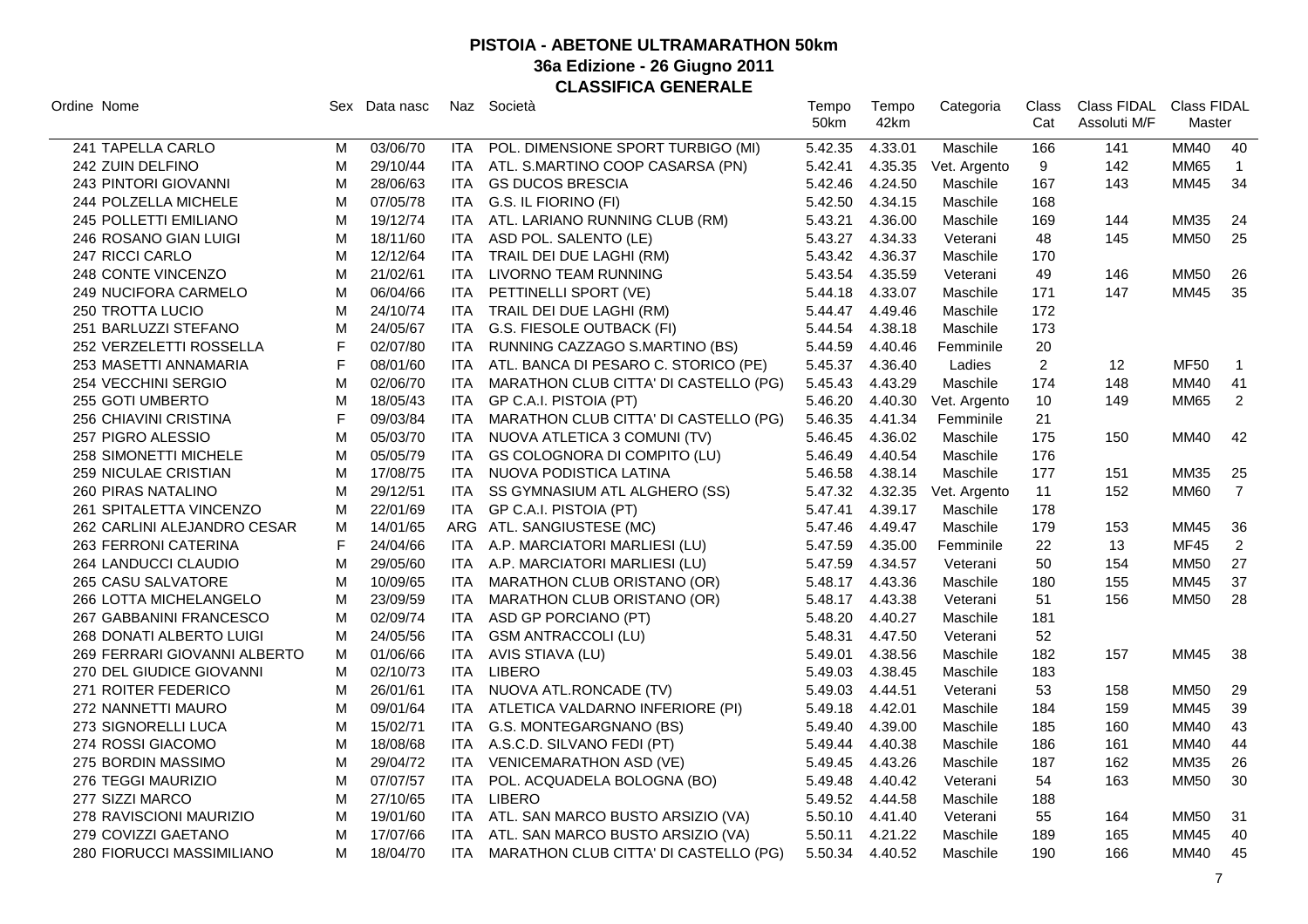| Ordine Nome |                            |   | Sex Data nasc |            | Naz Società                          | Tempo<br>50km | Tempo<br>42km | Categoria    | Class<br>Cat   | Assoluti M/F | Class FIDAL Class FIDAL<br>Master |                |
|-------------|----------------------------|---|---------------|------------|--------------------------------------|---------------|---------------|--------------|----------------|--------------|-----------------------------------|----------------|
|             | 281 RUOTOLO TIZIANO        | м | 21/08/75      | ITA.       | ATL MONTECATINI (PT)                 | 5.50.38       | 4.38.28       | Maschile     | 191            |              |                                   |                |
|             | 282 GIANNESI LORENZO       | M | 05/04/78      | ITA.       | U.S. NAVE A.S.D. (FI)                | 5.51.06       | 4.45.43       | Maschile     | 192            |              |                                   |                |
|             | 283 CALZOLAI DAVID         | M | 03/08/69      | ITA.       | IL PONTE SCANDICCI (FI)              | 5.51.27       | 4.40.57       | Maschile     | 193            |              |                                   |                |
|             | 284 SIMONCINI FEDERICO     | M | 10/10/77      |            | ITA ATL MONTECATINI (PT)             | 5.51.29       | 4.40.03       | Maschile     | 194            |              |                                   |                |
|             | 285 SEVERONI MAURO         | M | 18/08/54      | ITA.       | CITTADUCALE RUNNER'S CLUB (RI)       | 5.51.40       | 4.32.57       | Veterani     | 56             |              |                                   |                |
|             | 286 NERI SIMONE            | M | 06/07/66      | <b>ITA</b> | POL. OLIMPIA COLLE VAL D'ELSA (SI)   | 5.51.57       | 4.51.38       | Maschile     | 195            |              |                                   |                |
|             | 287 COPPO MASSIMO          | M | 25/05/73      | ITA        | GA ARISTIDE COIN VENEZIA 1949 (VE)   | 5.52.23       | 4.30.01       | Maschile     | 196            | 167          | MM35                              | 27             |
|             | 288 CORTESI VALENTINA      | F | 03/02/75      | ITA        | G.S. ORECCHIELLA GARFAGNANA (LU)     | 5.52.26       | 4.45.35       | Femminile    | 23             | 14           | <b>MF35</b>                       | $\overline{4}$ |
|             | 289 MASSINI DAVIDE         | M | 13/11/65      |            | ITA A.P. MARCIATORI MARLIESI (LU)    | 5.52.48       | 4.48.58       | Maschile     | 197            | 168          | MM45                              | 41             |
|             | 290 SERAFINI DONATELLA     | F | 22/06/58      |            | ITA A.P. MARCIATORI MARLIESI (LU)    | 5.52.48       | 4.48.59       | Ladies       | $\mathbf 3$    | 15           | <b>MF50</b>                       | $\overline{2}$ |
|             | 291 SALVETTI SIMONE        | M | 27/08/70      |            | ITA LUCCA MARATHON (LU)              | 5.52.56       | 4.43.35       | Maschile     | 198            | 169          | <b>MM40</b>                       | 46             |
|             | 292 BINI TIZIANA           | F | 17/12/75      |            | ITA AMICI PARCO CASTELLI ROMANI (RM) | 5.53.14       | 4.47.23       | Femminile    | 24             | 16           | <b>MF35</b>                       | $\sqrt{5}$     |
|             | 293 BONISTALLI MARCELLO    | M | 27/02/44      |            | ITA ATLETICA ISOLA D'ELBA (LI)       | 5.53.44       | 4.45.40       | Vet. Argento | 12             | 170          | <b>MM65</b>                       | 3              |
|             | 294 ROMBOLI MARCO          | M | 05/07/67      | <b>ITA</b> | PODISTICA CAVRIAGO (RE)              | 5.54.08       | 4.47.13       | Maschile     | 199            |              |                                   |                |
|             | 295 RICCI NEMESIO          | M | 25/01/74      | ITA        | NUOVA PODISTICA LATINA               | 5.54.17       | 4.37.38       | Maschile     | 200            | 171          | <b>MM35</b>                       | 28             |
|             | 296 SCARPELLINI MARCO      | M | 11/05/64      |            | ITA LA GALLA PONTEDERA ATLETICA (PI) | 5.54.34       | 4.43.12       | Maschile     | 201            |              |                                   |                |
|             | 297 MECI STEFANO           | M | 08/11/75      |            | ITA A.S. ATLETICA 85 FAENZA (RA)     | 5.55.18       | 4.40.09       | Maschile     | 202            | 172          | <b>MM35</b>                       | 29             |
|             | 298 AMBROSI GIOVANNA       | F | 08/08/71      |            | ITA RAID ASD JESI (AN)               | 5.55.25       | 4.47.26       | Femminile    | 25             |              |                                   |                |
|             | <b>299 MATTEI GIANNI</b>   | M | 22/10/73      | ITA        | ATL. CASALGUIDI M.C.L. ARISTON (PT)  | 5.55.32       | 4.38.48       | Maschile     | 203            | 173          | <b>MM35</b>                       | 30             |
|             | 300 TAZIOLI DIEGO          | M | 06/05/86      | ITA.       | MISERICORDIA AGLIANESE (PT)          | 5.56.09       | 4.42.35       | Maschile     | 204            |              |                                   |                |
|             | 301 MANGINO MASSIMO        | M | 29/10/70      |            | ITA ATLETICA VALDARNO INFERIORE (PI) | 5.56.18       | 4.50.05       | Maschile     | 205            |              |                                   |                |
|             | 302 DI RONZA MICHELE       | M | 10/07/66      | ITA        | A.S.D. COMTER ESERCITO (FI)          | 5.56.27       | 4.45.33       | Maschile     | 206            |              |                                   |                |
|             | 303 MASONI GIANCARLO       | M | 28/07/40      | ITA        | POD. BIASOLA (RE)                    | 5.56.31       | 4.44.35       | Vet. Argento | 13             | 174          | <b>MM70</b>                       | $\overline{1}$ |
|             | 304 SCALDINI DANIELE       | м | 20/04/54      | ITA        | G.P. MASSA E COZZILE (PT)            | 5.56.45       | 4.46.38       | Veterani     | 57             |              |                                   |                |
|             | 305 LUBERTO LUCA           | м | 04/04/67      |            | ITA ATL. VILLA DE SANCTIS (RM)       | 5.56.52       | 4.47.56       | Maschile     | 207            | 175          | MM40                              | 47             |
|             | 306 BERTINI PAOLO          | M | 09/07/65      | <b>ITA</b> | ATLETICA VINCI (FI)                  | 5.57.08       | 4.50.06       | Maschile     | 208            | 176          | <b>MM45</b>                       | 42             |
|             | 307 CARDELLI MIRCO         | M | 01/01/73      |            | ITA A.S.C.D. SILVANO FEDI (PT)       | 5.57.18       | 4.46.30       | Maschile     | 209            | 177          | <b>MM35</b>                       | 31             |
|             | 308 DI PUORTO ROMEO        | M | 18/02/64      |            | ITA ATL.SANGIOVANNESE 1967 (AR)      | 5.57.50       | 4.44.17       | Maschile     | 210            | 178          | <b>MM45</b>                       | 43             |
|             | 309 PATTIS ROSY            | F | 03/09/52      |            | ITA ASV L.G. SCHLERN RAIFFEISEN (BZ) | 5.58.06       | 4.45.10       | Ladies       | $\overline{4}$ | 17           | <b>MF55</b>                       | $\mathbf{1}$   |
|             | 310 BACCINI LUCA           | M | 19/09/65      | ITA        | MISERICORDIA AGLIANESE (PT)          | 5.58.21       | 4.52.59       | Maschile     | 211            |              |                                   |                |
|             | 311 VIGNALI FABRIZIO       | M | 22/05/65      |            | ITA ASD A.FA.P.H. ONLUS MASSA        | 5.58.34       | 4.39.49       | Maschile     | 212            |              |                                   |                |
|             | 312 MAZZEO ANTONIO         | M | 19/09/52      |            | ITA RUNNERS BERGAMO (BG)             | 5.58.38       | 4.53.57       | Veterani     | 58             | 179          | <b>MM55</b>                       | 11             |
|             | 313 D'ULISSE ANGELO        | M | 05/09/73      |            | ITA TRAIL DEI DUE LAGHI (RM)         | 5.59.04       | 4.53.49       | Maschile     | 213            |              |                                   |                |
|             | 314 MANNOCCI FABIANA       | F | 15/08/77      | ITA        | ATLETICA ISOLA D'ELBA (LI)           | 6.00.28       | 4.47.49       | Femminile    | 26             |              |                                   |                |
|             | 315 STRAVATO MARCO         | M | 12/11/62      | ITA        | ASD FONDI RUNNERS (LT)               | 6.01.23       | 4.31.15       | Maschile     | 214            |              |                                   |                |
|             | 316 MONACO FRANCESCO       | м | 15/12/59      | ITA.       | ATL. SETINA (LT)                     | 6.01.23       | 4.31.21       | Veterani     | 59             |              |                                   |                |
|             | 317 BATTISTA PAOLO         | м | 02/07/70      | ITA.       | NUOVA PODISTICA LATINA               | 6.02.13       | 4.51.36       | Maschile     | 215            | 180          | <b>MM40</b>                       | 48             |
|             | 318 FEDI FABRIZIO          | M | 21/09/61      | ITA.       | ASD FILIPPIDE - DLF CHIUSI (PG)      | 6.02.54       | 4.53.42       | Veterani     | 60             | 181          | <b>MM50</b>                       | 32             |
|             | 319 GUGLIELMINETTI LORENZO | M | 26/11/65      | ITA.       | <b>LIBERO</b>                        | 6.03.07       | 4.44.09       | Maschile     | 216            |              |                                   |                |
|             | 320 DRAGONETTI VINCENZO    | M | 07/05/63      | <b>ITA</b> | <b>CRAL REALE MUTUA (TO)</b>         | 6.03.12       | 4.48.21       | Maschile     | 217            | 182          | <b>MM45</b>                       | 44             |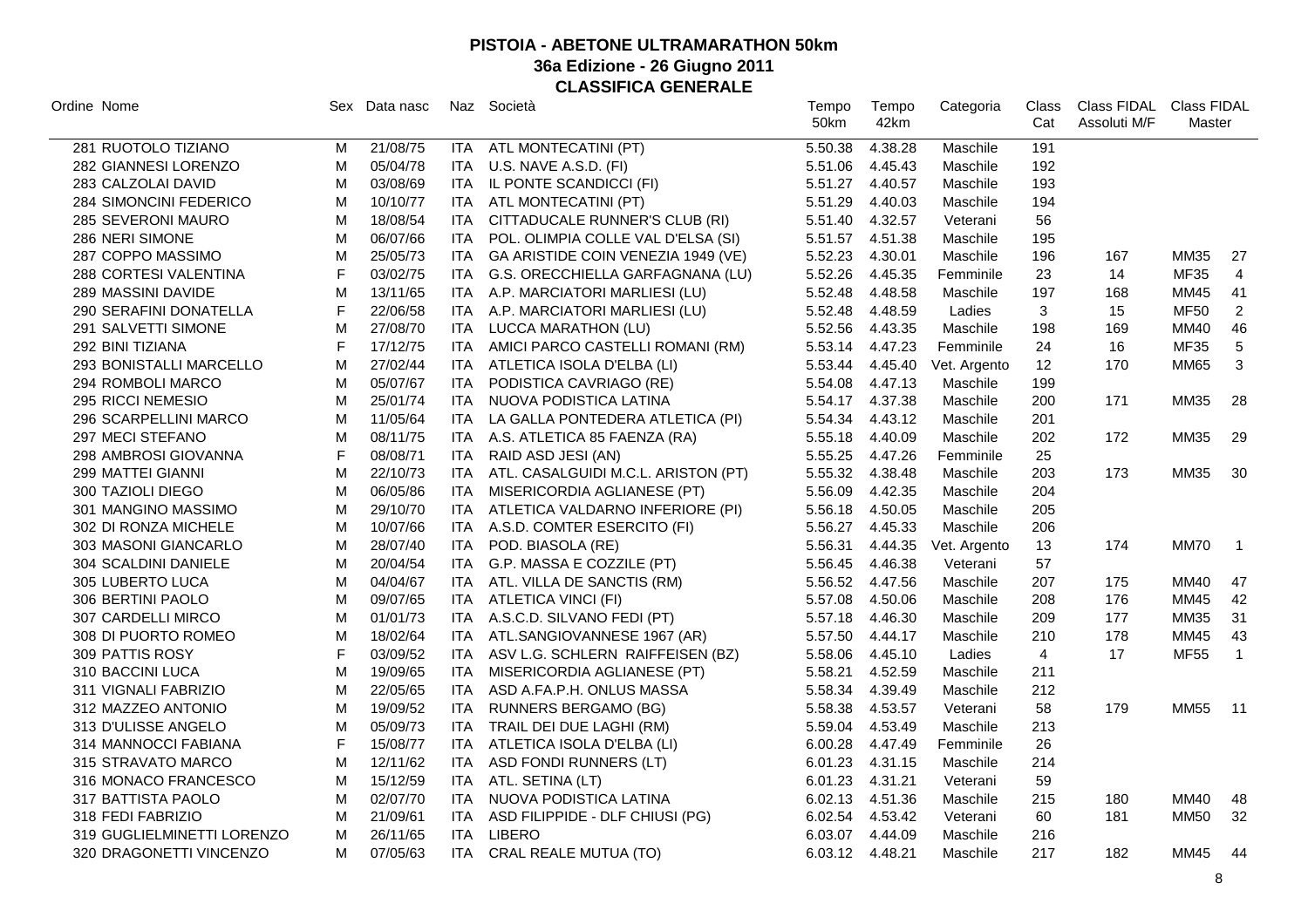| Ordine Nome |                            |              | Sex Data nasc |       | Naz Società                            | Tempo   | Tempo   | Categoria    | Class   | Class FIDAL Class FIDAL |             |                  |
|-------------|----------------------------|--------------|---------------|-------|----------------------------------------|---------|---------|--------------|---------|-------------------------|-------------|------------------|
|             |                            |              |               |       |                                        | 50km    | 42km    |              | Cat     | Assoluti M/F            | Master      |                  |
|             | 321 BATTAGLIA SALVATORE    | М            | 22/04/58      | ITA   | PODISTICA PRATESE (PO)                 | 6.03.15 | 4.58.36 | Veterani     | 61      |                         |             |                  |
|             | 322 BIAGIONI DAINA         | $\mathsf{F}$ | 10/03/59      | ITA.  | MISERICORDIA AGLIANESE (PT)            | 6.03.30 | 4.54.24 | Ladies       | 5       |                         |             |                  |
|             | 323 DI LORENZO ADELE       | F            | 08/05/66      | ITA   | ASD GRUPPO PODISTI ALBESI (CN)         | 6.03.31 | 4.55.34 | Femminile    | 27      | 18                      | <b>MF45</b> | 3                |
|             | 324 ANDREOTTI FRANCESCA    | F            | 15/12/66      |       | ITA A.S.C.D. SILVANO FEDI (PT)         | 6.03.37 | 4.51.28 | Femminile    | 28      | 19                      | <b>MF45</b> | $\overline{4}$   |
|             | 325 PONZIANI DANIELE       | M            | 25/09/48      |       | ITA G.S. MARCIATORI BARGA (LU)         | 6.03.37 | 4.51.32 | Vet. Argento | 14      | 183                     | <b>MM60</b> | $\, 8$           |
|             | 326 TORTOLI RICCARDO       | M            | 25/01/71      |       | ITA CRAL ATAF FIRENZE                  | 6.03.57 | 4.43.40 | Maschile     | 218     |                         |             |                  |
|             | 327 GUERRIERI GRAZIANO     | M            | 31/12/53      | ITA   | G.P. ROSSINI PONTASSERCHIO (PI)        | 6.03.59 | 4.49.59 | Veterani     | 62      | 184                     | <b>MM55</b> | 12               |
|             | 328 RICCA WALTER           | M            | 02/11/53      |       | ITA ASD TEAM CUORE DA SPORTIVO (TO)    | 6.04.16 | 4.56.13 | Veterani     | 63      | 185                     | <b>MM55</b> | 13               |
|             | 329 PIAZZA LUCIANO         | M            | 13/12/62      | ITA   | <b>GP AVIS FORLI'</b>                  | 6.04.30 | 4.47.19 | Maschile     | 219     | 186                     | <b>MM45</b> | 45               |
|             | 330 ZANDONA' DIEGO         | M            | 10/05/82      |       | ITA MERCURYUS (TV)                     | 6.04.45 | 4.53.46 | Maschile     | 220     |                         |             |                  |
|             | 331 MURA TEODORO           | M            | 16/05/67      | ITA I | POL. JOLAO IGLESIAS (CA)               | 6.04.59 | 4.43.11 | Maschile     | 221     | 187                     | MM40        | 49               |
|             | 332 CASTAGNA DARIO         | M            | 08/09/70      |       | ITA POL. DIMENSIONE SPORT TURBIGO (MI) | 6.05.07 | 4.51.15 | Maschile     | 222     | 188                     | <b>MM40</b> | 50               |
|             | 333 IMPERI PIETRO PAOLO    | M            | 22/01/87      |       | ITA POD. GRUPPO SOLIDARIETA' (RM)      | 6.05.09 | 4.48.07 | Maschile     | 223     | 189                     |             |                  |
|             | 334 CONTI GRAZIA           | $\mathsf F$  | 16/02/59      |       | ITA ASD TEAM CUORE DA SPORTIVO (TO)    | 6.05.13 | 4.57.33 | Ladies       | $\,6\,$ | 20                      | <b>MF50</b> | 3                |
|             | 335 GIORGIO STEFANO        | M            | 02/07/47      | ITA   | <b>BARLETTA SPORTIVA (BA)</b>          | 6.05.30 | 4.53.05 | Vet. Argento | 15      | 190                     | <b>MM60</b> | $\boldsymbol{9}$ |
|             | 336 BARNI TOMMASO          | M            | 12/12/79      |       | ITA LIBERO                             | 6.05.38 | 4.47.17 | Maschile     | 224     |                         |             |                  |
|             | 337 LORENZINI CLAUDIO      | M            | 07/11/55      | ITA I | POL. PONTELUNGO (BO)                   | 6.05.49 | 4.56.35 | Veterani     | 64      | 191                     | <b>MM55</b> | 14               |
|             | 338 ANNIBALE ALESSANDRO    | M            | 02/02/69      | ITA   | AIG ENDAS MARC. LIVORNESI (LI)         | 6.05.50 | 4.54.27 | Maschile     | 225     |                         |             |                  |
|             | 339 VALERI LUCIANO         | M            | 01/08/56      | ITA   | G.P. ATLETICA FALERIA (VT)             | 6.06.24 | 4.43.17 | Veterani     | 65      |                         |             |                  |
|             | 340 PAOLETTI MARCELLO      | M            | 15/03/67      |       | ITA SOC. CANOTTIERI COM.LI FIRENZE     | 6.07.07 | 4.52.39 | Maschile     | 226     |                         |             |                  |
|             | 341 MAGI AURELIO           | M            | 03/08/55      | ITA   | C. BATTISTI MISERICORDIA VERNIO (PO)   | 6.07.14 | 5.06.49 | Veterani     | 66      |                         |             |                  |
|             | 342 MARTINI FABIO          | M            | 28/01/68      |       | ITA MISERICORDIA AGLIANESE (PT)        | 6.07.18 | 4.51.04 | Maschile     | 227     |                         |             |                  |
|             | 343 PETRUCCI SERGIO        | M            | 03/09/57      | ITA   | POD. GRUPPO SOLIDARIETA' (RM)          | 6.07.29 | 4.56.24 | Veterani     | 67      | 192                     | <b>MM50</b> | 33               |
|             | 344 CASCELLA MARCO         | M            | 04/01/62      |       | ITA A.S. PODISTICA AZZURRA NAPOLI (NA) | 6.07.48 | 5.01.06 | Maschile     | 228     | 193                     | <b>MM45</b> | 46               |
|             | 345 BIASIOLO MASSIMILIANO  | M            | 18/05/70      |       | ITA POL. ELLERA COMPIOBBI (FI)         | 6.07.57 | 4.56.23 | Maschile     | 229     |                         |             |                  |
|             | 346 SOTTANI GABRIELE       | M            | 16/08/72      |       | ITA POL. ELLERA COMPIOBBI (FI)         | 6.08.00 | 4.56.27 | Maschile     | 230     |                         |             |                  |
|             | 347 VEZZANI SERGIO ATTILIO | M            | 01/02/54      |       | ITA LIBERO                             | 6.08.07 | 4.51.16 | Veterani     | 68      |                         |             |                  |
|             | 348 LOMBARDI ROBERTA       | F            | 19/02/66      |       | ITA ATLETICA VALDARNO INFERIORE (PI)   | 6.08.09 | 4.51.29 | Femminile    | 29      | 21                      | <b>MF45</b> | 5                |
|             | 349 D'ORTONA LUCA          | M            | 30/01/86      |       | ITA ATL. LARIANO RUNNING CLUB (RM)     | 6.08.12 | 5.01.04 | Maschile     | 231     | 194                     |             |                  |
|             | 350 GENNARI STEFANO        | M            | 13/04/70      |       | ITA AVIS SAN FELICE SUL PANARO (MO)    | 6.08.34 | 4.36.20 | Maschile     | 232     |                         |             |                  |
|             | 351 FUSI SIMONE            | M            | 24/12/70      |       | ITA CRAL WHIRPOOL (SI)                 | 6.08.43 | 4.49.13 | Maschile     | 233     |                         |             |                  |
|             | 352 DI MICHELE FABRIZIO    | M            | 19/08/71      |       | ITA ATL. VILLA AURELIA S.C. SRL (RM)   | 6.08.46 | 4.56.09 | Maschile     | 234     | 195                     | <b>MM40</b> | 51               |
|             | 353 SPATARO CINZIA         | F            | 06/10/62      |       | ITA A.POD. AVIS MOB. LATTANZI (AP)     | 6.08.49 | 5.01.44 | Femminile    | 30      | 22                      | <b>MF45</b> | 6                |
|             | 354 SEVERI ANGELO          | M            | 26/03/56      |       | ITA AVIS STIAVA (LU)                   | 6.08.49 | 4.57.23 | Veterani     | 69      | 196                     | <b>MM55</b> | 15               |
|             | 355 BIANCHI LORENZO        | M            | 05/10/66      | ITA   | <b>GP VALENTI RAPOLANO (SI)</b>        | 6.09.10 | 4.55.56 | Maschile     | 235     |                         |             |                  |
|             | 356 BELOTTI GASPARE        | M            | 23/05/60      | ITA   | IL GREGGE RIBELLE (SI)                 | 6.09.10 | 4.56.06 | Veterani     | 70      | 197                     | <b>MM50</b> | 34               |
|             | 357 CAVALAGLI CLAUDIO      | M            | 24/11/61      | ITA   | G.S. BANCARI ROMANI (RM)               | 6.09.20 | 4.48.48 | Veterani     | 71      | 198                     | <b>MM50</b> | 35               |
|             | 358 GIULIANO GUIDO         | M            | 08/08/63      |       | ITA DELTA SPEDIZIONI ASS. SPORT (GE)   | 6.09.35 | 4.47.54 | Maschile     | 236     | 199                     | <b>MM45</b> | 47               |
|             | 359 VIZZINI MASSIMILIANO   | M            | 02/10/71      | ITA.  | POD. FATTORI QUARRATA (PT)             | 6.10.13 | 4.58.39 | Maschile     | 237     |                         |             |                  |
|             | 360 GRAZI GIULIO           | М            | 24/03/72      |       | ITA ASD PODISTI MARATONA DI ROMA       | 6.10.13 | 4.59.14 | Maschile     | 238     |                         |             |                  |
|             |                            |              |               |       |                                        |         |         |              |         |                         |             |                  |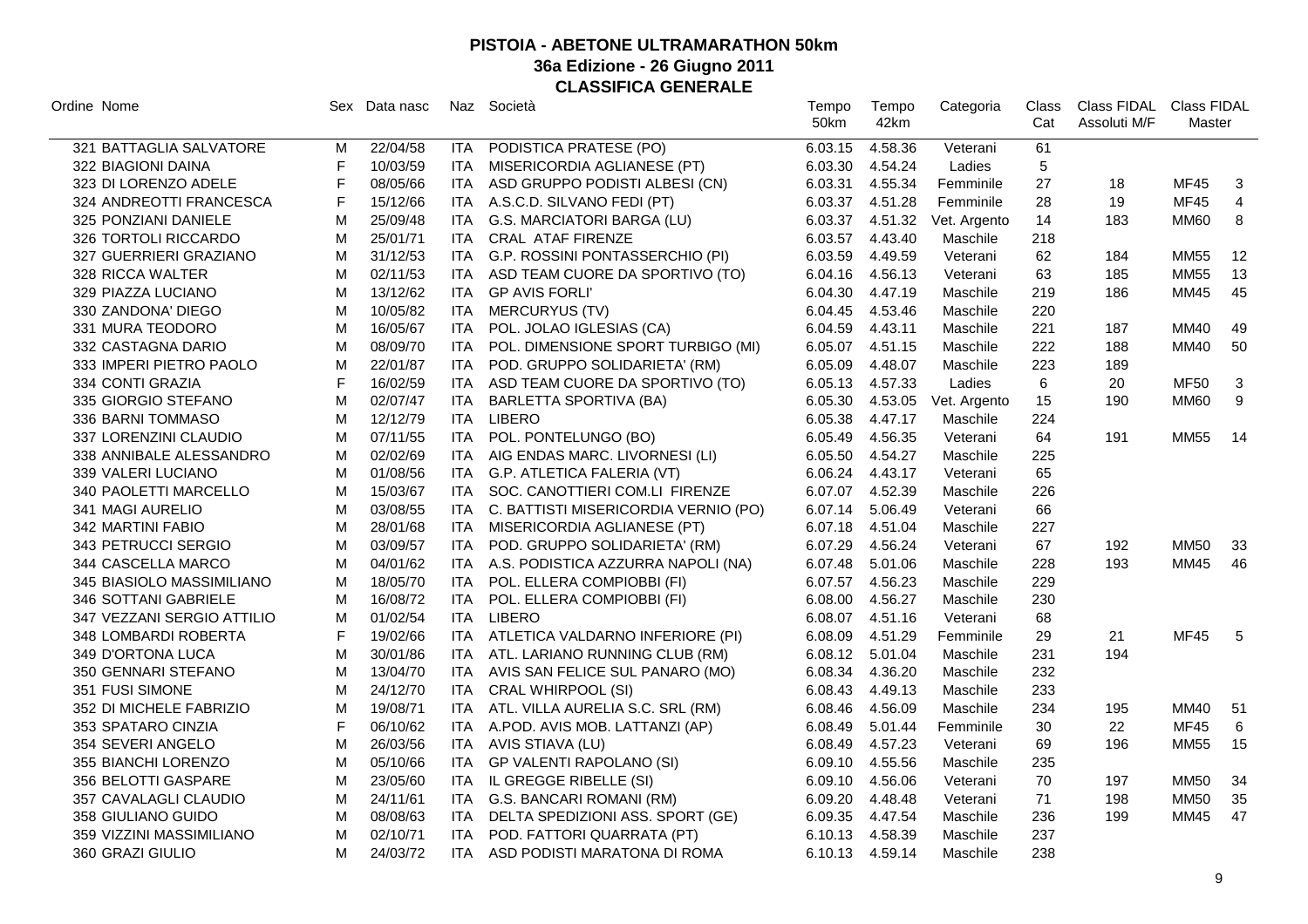| Ordine Nome                |   | Sex Data nasc |            | Naz Società                     | Tempo   | Tempo   | Categoria    | Class          | Class FIDAL  | Class FIDAL |            |
|----------------------------|---|---------------|------------|---------------------------------|---------|---------|--------------|----------------|--------------|-------------|------------|
|                            |   |               |            |                                 | 50km    | 42km    |              | Cat            | Assoluti M/F | Master      |            |
| 361 FILIPPONE ROSSANA      | F | 20/10/66      | ITA        | TRAIL DEI DUE LAGHI (RM)        | 6.10.29 | 5.03.40 | Femminile    | 31             |              |             |            |
| 362 D'ANTONIO SALVATORE    | M | 20/07/58      | <b>ITA</b> | TRAIL DEI DUE LAGHI (RM)        | 6.10.29 | 5.03.41 | Veterani     | 72             |              |             |            |
| 363 CAMOSSO TERESA         | F | 08/03/60      |            | ITA G.S.P.T. 75 (TO)            | 6.10.38 | 5.04.02 | Ladies       | $\overline{7}$ | 23           | <b>MF50</b> | 4          |
| 364 NICCOLAINI LORENZO     | M | 02/01/71      | ITA        | TEAM MARATHON BIKE (GR)         | 6.10.57 | 4.45.29 | Maschile     | 239            |              |             |            |
| 365 IACOVACCI MARIO        | M | 23/11/61      | ITA        | ATL. VILLA DE SANCTIS (RM)      | 6.11.22 | 5.01.55 | Veterani     | 73             | 200          | <b>MM50</b> | 36         |
| 366 DAGA RENATO            | M | 27/03/58      | ITA        | AS SURVIVAL CAGLIARI            | 6.11.33 | 5.03.19 | Veterani     | 74             | 201          | <b>MM50</b> | 37         |
| 367 VALERIO LEONARDO       | M | 10/12/59      | ITA        | A.S. KANKUDAI (BA)              | 6.12.27 | 4.54.47 | Veterani     | 75             | 202          | <b>MM50</b> | 38         |
| 368 DE BENEDICTIS ANTONIO  | M | 31/05/57      |            | ITA A.S. KANKUDAI (BA)          | 6.12.27 | 4.57.49 | Veterani     | 76             | 203          | <b>MM50</b> | 39         |
| 369 SCARAMELLI SIMONE      | M | 27/06/83      | <b>ITA</b> | POL. PRATO NORD                 | 6.12.32 | 4.34.00 | Maschile     | 240            |              |             |            |
| 370 MALENA ALESSIO         | M | 25/12/51      | <b>ITA</b> | PODISTICA PRATESE (PO)          | 6.12.55 | 4.58.48 | Vet. Argento | 16             |              |             |            |
| 371 GALATEA MIRKO          | M | 12/03/72      | <b>ITA</b> | G.S. FONTEGAIA (SI)             | 6.13.00 | 4.57.48 | Maschile     | 241            |              |             |            |
| 372 MONTEMURRO STEFANO     | M | 03/11/47      | ITA        | <b>UISP BARLETTA</b>            | 6.13.27 | 4.58.16 | Vet. Argento | 17             |              |             |            |
| 373 GIANNETTI LUCIANO      | M | 05/04/57      | ITA.       | G.P. MASSA E COZZILE (PT)       | 6.14.23 | 5.02.10 | Veterani     | $77$           |              |             |            |
| 374 ZANABONI GABRIELE      | M | 26/07/66      | ITA        | ATL. 99 VITTUONE (MI)           | 6.14.35 | 4.54.04 | Maschile     | 242            | 204          | <b>MM45</b> | 48         |
| 375 GEMMA LORENZO          | м | 01/02/54      | ITA        | <b>GP AVIS FORLI</b>            | 6.14.42 | 5.04.45 | Veterani     | 78             | 205          | <b>MM55</b> | 16         |
| 376 BELROSSO LUCA          | M | 23/09/75      |            | ITA G.S.R. FERRERO (CN)         | 6.14.47 | 5.01.38 | Maschile     | 243            | 206          | <b>MM35</b> | 32         |
| 377 FERRARI ANTONY         | M | 07/08/64      | <b>ITA</b> | ATL. PIETRASANTA VERSILIA (LU)  | 6.14.49 | 4.53.12 | Maschile     | 244            | 207          | <b>MM45</b> | 49         |
| 378 BECHERI FRANCESCO      | M | 28/02/81      | <b>ITA</b> | A.S.D. C.R. COLLI ALTI (FI)     | 6.14.51 | 5.07.12 | Maschile     | 245            |              |             |            |
| 379 FENILI MAURO           | M | 10/11/58      | <b>ITA</b> | <b>GSM ANTRACCOLI (LU)</b>      | 6.14.53 | 5.03.53 | Veterani     | 79             |              |             |            |
| 380 LEPORE FEDELE          | M | 01/03/75      | <b>ITA</b> | <b>FUTURA PRATO</b>             | 6.15.48 | 5.04.32 | Maschile     | 246            |              |             |            |
| 381 ANICETI MICHELA        | F | 03/06/65      | <b>ITA</b> | POD. FATTORI QUARRATA (PT)      | 6.15.48 | 5.04.28 | Femminile    | 32             |              |             |            |
| 382 AMBROSIO MARIA ASSUNTA | F | 23/11/60      | <b>ITA</b> | S. D. BAUDENASCA (TO)           | 6.15.58 | 5.08.25 | Ladies       | 8              | 24           | <b>MF50</b> | 5          |
| 383 MARANO SEBASTIANO      | M | 28/01/65      | <b>ITA</b> | ALGHERO MARATHON (SS)           | 6.16.31 | 4.54.54 | Maschile     | 247            | 208          | <b>MM45</b> | 50         |
| 384 ORLANDO UMBERTO        | м | 18/10/69      |            | ITA G. P. TAPPOROSSO (TO)       | 6.16.33 | 5.01.59 | Maschile     | 248            | 209          | MM40        | 52         |
| 385 GARGINI SAMUEL         | M | 09/02/74      |            | ITA A.S.C.D. SILVANO FEDI (PT)  | 6.16.38 | 4.58.55 | Maschile     | 249            | 210          | <b>MM35</b> | 33         |
| 386 PIRAS GIORGIO          | M | 14/03/58      |            | ITA MARATHON CLUB ORISTANO (OR) | 6.16.56 | 4.53.55 | Veterani     | 80             | 211          | <b>MM50</b> | 40         |
| 387 CORBETTA EUGENIO       | M | 08/01/70      | <b>ITA</b> | <b>RUNNERS DESIO (MI)</b>       | 6.17.05 | 5.00.15 | Maschile     | 250            | 212          | <b>MM40</b> | 53         |
| 388 DI PIRRO ELENA         | F | 03/03/65      | ITA        | TEAM LE LAME (AR)               | 6.17.07 | 5.06.45 | Femminile    | 33             |              |             |            |
| 389 ZANGHERI MASSIMO       | M | 08/11/73      |            | ITA TEAM LE LAME (AR)           | 6.17.09 | 5.06.42 | Maschile     | 251            |              |             |            |
| 390 GRILLI MARCO           | M | 24/04/76      | ITA        | G.P. ATLETICA FALERIA (VT)      | 6.17.11 | 5.08.54 | Maschile     | 252            |              |             |            |
| 391 SACCO FABRIZIO         | M | 16/12/68      | ITA        | ATL. FOSSANO '75 (CN)           | 6.17.34 | 5.04.52 | Maschile     | 253            | 213          | <b>MM40</b> | 54         |
| 392 CAPECCHI FEDERICO      | M | 17/03/75      | ITA        | A.S.C.D. SILVANO FEDI (PT)      | 6.17.47 | 5.08.20 | Maschile     | 254            | 214          | <b>MM35</b> | 34         |
| 393 FIORINI ANGELO         | M | 24/02/57      | ITA        | ATL. VILLA DE SANCTIS (RM)      | 6.17.55 | 5.03.15 | Veterani     | 81             | 215          | <b>MM50</b> | 41         |
| 394 CONTI FEDERICO         | M | 01/01/50      | <b>ITA</b> | G.S. MAIANO FIESOLE (FI)        | 6.17.58 | 5.03.44 | Vet. Argento | 18             |              |             |            |
| 395 RAFFETTO VINCENT       | M | 01/01/62      | <b>ITA</b> | ATL MONTECATINI (PT)            | 6.18.03 | 5.03.17 | Maschile     | 255            |              |             |            |
| 396 CATTANEO TIVERIO       | M | 27/05/70      | <b>ITA</b> | ASD ALTITUDE BERGAMO            | 6.18.07 | 5.03.05 | Maschile     | 256            | 216          | <b>MM40</b> | 55         |
| 397 BRONZINI SANDRO        | M | 29/12/59      | ITA        | G.P. ROSSINI PONTASSERCHIO (PI) | 6.18.28 | 5.00.51 | Veterani     | 82             | 217          | <b>MM50</b> | 42         |
| 398 SCARAMELLA FRANCO      | M | 02/08/51      | ITA.       | ASD RUNNING EVOLUTION (RM)      | 6.18.34 | 5.01.43 | Vet. Argento | 19             | 218          | <b>MM60</b> | 10         |
| 399 BUCCI SIMONETTA        | F | 22/08/67      | ITA        | GP C.A.I. PISTOIA (PT)          | 6.18.47 | 5.08.39 | Femminile    | 34             | 25           | <b>MF40</b> | $\sqrt{5}$ |
| 400 CORBELLA ANTONIO       | M | 02/07/70      | ITA.       | G. MARCIATORI MOZZATESI (CO)    | 6.18.50 | 4.57.57 | Maschile     | 257            | 219          | MM40        | 56         |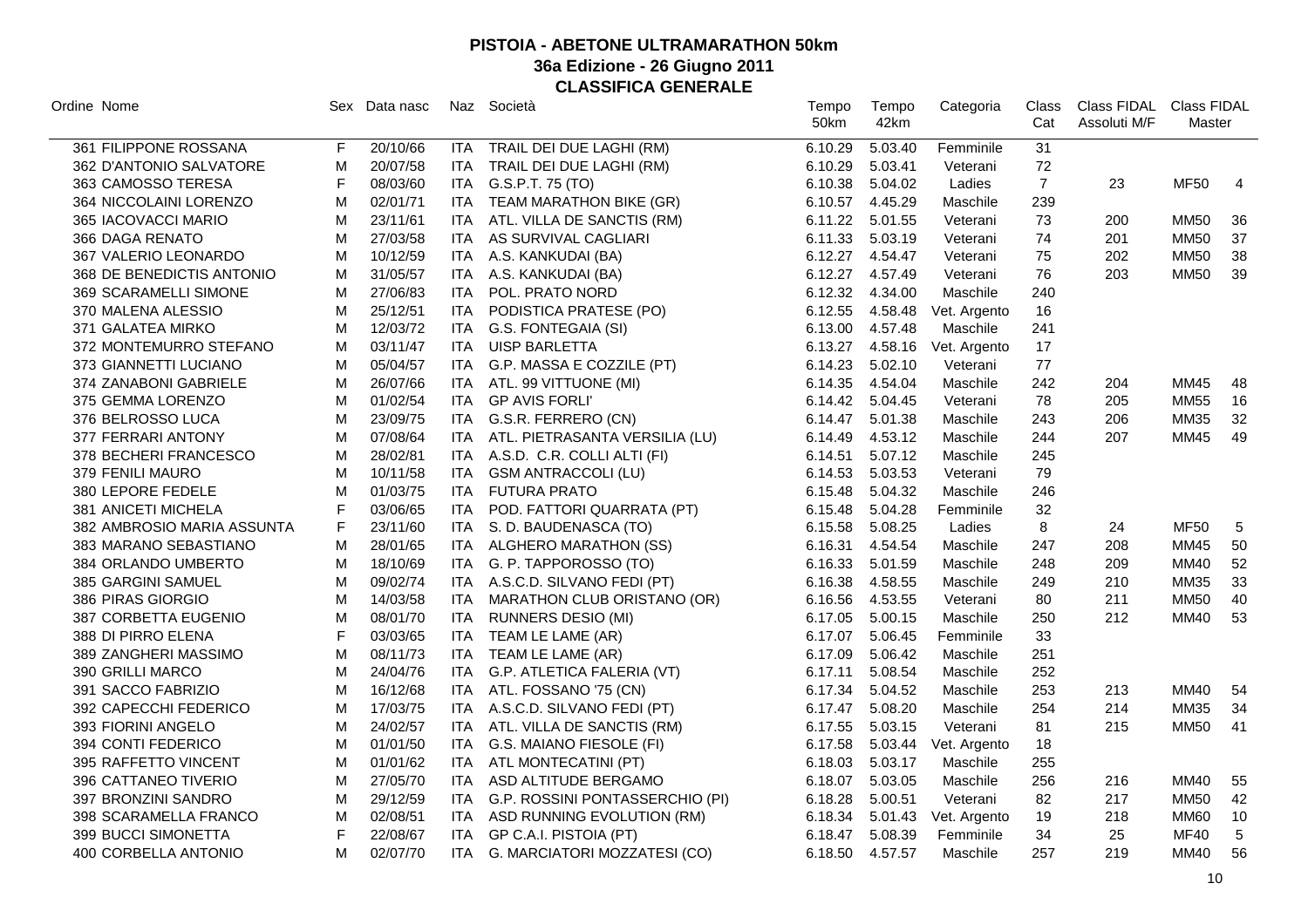| Ordine Nome              | Sex Data nasc<br>Naz Società<br>Tempo<br>50km |          | Tempo<br>42km | Categoria                                 | Class<br>Cat    | Class FIDAL Class FIDAL<br>Assoluti M/F | Master       |     |     |             |                |
|--------------------------|-----------------------------------------------|----------|---------------|-------------------------------------------|-----------------|-----------------------------------------|--------------|-----|-----|-------------|----------------|
| 401 GUERRINI PAOLO       | М                                             | 24/02/66 |               | ITA ASD TRAIL ROMAGNA (RA)                | 6.18.54         | 5.05.50                                 | Maschile     | 258 |     |             |                |
| 402 SASSO PIERMARIO      | M                                             | 12/11/48 | ITA           | ROAD RUNNERS CLUB MILANO (MI)             | 6.19.09         | 5.10.25                                 | Vet. Argento | 20  | 220 | <b>MM60</b> | 11             |
| 403 GAMBERINI ADLER      | M                                             | 19/02/61 |               | ITA GP AVIS FORLI'                        |                 | 6.19.12 5.05.39                         | Veterani     | 83  | 221 | <b>MM50</b> | 43             |
| 404 CATANI ALESSIO       | M                                             | 21/05/71 |               | ITA GP C.A.I. PISTOIA (PT)                | 6.19.28         | 5.08.33                                 | Maschile     | 259 |     |             |                |
| 405 SCARPA FRANCO        | M                                             | 06/07/54 |               | ITA ATL. CAPRAIA E LIMITE (FI)            | 6.19.39         | 5.09.38                                 | Veterani     | 84  | 222 | <b>MM55</b> | 17             |
| 406 ONORATI ALDO         | M                                             | 05/05/61 |               | ITA NUOVA PODISTICA LATINA                | 6.19.45         | 5.08.27                                 | Veterani     | 85  | 223 | <b>MM50</b> | 44             |
| 407 MARANGON PAOLO       | M                                             | 20/03/83 |               | ITA LIB ATL TREVISO (TV)                  | 6.19.51         | 5.08.49                                 | Maschile     | 260 |     |             |                |
| 408 CIARAMELLA MASSIMO   | M                                             | 01/08/63 |               | ITA POD. FATTORI QUARRATA (PT)            | 6.20.30         | 4.59.09                                 | Maschile     | 261 |     |             |                |
| 409 MOREGGIO CLAUDIO     | M                                             | 17/04/62 |               | ITA MARATHON CLUB ORISTANO (OR)           | 6.20.40         | 4.59.01                                 | Maschile     | 262 | 224 | <b>MM45</b> | 51             |
| 410 FERRI MARIO          | M                                             | 28/04/46 |               | ITA ATL. CASALGUIDI M.C.L. ARISTON (PT)   | 6.20.44         | 5.01.48                                 | Vet. Argento | 21  | 225 | <b>MM65</b> | $\overline{4}$ |
| 411 GAMBADORI GIORGIO    | M                                             | 28/06/67 |               | ITA RAID ASD JESI (AN)                    | 6.20.58         | 5.04.40                                 | Maschile     | 263 |     |             |                |
| 412 SPINA VINCENZO       | M                                             | 02/10/62 |               | ITA G.P. W LE DONNE (PI)                  | 6.20.58         | 4.59.46                                 | Maschile     | 264 |     |             |                |
| 413 VALENTI PAOLO        | M                                             | 13/11/51 |               | ITA ROAD RUNNERS CLUB MILANO (MI)         | 6.21.15         | 5.09.22                                 | Vet. Argento | 22  | 226 | MM60        | 12             |
| 414 BALDINI CARLO        | M                                             | 15/01/60 |               | ITA ASD RISUBBIANI 2008 (PO)              | 6.21.22         | 5.04.33                                 | Veterani     | 86  |     |             |                |
| 415 SCARPANTE STEFANO    | M                                             | 15/12/56 |               | ITA G.S. PASTA GRANAROLO (BO)             | 6.21.25         | 5.07.39                                 | Veterani     | 87  | 227 | <b>MM55</b> | 18             |
| 416 DEGLI ANGELI ORLANDO | M                                             | 07/04/62 |               | ITA A.S.C.D. SILVANO FEDI (PT)            | 6.21.52 5.05.39 |                                         | Maschile     | 265 |     |             |                |
| 417 GARGANO ANGELA       | $\mathsf F$                                   | 10/09/61 |               | ITA BARLETTA SPORTIVA (BA)                | 6.22.00         | 5.11.19                                 | Ladies       | 9   | 26  | <b>MF50</b> | 6              |
| 418 MARRAS GIUSEPPE      | M                                             | 19/03/58 |               | ITA MARATHON CLUB ORISTANO (OR)           | 6.22.30         | 4.59.12                                 | Veterani     | 88  | 228 | <b>MM50</b> | 45             |
| 419 LOCATELLI FERDINANDO | M                                             | 13/12/57 |               | ITA RUNNERS BERGAMO (BG)                  | 6.22.44         | 5.05.07                                 | Veterani     | 89  | 229 | <b>MM50</b> | 46             |
| 420 CANAVERA LUCA        | M                                             | 31/08/65 |               | ITA GRUPPO CITTA' DI GENOVA (GE)          | 6.22.48         | 5.05.51                                 | Maschile     | 266 | 230 | <b>MM45</b> | 52             |
| 421 GIANNINI MAURIZIO    | м                                             | 12/10/61 |               | ITA MISERICORDIA AGLIANESE (PT)           | 6.23.19         | 5.08.47                                 | Veterani     | 90  |     |             |                |
| 422 GACCI OLAF           | M                                             | 28/12/69 |               | ITA GP C.A.I. PISTOIA (PT)                | 6.23.24         | 5.00.51                                 | Maschile     | 267 |     |             |                |
| 423 SALIMBENE GIORGIO    | M                                             | 09/05/55 |               | ITA U.S. NAVE A.S.D. (FI)                 | 6.23.29         | 5.06.18                                 | Veterani     | 91  |     |             |                |
| 424 TEDESCO GENNARO      | M                                             | 03/01/50 |               | ITA ATLETICA SERMONETA (LT)               | 6.23.31         | 5.09.14                                 | Vet. Argento | 23  |     |             |                |
| 425 CARFORA ANIELLO      | M                                             | 14/12/64 |               | ITA FREESTYLE TRIATHLON VALDINIEVOLE (PT) | 6.23.35         | 5.02.48                                 | Maschile     | 268 |     |             |                |
| 426 PAMPALONI ANDREA     | M                                             | 20/01/51 |               | ITA U.P. ISOLOTTO (FI)                    | 6.23.39         | 5.15.20                                 | Vet. Argento | 24  |     |             |                |
| 427 PAGNINI RICCARDO     | M                                             | 04/10/64 |               | ITA GP C.A.I. PISTOIA (PT)                | 6.23.46         | 5.15.17                                 | Maschile     | 269 |     |             |                |
| 428 TRINELLI ROBERTO     | M                                             | 11/07/65 |               | ITA POD.TRANESE (TO)                      | 6.23.57         | 5.17.45                                 | Maschile     | 270 | 231 | <b>MM45</b> | 53             |
| 429 PICCHIARINI SIMONE   | M                                             | 05/09/69 |               | ITA GP C.A.I. PISTOIA (PT)                | 6.23.59         | 5.01.09                                 | Maschile     | 271 |     |             |                |
| 430 MAZZOLA ANTONIO      | M                                             | 10/02/56 |               | ITA ATL. RECANATI ENERGIA + (MC)          | 6.24.06         | 5.15.08                                 | Veterani     | 92  | 232 | <b>MM55</b> | 19             |
| 431 ZOMPETTI MASSIMO     | M                                             | 24/05/58 |               | ITA SMART RUNNERS (PD)                    | 6.25.07         | 5.07.27                                 | Veterani     | 93  |     |             |                |
| 432 CURRELI FRANCESCO    | M                                             | 20/10/56 |               | ITA ATLETICA PRATO (PO)                   | 6.25.16         | 4.58.23                                 | Veterani     | 94  | 233 | <b>MM55</b> | 20             |
| 433 FRANCONI LUCA        | M                                             | 13/10/59 |               | ITA LIBERO                                | 6.25.26         | 5.09.19                                 | Veterani     | 95  |     |             |                |
| 434 FORTIN MARIO         | M                                             | 11/03/57 |               | ITA PODISTICA OSTIA (ROMA)                | 6.26.00         | 5.10.29                                 | Veterani     | 96  |     |             |                |
| 435 NOVELLINI PAOLO      | M                                             | 21/08/71 |               | ITA MISERICORDIA AGLIANESE (PT)           | 6.26.14         | 5.04.48                                 | Maschile     | 272 |     |             |                |
| 436 RIZZITELLI MICHELE   | M                                             | 18/06/46 | ITA           | <b>BARLETTA SPORTIVA (BA)</b>             | 6.26.32         | 5.12.14                                 | Vet. Argento | 25  | 234 | <b>MM65</b> | 5              |
| 437 RUOTOLO ARCANGELO    | M                                             | 10/01/55 |               | ITA UISP LUCCA                            | 6.26.53         | 5.18.10                                 | Veterani     | 97  |     |             |                |
| 438 TOSON DINO           | м                                             | 16/07/53 | ITA           | RUNNERS PADOVA (PD)                       | 6.27.18         | 5.13.30                                 | Veterani     | 98  | 235 | MM55        | 21             |
| 439 CARDELLI MAURIZIO    | M                                             | 05/04/52 | ITA.          | A.S.C.D. SILVANO FEDI (PT)                | 6.27.39         | 5.12.27                                 | Veterani     | 99  | 236 | <b>MM55</b> | 22             |
| 440 CECCHI ENRICO        | M                                             | 03/10/71 | ITA.          | ASD RISUBBIANI 2008 (PO)                  | 6.28.10         | 5.04.36                                 | Maschile     | 273 |     |             |                |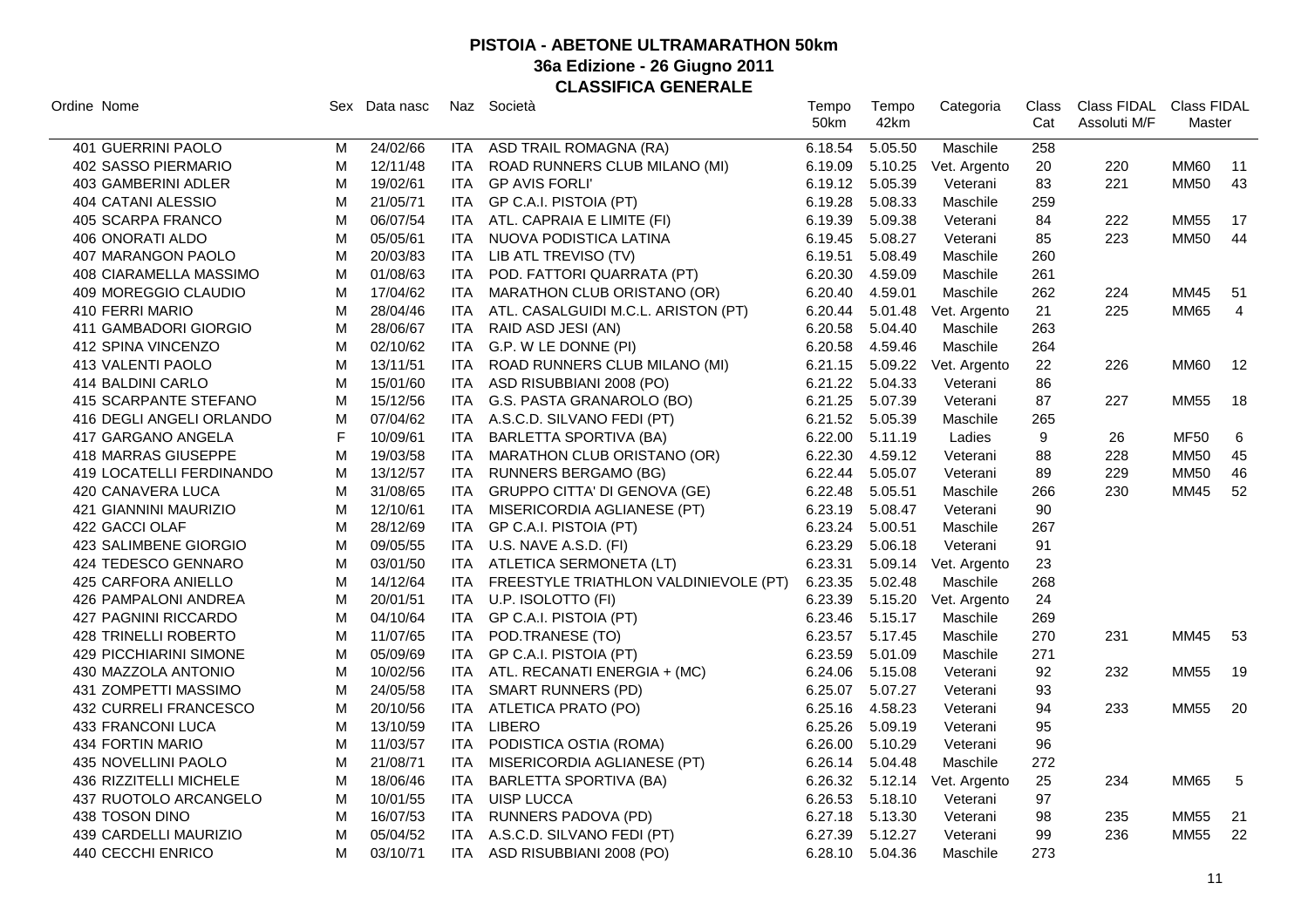| Ordine Nome                 |             | Sex Data nasc |            | Naz Società                             | Tempo<br>50km | Tempo<br>42km | Categoria    | Class<br>Cat | Assoluti M/F | Class FIDAL Class FIDAL<br>Master |                |
|-----------------------------|-------------|---------------|------------|-----------------------------------------|---------------|---------------|--------------|--------------|--------------|-----------------------------------|----------------|
| 441 PIZZI MASSIMO           | м           | 19/05/53      | ITA        | <b>LIBERO</b>                           | 6.29.06       | 5.11.20       | Veterani     | 100          |              |                                   |                |
| <b>442 ALIMONTI DANIELE</b> | M           | 04/11/65      |            | ITA ASD TRA LE RIGHE (RM)               | 6.29.32       | 5.10.54       | Maschile     | 274          | 237          | <b>MM45</b>                       | 54             |
| 443 PENNACCHIETTI MARIA     | E           | 21/05/64      |            | ITA ATL. VILLA DE SANCTIS (RM)          | 6.29.42       | 5.19.47       | Femminile    | 35           | 27           | <b>MF45</b>                       | $\overline{7}$ |
| 444 PROJETTI FRANCESCO      | M           | 29/12/65      | <b>ITA</b> | POD. GRUPPO SOLIDARIETA' (RM)           | 6.29.43       | 5.10.18       | Maschile     | 275          | 238          | <b>MM45</b>                       | 55             |
| 445 FURFORI ELENA           | F           | 29/04/72      |            | ITA AVIS STIAVA (LU)                    | 6.29.53       | 5.11.10       | Femminile    | 36           | 28           | <b>MF35</b>                       | $\,6\,$        |
| 446 IZZO IMMACOLATA         | $\mathsf F$ | 08/12/55      |            | ITA A.S.C.D. SILVANO FEDI (PT)          | 6.29.56       | 5.18.29       | Ladies       | 10           | 29           | <b>MF55</b>                       | 2              |
| 447 PAMPALONI PAOLO         | M           | 25/02/60      |            | ITA TORRE DEL MANGIA (SI)               | 6.30.15       | 5.07.30       | Veterani     | 101          |              |                                   |                |
| 448 MONTICELLI FRANCESCO    | м           | 06/09/77      |            | ITA ATL. AMATORI CECINA (LI)            | 6.30.31       | 5.09.03       | Maschile     | 276          |              |                                   |                |
| 449 MONTICELLI GIUSEPPE     | M           | 28/09/50      | ITA        | ATL. AMATORI CECINA (LI)                | 6.30.31       | 5.09.02       | Vet. Argento | 26           |              |                                   |                |
| 450 BALDASSARRE ANTONIO     | M           | 01/01/67      | <b>ITA</b> | NUOVA PODISTICA LATINA                  | 6.30.35       | 5.18.52       | Maschile     | 277          | 239          | <b>MM40</b>                       | 57             |
| 451 REALI PAOLO             | M           | 07/12/61      | <b>ITA</b> | NUOVA PODISTICA LATINA                  | 6.30.35       | 5.20.09       | Veterani     | 102          | 240          | <b>MM50</b>                       | 47             |
| 452 GUALTIERI ROBERTO       | M           | 19/01/60      | <b>ITA</b> | <b>LIBERO</b>                           | 6.30.48       | 5.08.10       | Veterani     | 103          |              |                                   |                |
| 453 FILIPPONE MASSIMO       | M           | 17/05/71      | ITA        | U.S. NAVE A.S.D. (FI)                   | 6.30.54       | 5.01.02       | Maschile     | 278          |              |                                   |                |
| 454 ORTISI GABRIELLA        | $\mathsf F$ | 25/05/65      | <b>ITA</b> | PODISTICA OSTIA (ROMA)                  | 6.31.03       | 5.18.44       | Femminile    | 37           |              |                                   |                |
| 455 PISANU DEBORA           | F           | 04/11/68      | ITA        | MARATHON CLUB ORISTANO (OR)             | 6.31.24       | 5.17.47       | Femminile    | 38           | 30           | <b>MF40</b>                       | 6              |
| 456 VITELLARO ROSARIO       | M           | 10/10/52      | ITA        | ATL. LIBERTAS LUCCA                     | 6.31.31       | 5.00.23       | Veterani     | 104          |              |                                   |                |
| 457 MESCHINI PIETRO         | M           | 29/06/62      | <b>ITA</b> | G.P. ATLETICA FALERIA (VT)              | 6.32.04       | 5.13.52       | Maschile     | 279          |              |                                   |                |
| 458 TRAVAGLINI MAURO        | M           | 09/07/66      | ITA        | G.S. POD. PRENESTE (RM)                 | 6.32.04       | 5.13.52       | Maschile     | 280          | 241          | <b>MM45</b>                       | 56             |
| 459 BUCCI GIUSEPPE          | M           | 17/03/64      | <b>ITA</b> | AMATORI ATL.CARRARA CA.RI.CA. (MS)      | 6.32.25       | 5.10.47       | Maschile     | 281          | 242          | <b>MM45</b>                       | 57             |
| 460 MONASTRA ANTONIO        | M           | 03/08/56      | <b>ITA</b> | <b>RUNNERS BARBERINO (FI)</b>           | 6.33.07       | 5.19.01       | Veterani     | 105          |              |                                   |                |
| 461 CORADESCHI STEFANO      | м           | 27/06/63      | ITA        | MISERICORDIA AGLIANESE (PT)             | 6.33.15       | 5.09.55       | Maschile     | 282          |              |                                   |                |
| 462 SANTI LUCA              | M           | 15/08/65      | ITA        | MISERICORDIA AGLIANESE (PT)             | 6.33.18       | 5.10.00       | Maschile     | 283          |              |                                   |                |
| 463 CALICIOTTI MASSIMO      | M           | 24/05/59      |            | ITA ATL. LARIANO RUNNING CLUB (RM)      | 6.33.18       | 5.09.40       | Veterani     | 106          | 243          | <b>MM50</b>                       | 48             |
| 464 PISANESCHI ARIANNA      | $\mathsf F$ | 20/12/76      | <b>ITA</b> | POL. BONELLE (PT)                       | 6.33.29       | 5.15.44       | Femminile    | 39           |              |                                   |                |
| 465 CONTI DUCCIO            | M           | 05/11/73      | ITA        | FRAT. POPOLARE GRASSINA (FI)            | 6.33.33       | 5.29.59       | Maschile     | 284          |              |                                   |                |
| 466 MAGNAGO LISA            | F           | 16/09/76      | ITA        | POD. GRUPPO SOLIDARIETA' (RM)           | 6.33.38       | 5.14.58       | Femminile    | 40           | 31           | <b>MF35</b>                       | $\overline{7}$ |
| <b>467 IMPROTA ROBERTO</b>  | M           | 06/03/72      | <b>ITA</b> | G.S. AMATORI VESUVIO (NA)               | 6.33.38       | 5.14.58       | Maschile     | 285          | 244          | <b>MM35</b>                       | 35             |
| <b>468 PAIRAULT MICHEL</b>  | M           | 11/07/50      |            | FRA FRANCIA                             | 6.33.56       | 5.14.15       | Vet. Argento | 27           |              |                                   |                |
| 469 COCCON ALBERTO          | м           | 09/12/67      | ITA        | ASD ATL. SIGNA (FI)                     | 6.34.08       | 5.08.43       | Maschile     | 286          |              |                                   |                |
| 470 REGGIOLI FILIPPO        | M           | 25/08/69      | <b>ITA</b> | ASD ATL. SIGNA (FI)                     | 6.34.08       | 5.08.41       | Maschile     | 287          |              |                                   |                |
| 471 GALLOTTI PASQUALE       | M           | 19/09/72      | <b>ITA</b> | MONTELUPO RUNNERS (FI)                  | 6.34.12       | 5.11.52       | Maschile     | 288          |              |                                   |                |
| 472 PIZZINI MARIA STELLA    | $\mathsf F$ | 21/02/55      | <b>ITA</b> | G.S.MOMBOCAR (VR)                       | 6.34.22       | 5.19.38       | Ladies       | 11           | 32           | <b>MF55</b>                       | $\mathbf{3}$   |
| 473 ONORATO GIOVANNI        | M           | 03/03/51      |            | ITA C. C. SAN MINIATO BASSO (PI)        | 6.34.30       | 5.19.52       | Vet. Argento | 28           |              |                                   |                |
| 474 MINUCCI SAMUELE         | M           | 22/07/70      | ITA        | <b>BELLARIVA SPORT (FI)</b>             | 6.34.54       | 5.10.15       | Maschile     | 289          |              |                                   |                |
| 475 RASICCI ADELE           | F           | 02/09/54      | <b>ITA</b> | COOPSER ATL. ESTENSE (FE)               | 6.35.20       | 5.20.03       | Ladies       | 12           | 33           | <b>MF55</b>                       | $\overline{4}$ |
| 476 MAZZINI VALTER          | M           | 03/08/60      | <b>ITA</b> | POL. PRATO NORD                         | 6.35.38       | 5.10.21       | Veterani     | 107          |              |                                   |                |
| 477 AMIGHETTI BRUNO         | M           | 22/03/66      | <b>ITA</b> | <b>RUNNERS BERGAMO (BG)</b>             | 6.35.45       | 5.14.38       | Maschile     | 290          | 245          | <b>MM45</b>                       | 58             |
| 478 NIGI PAOLO              | M           | 07/04/78      | ITA        | U.S. NAVE A.S.D. (FI)                   | 6.36.00       | 5.20.06       | Maschile     | 291          |              |                                   |                |
| 479 ZAVATTARO FABRIZIO      | M           | 15/05/70      | ITA        | C.A.S.C. BANCA D'ITALIA GENOVA (GE)     | 6.36.00       | 5.14.51       | Maschile     | 292          | 246          | MM40                              | 58             |
| 480 FABRIS PAOLA            | F           | 25/12/68      | ITA.       | <b>GS.TORTELLINI VOLTAN MESTRE (VE)</b> | 6.36.13       | 5.15.58       | Femminile    | 41           | 34           | <b>MF40</b>                       | $\overline{7}$ |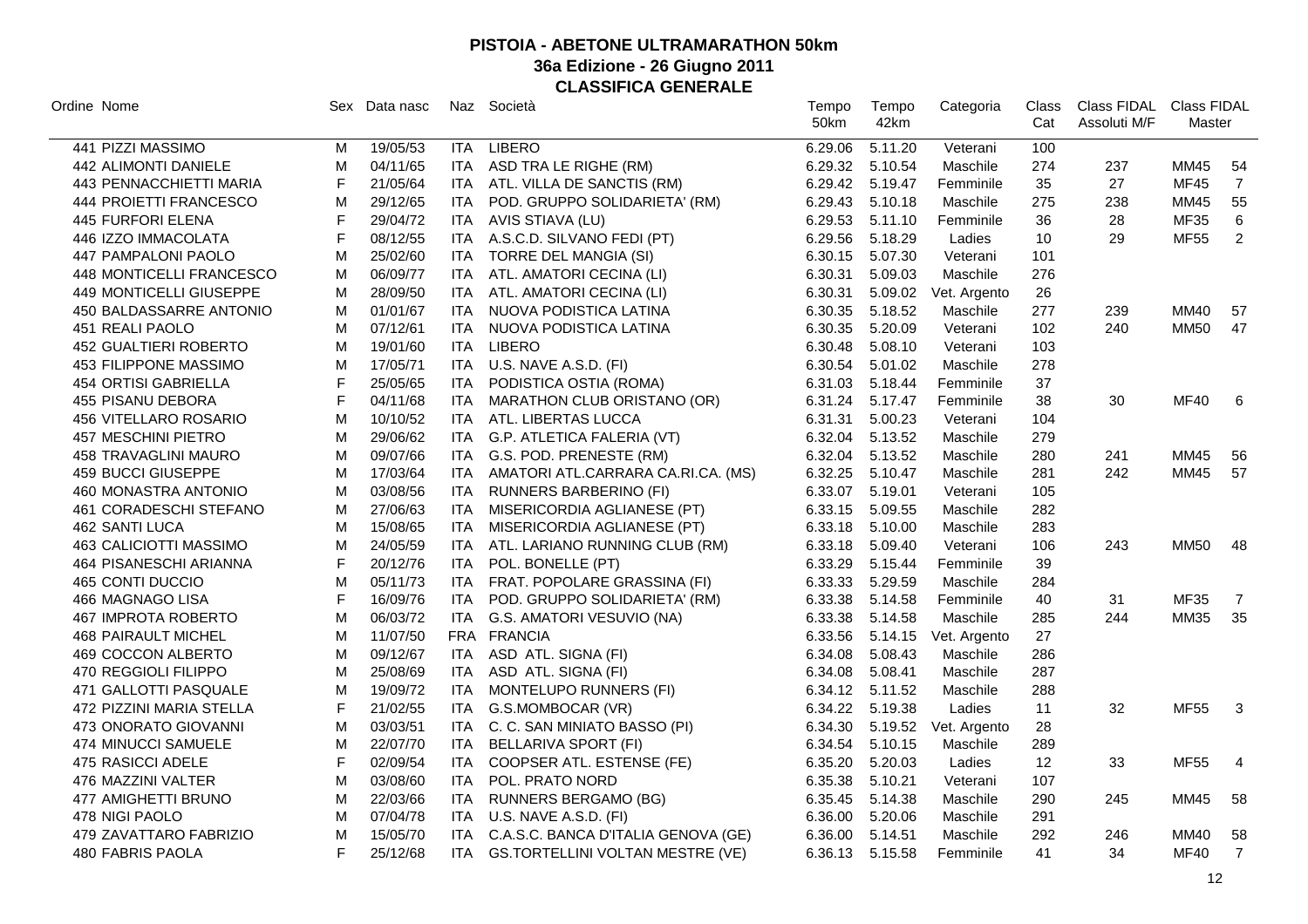| Ordine Nome                |              | Sex Data nasc |            | Naz Società                         | Tempo   | Tempo   | Categoria    | Class | Class FIDAL  | Class FIDAL |    |
|----------------------------|--------------|---------------|------------|-------------------------------------|---------|---------|--------------|-------|--------------|-------------|----|
|                            |              |               |            |                                     | 50km    | 42km    |              | Cat   | Assoluti M/F | Master      |    |
| 481 GIACONE MICHELE        | М            | 25/03/53      | ITA        | S. D. BAUDENASCA (TO)               | 6.36.41 | 5.23.31 | Veterani     | 108   | 247          | <b>MM55</b> | 23 |
| 482 ODDOLINI MARCO         | M            | 18/02/66      | <b>ITA</b> | <b>MARATONA DI TORINO (TO)</b>      | 6.38.17 | 5.28.20 | Maschile     | 293   | 248          | <b>MM45</b> | 59 |
| 483 MANDELLI DARIO         | M            | 05/04/64      | ITA        | POL. PORTA SARAGOZZA (BO)           | 6.38.17 | 5.15.31 | Maschile     | 294   | 249          | MM45        | 60 |
| 484 NISTRI ALESSIO         | M            | 07/10/75      | <b>ITA</b> | G.S. MAIANO FIESOLE (FI)            | 6.38.17 | 5.15.28 | Maschile     | 295   |              |             |    |
| 485 BAGNOLI PAOLO          | M            | 09/08/63      | <b>ITA</b> | <b>RUNNERS BARBERINO (FI)</b>       | 6.38.17 | 5.23.02 | Maschile     | 296   |              |             |    |
| 486 BOCCHINI EMILIO        | M            | 23/01/55      | ITA.       | ATL. VILLA DE SANCTIS (RM)          | 6.38.17 | 5.23.49 | Veterani     | 109   | 250          | <b>MM55</b> | 24 |
| <b>487 GAMBAIANI MAURO</b> | M            | 07/05/65      | <b>ITA</b> | PICO RUNNERS (MO)                   | 6.38.17 | 5.15.33 | Maschile     | 297   | 251          | <b>MM45</b> | 61 |
| 488 DE ANGELIS PATRIZIA    | F            | 23/09/64      | <b>ITA</b> | POD. GRUPPO SOLIDARIETA' (RM)       | 6.38.19 | 5.15.22 | Femminile    | 42    | 35           | <b>MF45</b> | 8  |
| 489 AGOSTINI RENZO         | M            | 05/06/59      | ITA        | A.S.C.D. SILVANO FEDI (PT)          | 6.38.19 | 5.15.22 | Veterani     | 110   | 252          | <b>MM50</b> | 49 |
| 490 MENEGHETTI TIZIANO     | M            | 25/02/68      |            | ITA LIBERO                          | 6.38.36 | 5.20.24 | Maschile     | 298   |              |             |    |
| 491 CONTI ERNESTO          | M            | 14/05/61      | <b>ITA</b> | <b>LBM SPORT ROMA</b>               | 6.38.47 | 5.22.30 | Veterani     | 111   | 253          | <b>MM50</b> | 50 |
| 492 LAMIA FRANCESCO        | M            | 10/01/65      | ITA        | TRAIL DEI DUE LAGHI (RM)            | 6.38.47 | 5.22.32 | Maschile     | 299   |              |             |    |
| 493 MONTI MASSIMILIANO     | M            | 10/07/60      | ITA.       | G.S. BANCARI ROMANI (RM)            | 6.38.59 | 5.18.43 | Veterani     | 112   | 254          | <b>MM50</b> | 51 |
| 494 CHIAPPELLI GIORDANO    | м            | 24/04/53      | ITA        | A.S.C.D. SILVANO FEDI (PT)          | 6.39.16 | 5.16.28 | Veterani     | 113   |              |             |    |
| 495 TACCORI SERENA         | F            | 07/07/68      | ITA        | AS SURVIVAL CAGLIARI                | 6.39.27 | 5.17.50 | Femminile    | 43    | 36           | <b>MF40</b> | 8  |
| 496 NANIA GIANFRANCO       | м            | 15/10/52      |            | ITA ATLETICA DEL PARCO (RM)         | 6.40.01 | 5.23.51 | Veterani     | 114   | 255          | <b>MM55</b> | 25 |
| 497 BATTIGELLI SILVANO     | M            | 25/12/60      | <b>ITA</b> | GEMONATLETICA S.R.L. ATL. (UD)      | 6.40.53 | 5.24.19 | Veterani     | 115   | 256          | <b>MM50</b> | 52 |
| 498 RALVELLI ETTORE        | M            | 13/01/61      | <b>ITA</b> | UISP PISA (PI)                      | 6.41.06 | 5.17.16 | Veterani     | 116   |              |             |    |
| 499 CICALA GIANCARLO       | M            | 26/04/56      | <b>ITA</b> | <b>GRUPPO CITTA' DI GENOVA (GE)</b> | 6.41.07 | 5.24.41 | Veterani     | 117   | 257          | <b>MM55</b> | 26 |
| 500 SGATTI MATTEO          | М            | 30/04/72      | ITA.       | U.S. NAVE A.S.D. (FI)               | 6.41.37 | 5.27.40 | Maschile     | 300   |              |             |    |
| 501 ZEVANO DANIELA         | $\mathsf{F}$ | 07/05/67      | <b>ITA</b> | ASD TRA LE RIGHE (RM)               | 6.41.51 | 5.29.19 | Femminile    | 44    | 37           | <b>MF40</b> | 9  |
| 502 NEGRO DARIA            | F            | 11/03/76      | <b>ITA</b> | <b>RUNNERS BERGAMO (BG)</b>         | 6.41.55 | 5.29.17 | Femminile    | 45    | 38           | <b>MF35</b> | 8  |
| 503 MENCHINI ROSSANO       | M            | 16/04/64      | ITA        | A.P. MARCIATORI MARLIESI (LU)       | 6.42.21 | 5.22.34 | Maschile     | 301   |              |             |    |
| 504 COLLA SANTO            | M            | 05/10/52      |            | ITA ATL. VICENTINA (VI)             | 6.42.40 | 5.28.38 | Veterani     | 118   | 258          | <b>MM55</b> | 27 |
| 505 BATTISTI PAOLO         | M            | 31/07/67      | ITA I      | <b>GS COLOGNORA DI COMPITO (LU)</b> | 6.42.55 | 5.24.39 | Maschile     | 302   | 259          | <b>MM40</b> | 59 |
| 506 PAPILLO RAFFAELE       | M            | 01/10/57      | ITA        | <b>GRUPPO CITTA' DI GENOVA (GE)</b> | 6.43.27 | 5.32.47 | Veterani     | 119   | 260          | <b>MM50</b> | 53 |
| 507 ARDIGO' MARIA ROSA     | F            | 02/10/55      | ITA        | <b>MARATHON CREMONA (CR)</b>        | 6.43.32 | 5.28.23 | Ladies       | 13    | 39           | <b>MF55</b> | 5  |
| 508 GAGGIOLI PAOLO         | M            | 16/11/59      | ITA        | MONTELUPO RUNNERS (FI)              | 6.43.37 | 5.19.55 | Veterani     | 120   |              |             |    |
| 509 D'ADAMO MARIO          | M            | 25/07/67      | ITA        | G.S. CAT SPORT ROMA (RM)            | 6.44.06 | 5.22.02 | Maschile     | 303   | 261          | <b>MM40</b> | 60 |
| 510 POLSONI ROCCO LUCIANO  | M            | 04/01/62      | <b>ITA</b> | NUOVA PODISTICA LATINA              | 6.44.09 | 5.27.35 | Maschile     | 304   | 262          | <b>MM45</b> | 62 |
| 511 BURATTI PAOLO          | M            | 23/02/62      | ITA        | MARATOLANDIA (VB)                   | 6.44.29 | 5.32.45 | Maschile     | 305   | 263          | <b>MM45</b> | 63 |
| 512 MIGNECO GIOVANNI       | M            | 15/02/55      | ITA        | ATL. VILLA DE SANCTIS (RM)          | 6.44.31 | 5.32.58 | Veterani     | 121   | 264          | <b>MM55</b> | 28 |
| 513 DANESI ANNALISA        | F            | 03/09/61      | ITA        | POL. 29 MARTIRI FIGLINE (PO)        | 6.45.22 | 5.34.27 | Ladies       | 14    |              |             |    |
| 514 MORINI CRISTIANO       | M            | 08/05/70      | <b>ITA</b> | TORRE DEL MANGIA (SI)               | 6.45.37 | 5.27.28 | Maschile     | 306   |              |             |    |
| 515 CIOCCA PAOLO           | M            | 07/06/65      | <b>ITA</b> | <b>LIBERO</b>                       | 6.45.58 | 5.22.45 | Maschile     | 307   |              |             |    |
| 516 PELIZZARI GIORGIO      | M            | 26/04/74      | <b>ITA</b> | <b>VICENZA RUNNERS</b>              | 6.46.44 | 5.21.59 | Maschile     | 308   | 265          | <b>MM35</b> | 36 |
| 517 BROCCOLO VINCENZO      | M            | 09/09/55      | <b>ITA</b> | GS. JOLLY MOTORS (PO)               | 6.46.51 | 5.27.48 | Veterani     | 122   |              |             |    |
| 518 FANIZZA GIOVANNI       | M            | 06/08/61      | ITA        | A.S.D. COMTER ESERCITO (FI)         | 6.46.59 | 5.15.00 | Veterani     | 123   |              |             |    |
| 519 DEL CORSO ROBERTO      | м            | 03/05/50      | <b>ITA</b> | AVIS GAGGIANO (MI)                  | 6.47.06 | 5.27.23 | Vet. Argento | 29    |              |             |    |
| 520 NICOLINI SILVIA        | F            | 21/01/74      | <b>ITA</b> | FRAT. POPOLARE GRASSINA (FI)        | 6.47.09 | 5.29.56 | Femminile    | 46    |              |             |    |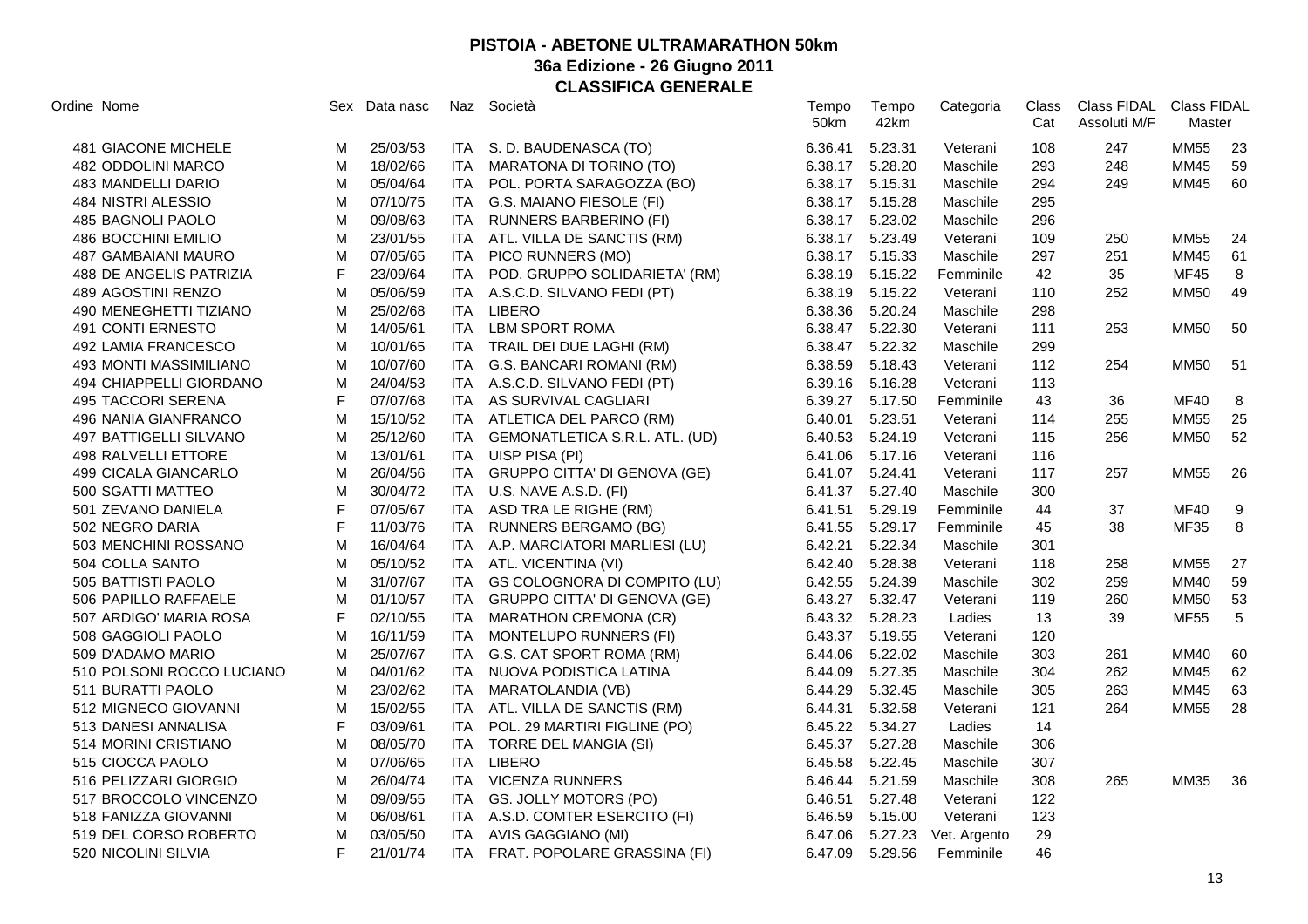| Ordine Nome                   |   | Sex Data nasc | Naz        | Società                             | Tempo<br>50km | Tempo<br>42km | Categoria    | Class<br>Cat | Class FIDAL<br>Assoluti M/F | Class FIDAL<br><b>Master</b> |                |
|-------------------------------|---|---------------|------------|-------------------------------------|---------------|---------------|--------------|--------------|-----------------------------|------------------------------|----------------|
|                               |   |               |            |                                     |               |               |              |              |                             |                              |                |
| 521 BARTOLINI PIERLUIGI       | м | 06/10/61      | ITA.       | ASD RISUBBIANI 2008 (PO)            | 6.47.18       | 5.33.43       | Veterani     | 124          |                             |                              |                |
| 522 CIAPANNA FERNANDO         | M | 06/07/70      | ITA        | A.ATL. TRODICA (MC)                 | 6.47.45       | 5.16.48       | Maschile     | 309          | 266                         | <b>MM40</b>                  | 61             |
| 523 GIARDINA SANTA            | F | 12/05/51      | <b>ITA</b> | <b>GRUPPO CITTA' DI GENOVA (GE)</b> | 6.47.55       | 5.25.06       | Ladies       | 15           | 40                          | <b>MF60</b>                  | $\overline{1}$ |
| 524 SCANNADINARI MICHELE      | M | 14/10/56      | ITA.       | G.P. LA STANCA VALENZATICO (PT)     | 6.48.04       | 5.27.41       | Veterani     | 125          | 267                         | <b>MM55</b>                  | 29             |
| 525 MONTEPELOSO FABIO         | M | 14/05/69      | ITA.       | G.P. MARCIATORI COGLIATE (MI)       | 6.48.13       | 5.34.42       | Maschile     | 310          | 268                         | <b>MM40</b>                  | 62             |
| 526 LEONARDI DANIELE          | M | 03/03/62      | ITA.       | ATL. LARIANO RUNNING CLUB (RM)      | 6.48.29       | 5.21.26       | Maschile     | 311          | 269                         | <b>MM45</b>                  | 64             |
| 527 DI GIACOMANTONIO ALBERTO  | м | 09/03/50      | ITA.       | ATL. LARIANO RUNNING CLUB (RM)      | 6.48.29       | 5.17.56       | Vet. Argento | 30           | 270                         | MM60                         | 13             |
| 528 DE MARZI MAURO            | м | 28/03/64      | ITA        | ATL. LARIANO RUNNING CLUB (RM)      | 6.48.29       | 5.17.54       | Maschile     | 312          | 271                         | <b>MM45</b>                  | 65             |
| 529 FLOWERS ROY               | M | 01/01/78      |            | USA LE PIUME NERE - NATO (NA)       | 6.48.33       | 5.31.29       | Maschile     | 313          |                             |                              |                |
| 530 PINO ALESSANDRO           | M | 08/03/75      | ITA        | <b>GS SCALA IANO (PT)</b>           | 6.49.30       | 5.14.22       | Maschile     | 314          |                             |                              |                |
| 531 PANETTIERI ALBERTO        | M | 14/06/54      | ITA.       | ATL. VILLA DE SANCTIS (RM)          | 6.49.40       | 5.27.08       | Veterani     | 126          | 272                         | <b>MM55</b>                  | 30             |
| 532 MEONI FIORENZO            | M | 01/01/53      | ITA.       | GS. JOLLY MOTORS (PO)               | 6.49.56       | 5.15.40       | Veterani     | 127          |                             |                              |                |
| 533 ARMANINO ALERAMO          | M | 22/03/71      | ITA.       | <b>GRUPPO CITTA' DI GENOVA (GE)</b> | 6.52.27       | 4.29.50       | Maschile     | 315          | 273                         | MM40                         | 63             |
| 534 DELL'AMICO CESARE         | м | 01/10/62      | ITA.       | ATLETICATEAM MARBLEMAN (MS)         | 6.53.15       | 5.48.07       | Maschile     | 316          | 274                         | MM45                         | 66             |
| 535 RIBOLZI MARIA TERESA      | F | 15/08/59      | ITA.       | MARATOLANDIA (VB)                   | 6.54.36       | 5.41.23       | Ladies       | 16           | 41                          | <b>MF50</b>                  | $\overline{7}$ |
| 536 DI GIACOMANTONIO GRAZIANO | м | 04/05/63      | ITA.       | ATL. AMATORI VELLETRI (RM)          | 6.54.41       | 5.15.14       | Maschile     | 317          | 275                         | MM45                         | 67             |
| 537 FARA GERARDO              | M | 20/02/44      | <b>ITA</b> | AMATORI ATL.CARRARA CA.RI.CA. (MS)  | 6.54.58       | 5.31.31       | Vet. Argento | 31           | 276                         | <b>MM65</b>                  | $\,6\,$        |
| 538 MARCHIONNI UGO            | M | 13/02/35      | ITA        | A.S.WORLD MARATHON CLUB (RM)        | 6.55.33       | 5.39.16       | Vet. Argento | 32           | 277                         | <b>MM75</b>                  | $\mathbf{1}$   |
| 539 VALERIO FRANCESCO         | м | 01/01/54      | ITA.       | POD. GRUPPO SOLIDARIETA' (RM)       | 6.56.12       | 5.33.51       | Veterani     | 128          | 278                         | <b>MM55</b>                  | 31             |
| 540 NANNETTI LUIGI            | м | 16/02/48      | ITA.       | POL. PONTELUNGO (BO)                | 6.56.53       | 5.42.43       | Vet. Argento | 33           | 279                         | <b>MM60</b>                  | 14             |
| 541 MENOZZI DANIELE           | M | 09/04/72      | <b>ITA</b> | PODISTICA CAVRIAGO (RE)             | 6.57.49       | 5.37.58       | Maschile     | 318          |                             |                              |                |
| 542 CONIGLIO SALVATORE        | M | 01/01/54      | <b>ITA</b> | ASD ATLETICA SETTIMESE (TO)         | 6.57.55       | 5.23.30       | Veterani     | 129          | 280                         | <b>MM55</b>                  | 32             |
| 543 FREZZOTTI GILBERTO        | M | 06/01/46      | ITA.       | GS DINAMIS FALCONARA M. (AN)        | 6.58.04       | 5.32.26       | Vet. Argento | 34           | 281                         | <b>MM65</b>                  | $\overline{7}$ |
| 544 NORIS PAOLA               | F | 25/01/65      | <b>ITA</b> | POL. DIMENSIONE SPORT TURBIGO (MI)  | 6.58.31       | 5.44.51       | Femminile    | 47           | 42                          | <b>MF45</b>                  | 9              |
| 545 FABRIANO GIOVANNI         | M | 08/03/53      | ITA.       | G.S.MOMBOCAR (VR)                   | 6.58.56       | 5.40.19       | Veterani     | 130          | 282                         | <b>MM55</b>                  | 33             |
| 546 DE SIMONE MAURIZIO        | M | 02/08/64      | <b>ITA</b> | G.S. MARCIATORI BARGA (LU)          | 6.59.06       | 5.36.46       | Maschile     | 319          | 283                         | <b>MM45</b>                  | 68             |
| 547 FEDELE GIUSEPPE           | M | 06/09/63      | <b>ITA</b> | ATL MONTECATINI (PT)                | 6.59.15       | 5.40.13       | Maschile     | 320          |                             |                              |                |
| 548 MEDAGLIA CLAUDIO          | M | 05/05/73      | <b>ITA</b> | NUOVA PODISTICA LATINA              | 6.59.21       | 5.47.06       | Maschile     | 321          | 284                         | MM35                         | 37             |
| 549 CASIERI ROBERTO           | M | 28/06/54      | ITA.       | G.S. LITAL (RM)                     | 6.59.21       | 5.38.19       | Veterani     | 131          | 285                         | <b>MM55</b>                  | 34             |
| 550 GUALTIERI LUCIANO         | M | 21/12/55      | <b>ITA</b> | ASD RISUBBIANI 2008 (PO)            | 6.59.21       | 5.44.19       | Veterani     | 132          |                             |                              |                |
| 551 ZANABONI MARIA RITA       | F | 15/09/56      | ITA.       | AMICI DELLO SPORT BRIOSCO (MI)      | 6.59.59       | 5.41.47       | Ladies       | 17           | 43                          | <b>MF55</b>                  | 6              |
| 552 TRICARICO SABINA          | F | 30/09/77      | ITA        | <b>LIBERO</b>                       | 6.59.59       | 5.41.50       | Femminile    | 48           |                             |                              |                |
| 553 SANTI MARCO               | M | 19/03/59      | ITA.       | ASD RISUBBIANI 2008 (PO)            | 7.00.13       | 5.44.19       | Veterani     | 133          |                             |                              |                |
| 554 CARBONI EMMANUELE         | M | 23/11/59      | ITA.       | ASD TRA LE RIGHE (RM)               | 7.00.31       | 5.36.26       | Veterani     | 134          | 286                         | <b>MM50</b>                  | 54             |
| 555 CAPECCI FRANCESCO         | M | 24/04/46      | ITA.       | ATL. VILLA DE SANCTIS (RM)          | 7.01.29       | 5.45.44       | Vet. Argento | 35           | 287                         | <b>MM65</b>                  | 8              |
| 556 MANZO ALESSANDRO          | M | 29/09/69      | ITA.       | ATL. VILLA DE SANCTIS (RM)          | 7.01.29       | 5.39.08       | Maschile     | 322          | 288                         | <b>MM40</b>                  | 64             |
| 557 ROBERTO VINCENZO          | M | 09/06/54      | ITA.       | 1°E PIZZA BIKE PRATO                | 7.01.39       | 5.46.20       | Veterani     | 135          |                             |                              |                |
| 558 MARGHERI DANIELE          | M | 11/06/59      | ITA        | G.S. LE PANCHE CASTELQUARTO (FI)    | 7.01.40       | 5.46.19       | Veterani     | 136          |                             |                              |                |
| 559 CATENI MARIO              | м | 17/06/55      | ITA.       | G.P. LA STANCA VALENZATICO (PT)     | 7.01.40       | 5.32.15       | Veterani     | 137          |                             |                              |                |
| 560 URBANI MASSIMO            | м | 02/01/56      | ITA.       | ATL. LARIANO RUNNING CLUB (RM)      | 7.02.16       | 5.35.12       | Veterani     | 138          | 289                         | <b>MM55</b>                  | -35            |
|                               |   |               |            |                                     |               |               |              |              |                             |                              |                |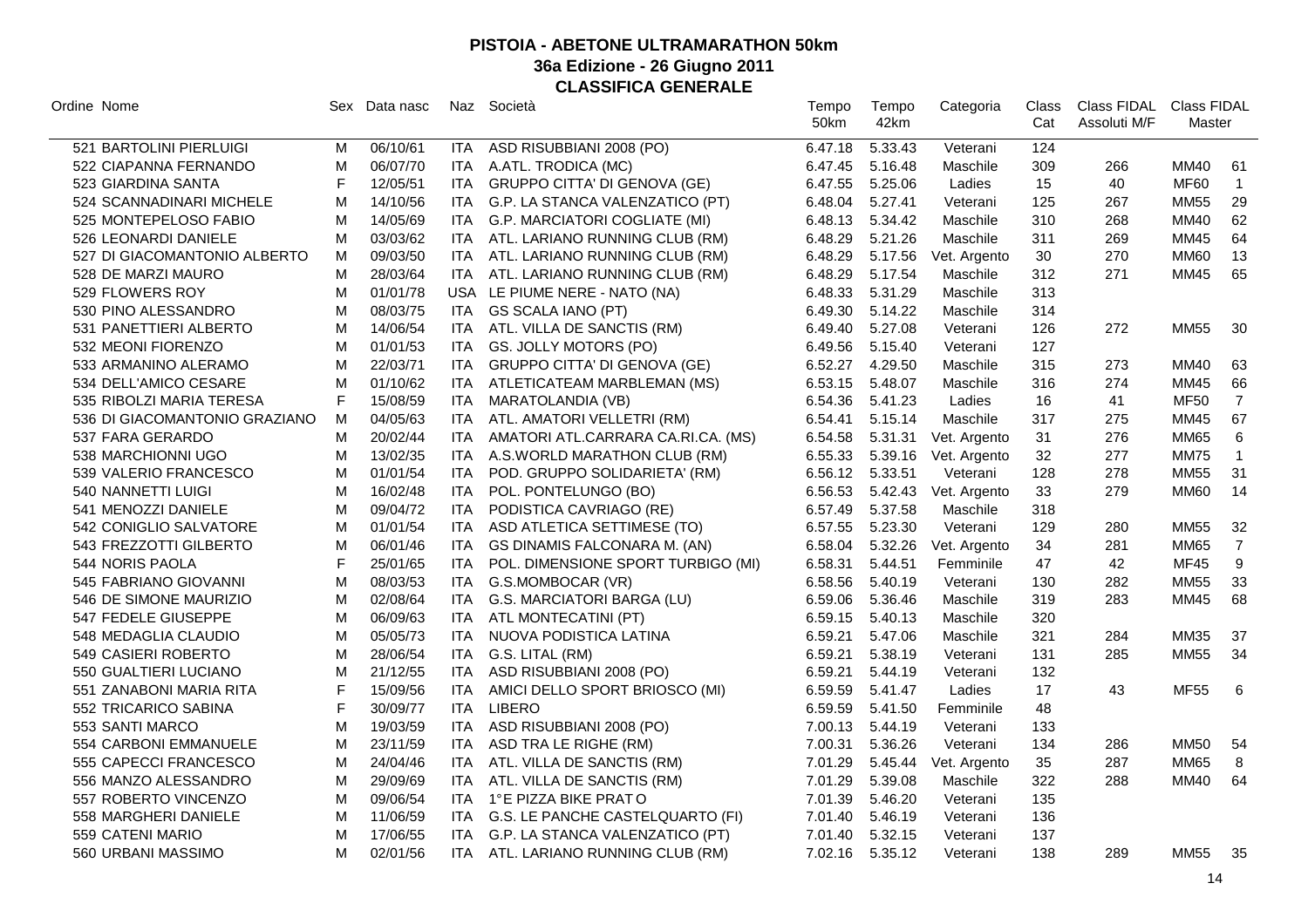| Ordine Nome               |              | Sex Data nasc | Naz        | Società                              | Tempo<br>50km    | Tempo<br>42km   | Categoria    | Class<br>Cat | Class FIDAL Class FIDAL<br>Assoluti M/F |             | Master         |  |
|---------------------------|--------------|---------------|------------|--------------------------------------|------------------|-----------------|--------------|--------------|-----------------------------------------|-------------|----------------|--|
| 561 MOI MARCO             | М            | 11/12/79      |            | ITA ATL. LARIANO RUNNING CLUB (RM)   | 7.02.16          | 5.35.10         | Maschile     | 323          |                                         |             |                |  |
| 562 CARLETTI CLAUDIA      | $\mathsf{F}$ | 22/07/69      |            | ITA ATLETICA MARCIATORI MUGELLO (FI) | 7.02.33          | 5.42.15         | Femminile    | 49           |                                         |             |                |  |
| 563 BRESCHI MASSIMO       | M            | 19/09/58      |            | ITA A.S.C.D. SILVANO FEDI (PT)       | 7.02.45          | 5.27.27         | Veterani     | 139          | 290                                     | <b>MM50</b> | 55             |  |
| 564 GRECO DOMENICO        | M            | 23/08/64      |            | ITA NUOVA PODISTICA LATINA           | 7.03.50          | 5.47.09         | Maschile     | 324          | 291                                     | <b>MM45</b> | 69             |  |
| 565 CIONI MASSIMILIANO    | M            | 08/11/66      |            | ITA AUSONIA CLUB SESTO F. (FI)       | 7.04.29          | 5.36.33         | Maschile     | 325          |                                         |             |                |  |
| 566 FUNGHI ENZO           | M            | 03/08/41      |            | ITA ATL PERIGNANO (PI)               | 7.04.29          | 5.36.20         | Vet. Argento | 36           | 292                                     | <b>MM70</b> | $\overline{2}$ |  |
| 567 FREDDUCCI ANTONIO     | M            | 16/08/60      |            | ITA LIBERO                           | 7.04.38          | 5.39.06         | Veterani     | 140          |                                         |             |                |  |
| 568 MARCHETTI VINCENZO    | M            | 05/06/48      |            | ITA S.S. TRIONFO LIGURE (GE)         | 7.05.04          | 5.39.54         | Vet. Argento | 37           | 293                                     | MM60        | 15             |  |
| 569 CANEPA AURELIANO      | M            | 24/09/70      |            | ITA POD. GRUPPO SOLIDARIETA' (RM)    | 7.05.25          | 5.45.34         | Maschile     | 326          | 294                                     | <b>MM40</b> | 65             |  |
| 570 NICCOLAI BRUNELLO     | M            | 30/04/57      |            | ITA VERSILIA SPORT (LU)              | 7.05.50          | 5.41.26         | Veterani     | 141          | 295                                     | MM50        | 56             |  |
| 571 MORICO ROMOLO         | M            | 15/09/50      |            | ITA S.E.F. STAMURA (AN)              | 7.06.50          | 5.45.47         | Vet. Argento | 38           | 296                                     | <b>MM60</b> | 16             |  |
| 572 DALL'AVO MARCOGINO    | M            | 27/03/59      |            | ITA U. POL POLICIANO (AR)            | 7.09.41          | 5.47.03         | Veterani     | 142          |                                         |             |                |  |
| 573 RONDONI LUISELLA      | $\mathsf F$  | 25/09/69      |            | ITA U. POL POLICIANO (AR)            | 7.09.41          | 5.46.26         | Femminile    | 50           |                                         |             |                |  |
| 574 BALASSINI ANGELO      | M            | 02/08/45      | ITA        | POL. ACQUADELA BOLOGNA (BO)          | 7.10.00          | 5.47.19         | Vet. Argento | 39           | 297                                     | MM65        | 9              |  |
| 575 STUGART STEPHEN       | M            | 01/01/69      |            | USA LE PIUME NERE - NATO (NA)        | 7.10.12 5.43.25  |                 | Maschile     | 327          |                                         |             |                |  |
| 576 DU BIEN SEN           | M            | 28/11/55      |            | VIE PODISTICA CAVRIAGO (RE)          |                  | 7.11.06 5.52.06 | Veterani     | 143          |                                         |             |                |  |
| 577 MORANDIN LUCIANO      | M            | 07/10/47      |            | ITA ATL.FOREDIL MACCHINE PADOVA (PD) | 7.11.06          | 5.52.32         | Vet. Argento | 40           | 298                                     | <b>MM60</b> | 17             |  |
| 578 SENATORI CARLO        | M            | 07/09/53      |            | ITA CRAL DIP.COMUNALI FI             | 7.12.22  5.42.32 |                 | Veterani     | 144          |                                         |             |                |  |
| 579 MARIANI LILIANA       | $\mathsf F$  | 06/04/59      |            | ITA GS CIONAMARKET MARCIATORI (PI)   | 7.13.07          | 5.47.27         | Ladies       | 18           |                                         |             |                |  |
| 580 DE ROSA CARLO         | M            | 23/03/51      |            | ITA G.P. LA STANCA VALENZATICO (PT)  | 7.13.27          | 5.54.33         | Vet. Argento | 41           | 299                                     | <b>MM60</b> | 18             |  |
| 581 VECCHI BRUNO          | M            | 16/07/49      |            | ITA G.S. CITTANOVA (MO)              | 7.14.11          | 5.50.33         | Vet. Argento | 42           | 300                                     | <b>MM60</b> | 19             |  |
| 582 MORELLI MASSIMILIANO  | M            | 27/11/67      |            | ITA ATL PERIGNANO (PI)               | 7.14.11          | 5.50.32         | Maschile     | 328          | 301                                     | <b>MM40</b> | 66             |  |
| 583 COSTA ZACCARELLI RINO | M            | 19/08/52      |            | ITA LIBERO                           | 7.14.11          | 5.49.59         | Veterani     | 145          |                                         |             |                |  |
| 584 CARLOTTI GIULIANO     | M            | 01/04/53      |            | ITA GS CIONAMARKET MARCIATORI (PI)   | 7.15.03          | 5.44.32         | Veterani     | 146          |                                         |             |                |  |
| 585 GAMBELLI FERDINANDO   | M            | 04/04/50      |            | ITA S.E.F. STAMURA (AN)              | 7.15.29          | 5.50.17         | Vet. Argento | 43           | 302                                     | MM60        | 20             |  |
| 586 BELLIN SAMUEL         | M            | 15/10/74      |            | ITA A.S.D. C.R. COLLI ALTI (FI)      | 7.15.32          | 6.00.25         | Maschile     | 329          |                                         |             |                |  |
| 587 GRASSI LUIGI          | M            | 29/11/52      | ITA        | POL. 29 MARTIRI FIGLINE (PO)         | 7.16.55          | 5.58.55         | Veterani     | 147          |                                         |             |                |  |
| 588 INNOCENTI CLAUDIO     | M            | 27/02/51      |            | ITA A.S.C.D. SILVANO FEDI (PT)       | 7.17.07          | 5.48.12         | Vet. Argento | 44           | 303                                     | <b>MM60</b> | 21             |  |
| 589 RIVELLI ANTARES       | $\mathsf F$  | 01/01/60      |            | ITA G.S. MAIANO FIESOLE (FI)         | 7.17.12 5.56.28  |                 | Ladies       | 19           |                                         |             |                |  |
| 590 CALLEDDA FRANCESCO    | M            | 22/02/38      |            | ITA AS SURVIVAL CAGLIARI             | 7.17.14          | 5.57.14         | Vet. Argento | 45           | 304                                     | <b>MM70</b> | 3              |  |
| 591 RINALDI ALESSANDRO    | M            | 14/06/52      |            | ITA G.P. MASSA E COZZILE (PT)        | 7.17.31          | 6.04.38         | Veterani     | 148          |                                         |             |                |  |
| 592 DELL'AIA SALVATORE    | M            | 10/12/50      |            | ITA LIBERO                           | 7.18.19          | 5.55.10         | Vet. Argento | 46           |                                         |             |                |  |
| 593 MANETTI PATRIZIO      | M            | 29/04/59      | ITA        | POD. FATTORI QUARRATA (PT)           | 7.19.14          | 5.56.39         | Veterani     | 149          |                                         |             |                |  |
| 594 ANSELMI GRAZIANO      | M            | 01/01/55      |            | ITA GS. JOLLY MOTORS (PO)            | 7.19.14          | 5.49.05         | Veterani     | 150          |                                         |             |                |  |
| 595 PASCARELLA RAFFAELE   | M            | 07/12/53      |            | ITA G.P. LA STANCA VALENZATICO (PT)  | 7.21.17          | 6.00.01         | Veterani     | 151          | 305                                     | <b>MM55</b> | 36             |  |
| 596 BERTINI SERGIO        | м            | 01/01/67      |            | ITA ATL MONTECATINI (PT)             | 7.21.35          | 5.32.24         | Maschile     | 330          |                                         |             |                |  |
| 597 CAZZULANI FILIPPO     | M            | 28/06/71      | ITA        | ASD BIKE & RUN (CR)                  | 7.21.38          | 6.02.27         | Maschile     | 331          | 306                                     | <b>MM40</b> | 67             |  |
| 598 GUERRIERI ELISA       | $\mathsf F$  | 16/10/70      | ITA        | ATLETICA ISOLA D'ELBA (LI)           | 7.21.41          | 6.01.24         | Femminile    | 51           | 44                                      | <b>MF40</b> | 10             |  |
| 599 PALMIGIANO CARMELO    | M            | 20/07/49      | ITA.       | GP C.A.I. PISTOIA (PT)               | 7.22.09          | 6.01.30         | Vet. Argento | 47           | 307                                     | <b>MM60</b> | 22             |  |
| 600 BERRUGI FRANCA        | F            | 08/02/64      | <b>ITA</b> | GP C.A.I. PISTOIA (PT)               | 7.22.09          | 6.01.34         | Femminile    | 52           | 45                                      | <b>MF45</b> | 10             |  |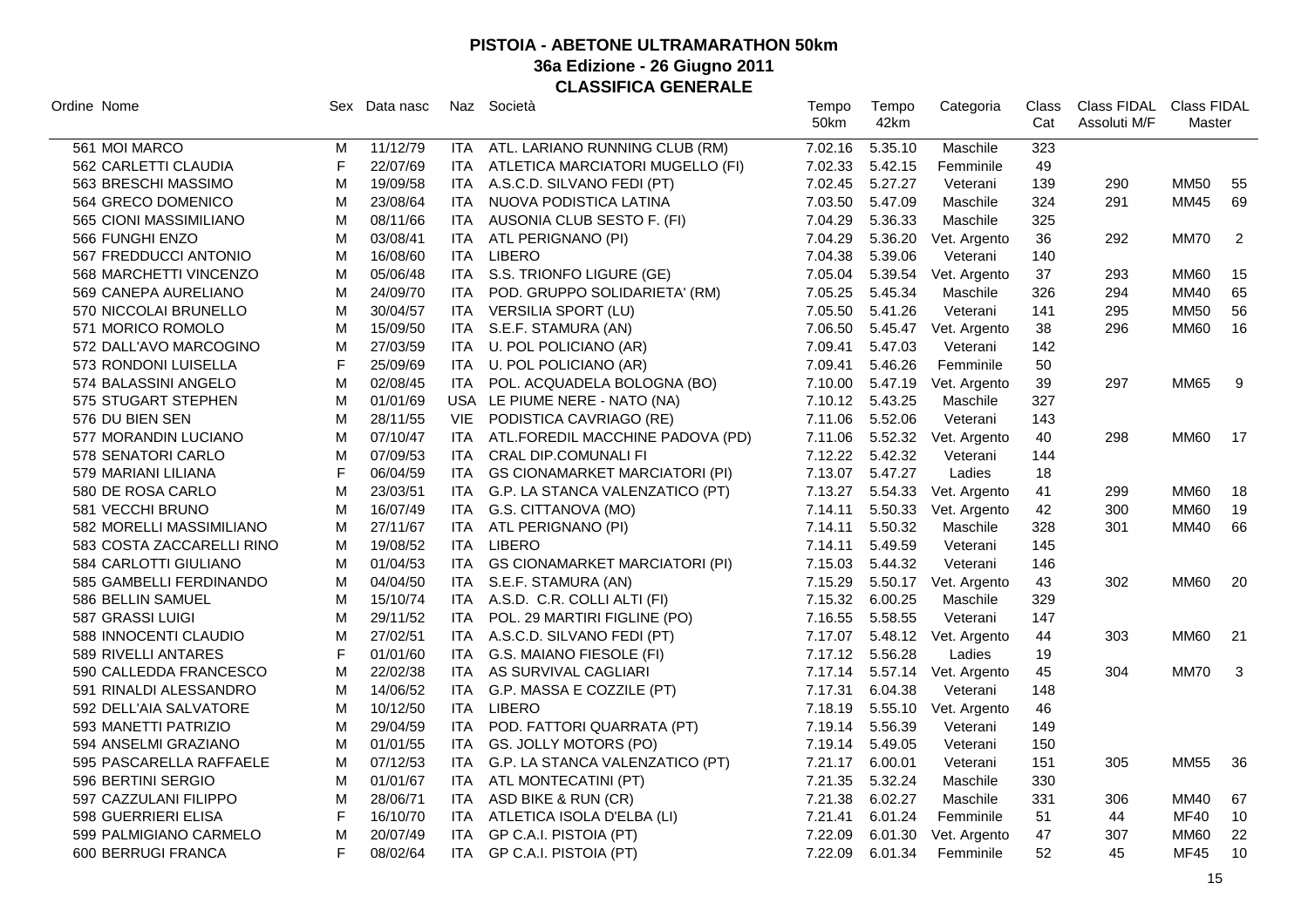| Ordine Nome                 |             | Sex Data nasc |            | Naz Società                           | Tempo<br>50km | Tempo<br>42km | Categoria    | Class<br>Cat | Class FIDAL<br>Assoluti M/F | <b>Class FIDAL</b> | Master         |  |
|-----------------------------|-------------|---------------|------------|---------------------------------------|---------------|---------------|--------------|--------------|-----------------------------|--------------------|----------------|--|
| 601 CONTI MARIO             | м           | 24/01/51      |            | ITA FRAT. POPOLARE GRASSINA (FI)      | 7.23.27       | 5.57.33       | Vet. Argento | 48           |                             |                    |                |  |
| 602 NIEGO ANTONIO           | M           | 10/06/54      |            | ITA GR. POD. VALDALPONE (VR)          | 7.23.38       | 5.55.53       | Veterani     | 152          | 308                         | <b>MM55</b>        | 37             |  |
| 603 NARCISI RENATO          | M           | 04/12/39      |            | ITA ATL. VILLA DE SANCTIS (RM)        | 7.23.54       | 6.01.47       | Vet. Argento | 49           | 309                         | <b>MM70</b>        | $\overline{4}$ |  |
| 604 NAPOLETANO TEODORO      | M           | 19/06/64      |            | ITA RUNNERS CLUB LUCO DEI MARSI (AQ)  | 7.24.05       | 6.00.07       | Maschile     | 332          |                             |                    |                |  |
| 605 MASI MASSIMO            | M           | 25/07/67      |            | ITA CRAL POSTE FIRENZE                | 7.24.58       | 5.55.11       | Maschile     | 333          |                             |                    |                |  |
| 606 ERMINI FABIO            | M           | 01/01/68      |            | ITA G.S. MAIANO FIESOLE (FI)          | 7.24.58       | 5.53.16       | Maschile     | 334          |                             |                    |                |  |
| 607 MEREU FRANCO CARLO      | м           | 10/02/41      |            | ITA BREMA RUNNING TEAM (VE)           | 7.25.28       | 6.03.10       | Vet. Argento | 50           | 310                         | <b>MM70</b>        | 5              |  |
| 608 MIGNECO ANGELO          | M           | 05/11/59      |            | ITA ATL. VILLA DE SANCTIS (RM)        | 7.26.31       | 6.04.02       | Veterani     | 153          | 311                         | <b>MM50</b>        | 57             |  |
| 609 STAGNARO SERGIO         | M           | 02/10/58      |            | ITA G.S. MARATONETI DEL TIGULLIO (GE) | 7.27.30       | 5.57.50       | Veterani     | 154          | 312                         | <b>MM50</b>        | 58             |  |
| 610 MANDINI PATRIZIA        | $\mathsf F$ | 26/02/58      |            | ITA LIBERTAS OSTIA (RM)               | 7.28.10       | 6.10.44       | Ladies       | 20           |                             |                    |                |  |
| 611 BENETTI LUCA            | M           | 18/06/69      |            | ITA LIBERO                            | 7.28.55       | 6.10.08       | Maschile     | 335          |                             |                    |                |  |
| 612 MARLIANI MASSIMILIANO   | м           | 01/01/73      |            | ITA LIBERO                            | 7.30.43       | 6.09.26       | Maschile     | 336          |                             |                    |                |  |
| 613 CALAMAI MARCELLO        | M           | 02/11/45      | <b>ITA</b> | POL. 29 MARTIRI FIGLINE (PO)          | 7.30.48       | 6.03.54       | Vet. Argento | 51           |                             |                    |                |  |
| 614 CASTORO SAMUELE         | M           | 18/02/71      |            | ITA LIBERO                            | 7.30.56       | 5.50.18       | Maschile     | 337          |                             |                    |                |  |
| 615 TREVISAN STEFANO        | M           | 23/08/60      |            | ITA LIBERO                            | 7.30.56       | 5.50.41       | Veterani     | 155          |                             |                    |                |  |
| 616 DELGADO STEVE           | M           | 01/01/76      |            | USA LE PIUME NERE - NATO (NA)         | 7.30.56       | 6.13.41       | Maschile     | 338          |                             |                    |                |  |
| 617 NUCIFORA CORRADINA      | $\mathsf F$ | 11/08/61      |            | ITA PETTINELLI SPORT (VE)             | 7.32.49       | 6.05.02       | Ladies       | 21           | 46                          | <b>MF50</b>        | 8              |  |
| <b>618 PAULING STEPHEN</b>  | M           | 01/01/65      |            | USA LE PIUME NERE - NATO (NA)         | 7.32.49       | 6.05.06       | Maschile     | 339          |                             |                    |                |  |
| 619 BONETTI FRANCESCO       | M           | 18/01/69      |            | ITA LIBERO                            | 7.32.54       | 6.09.17       | Maschile     | 340          |                             |                    |                |  |
| 620 CATANI CARLOTTA         | F           | 12/04/71      |            | ITA UISP PRATO (PO)                   | 7.32.54       | 6.09.16       | Femminile    | 53           |                             |                    |                |  |
| 621 ANCORA VITO PIERO       | M           | 27/06/53      | ITA.       | PRO PATRIA CUS MILANO                 | 7.33.03       | 6.14.14       | Veterani     | 156          | 313                         | <b>MM55</b>        | 38             |  |
| 622 MANZI MASSIMILIANO      | M           | 08/08/65      | ITA        | <b>LBM SPORT ROMA</b>                 | 7.33.04       | 6.09.23       | Maschile     | 341          | 314                         | <b>MM45</b>        | 70             |  |
| 623 GIUBILO FABRIZIO        | M           | 25/02/64      | ITA        | ATL. VILLA DE SANCTIS (RM)            | 7.33.10       | 6.04.09       | Maschile     | 342          | 315                         | MM45               | 71             |  |
| 624 DI GREGORIO ENRICO      | M           | 15/07/60      |            | ITA NUOVA PODISTICA LATINA            | 7.33.35       | 5.45.37       | Veterani     | 157          | 316                         | <b>MM50</b>        | 59             |  |
| 625 PIERONI SIMONE          | M           | 10/04/87      |            | ITA GS CIONAMARKET MARCIATORI (PI)    | 7.34.03       | 6.00.40       | Maschile     | 343          |                             |                    |                |  |
| 626 ZULLO VALENTINA         | $\mathsf F$ | 01/01/76      |            | ITA G.S. MAIANO FIESOLE (FI)          | 7.34.09       | 6.07.21       | Femminile    | 54           |                             |                    |                |  |
| 627 MASSARI GRETA           | F           | 27/03/70      |            | ITA PICO RUNNERS (MO)                 | 7.34.45       | 6.11.58       | Femminile    | 55           | 47                          | <b>MF40</b>        | 11             |  |
| 628 FINIGUERRA FAUSTO       | M           | 30/08/70      |            | ITA PICO RUNNERS (MO)                 | 7.34.45       | 6.11.57       | Maschile     | 344          | 317                         | <b>MM40</b>        | 68             |  |
| 629 VERDENELLI NAZZARENO    | м           | 04/09/50      |            | ITA S.E.F. STAMURA (AN)               | 7.35.11       | 6.02.46       | Vet. Argento | 52           | 318                         | MM60               | 23             |  |
| 630 GIANNECCHINI ORESTE     | M           | 14/10/39      |            | ITA PODISTICA OSTIA (ROMA)            | 7.37.27       | 6.06.42       | Vet. Argento | 53           |                             |                    |                |  |
| 631 MARI ROBERTO            | M           | 12/06/60      |            | ITA LE LUMACHE (PO)                   | 7.38.55       | 6.11.04       | Veterani     | 158          |                             |                    |                |  |
| 632 POGGI CLAUDIA           | F           | 31/10/64      |            | ITA LE LUMACHE (PO)                   | 7.38.55       | 6.10.53       | Femminile    | 56           |                             |                    |                |  |
| 633 GUIDI DANIELE           | M           | 26/04/62      |            | ITA LUPI D'APPENNINO (PO)             | 7.39.16       | 6.09.21       | Maschile     | 345          |                             |                    |                |  |
| 634 TUCI MASSIMO            | M           | 09/12/68      |            | ITA A.S.C.D. SILVANO FEDI (PT)        | 7.40.02       | 6.12.52       | Maschile     | 346          | 319                         | <b>MM40</b>        | 69             |  |
| 635 BERNABEI NADIA          | $\mathsf F$ | 11/09/64      |            | ITA ATL. VILLA DE SANCTIS (RM)        | 7.41.52       | 6.20.44       | Femminile    | 57           | 48                          | <b>MF45</b>        | 11             |  |
| 636 MALACARI GIOVANBATTISTA | M           | 02/01/50      |            | ITA ATL. VILLA DE SANCTIS (RM)        | 7.41.53       | 6.20.42       | Vet. Argento | 54           | 320                         | <b>MM60</b>        | 24             |  |
| 637 HUNGERFORD ERIC         | M           | 01/01/54      |            | USA LE PIUME NERE - NATO (NA)         | 7.45.59       | 6.28.54       | Veterani     | 159          |                             |                    |                |  |
| 638 ANANIA ALBERTO          | м           | 08/04/61      |            | ITA LIBERO                            | 7.46.10       | 6.12.59       | Veterani     | 160          |                             |                    |                |  |
| 639 BOLDRIN ADRIANO         | M           | 29/02/52      | ITA.       | ATL. RIVIERA DEL BRENTA (VE)          | 7.46.18       | 6.23.48       | Veterani     | 161          | 321                         | <b>MM55</b>        | 39             |  |
| 640 BUSSA VITO              | M           | 21/10/65      | ITA.       | G.P. MARCIATORI COGLIATE (MI)         | 7.47.00       | 6.11.09       | Maschile     | 347          | 322                         | MM45               | 72             |  |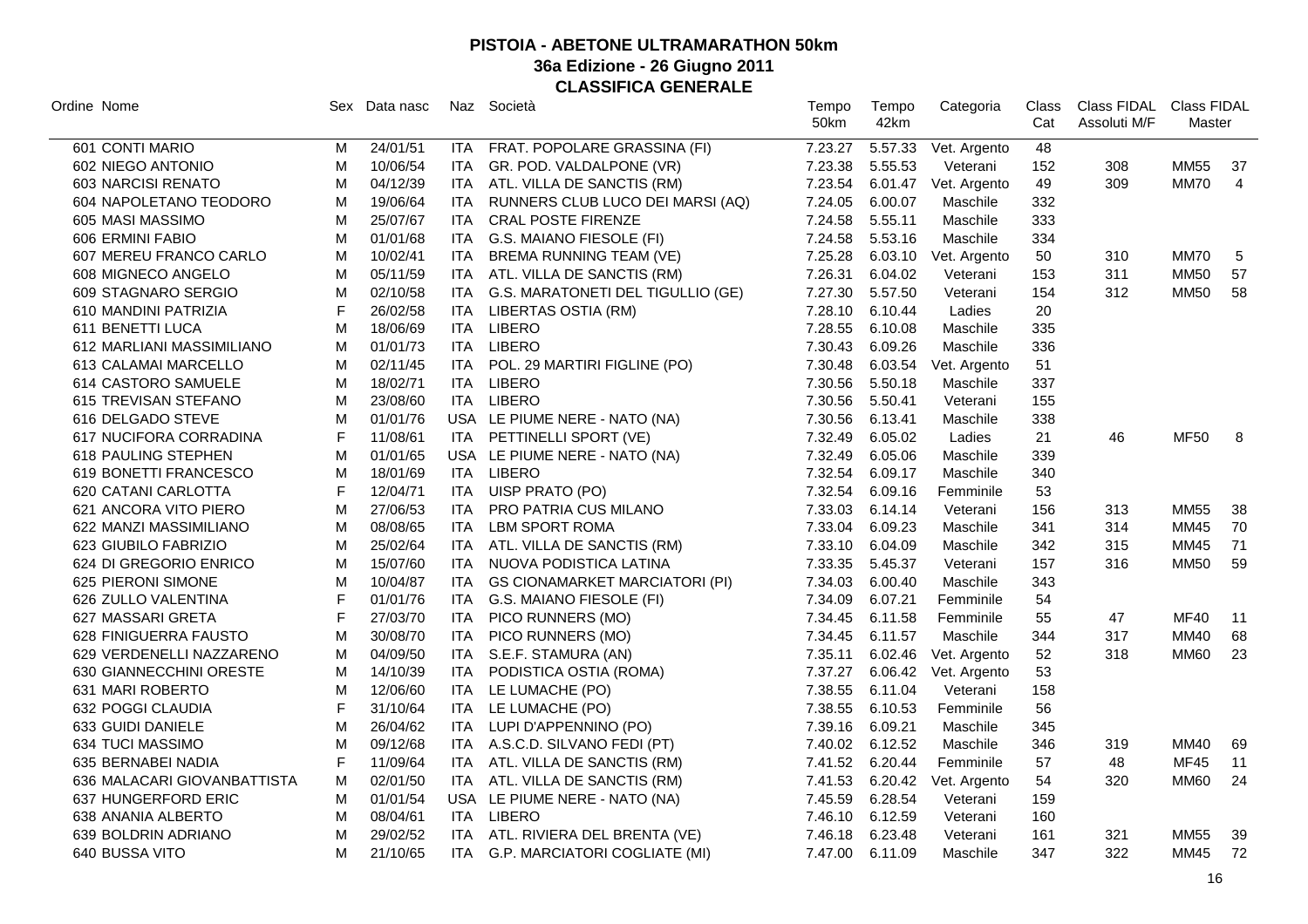| Ordine Nome                  |              | Sex Data nasc |            | Naz Società                           | Tempo<br>50km | Tempo<br>42km   | Categoria    | Class<br>Cat | Class FIDAL Class FIDAL<br>Assoluti M/F | Master      |                |
|------------------------------|--------------|---------------|------------|---------------------------------------|---------------|-----------------|--------------|--------------|-----------------------------------------|-------------|----------------|
| 641 INTROCASO ISABELLA       | F            | 30/06/76      |            | ITA AMICI DELLO SPORT BRIOSCO (MI)    | 7.47.00       | 6.11.08         | Femminile    | 58           | 49                                      | <b>MF35</b> | 9              |
| 642 PRETO PAOLA              | $\mathsf F$  | 01/01/78      |            | ITA LE PIUME NERE - NATO (NA)         | 7.48.38       | 6.28.51         | Femminile    | 59           |                                         |             |                |
| 643 PACCHIAROTTI NATONYA     | F            | 01/01/78      |            | USA LE PIUME NERE - NATO (NA)         | 7.48.38       | 6.32.24         | Femminile    | 60           |                                         |             |                |
| 644 AUSTIN ANNA              | F            | 01/01/77      |            | GBR LE PIUME NERE - NATO (NA)         | 7.48.38       | 6.32.23         | Femminile    | 61           |                                         |             |                |
| 645 RAZZARI CARLO MICHELE    | M            | 28/06/49      |            | ITA ROAD RUNNERS CLUB MILANO (MI)     | 7.49.05       | 6.10.06         | Vet. Argento | 55           | 323                                     | <b>MM60</b> | 25             |
| 646 MOTTA ISOLANO            | M            | 01/09/37      | ITA        | ROAD RUNNERS CLUB MILANO (MI)         | 7.49.07       | 6.10.11         | Vet. Argento | 56           | 324                                     | <b>MM70</b> | 6              |
| 647 AQUILANI MASSIMO         | M            | 23/03/63      | ITA        | MARATHON CLUB CITTA' DI CASTELLO (PG) | 7.49.59       | 6.26.53         | Maschile     | 348          | 325                                     | <b>MM45</b> | 73             |
| 648 DELL'OCA ANTONIO         | м            | 17/01/43      |            | ITA AMICI DELLO SPORT BRIOSCO (MI)    | 7.49.59       | 6.27.08         | Vet. Argento | 57           | 326                                     | <b>MM65</b> | 10             |
| 649 FARRUGGIO ALESSIO        | M            | 09/02/70      |            | ITA LIBERO                            | 7.52.14       | 6.29.16         | Maschile     | 349          |                                         |             |                |
| 650 ALOISI GIAMPAOLO         | M            | 25/03/55      |            | ITA G.S.MOMBOCAR (VR)                 | 7.52.50       | 6.52.32         | Veterani     | 162          | 327                                     | <b>MM55</b> | 40             |
| 651 PANICHI SILVANO          | M            | 23/10/46      | ITA        | MISERICORDIA AGLIANESE (PT)           | 7.53.13       | 6.08.06         | Vet. Argento | 58           |                                         |             |                |
| 652 MAESTRIPIERI FIORELLO    | M            | 29/07/37      |            | ITA GP CAMPIGLIO (PT)                 | 7.53.13       | 6.19.39         | Vet. Argento | 59           |                                         |             |                |
| 653 LICCARDI MARIO           | M            | 30/05/44      |            | ITA ATL. CALDERARA TECNOPLAST (BO)    | 7.54.05       | 6.16.20         | Vet. Argento | 60           | 328                                     | <b>MM65</b> | 11             |
| 654 BARATELLA MASSIMO        | M            | 28/09/67      |            | ITA SALCUS S.M.M. (RO)                | 7.54.15       | 6.18.10         | Maschile     | 350          | 329                                     | <b>MM40</b> | 70             |
| 655 GHINATTI GIANLUCA        | M            | 25/07/64      |            | ITA SALCUS S.M.M. (RO)                | 7.54.15       | 6.18.08         | Maschile     | 351          |                                         |             |                |
| 656 MARCHETTI FABIO          | M            | 20/08/57      |            | ITA ATL. VILLA DE SANCTIS (RM)        |               | 7.56.04 6.22.57 | Veterani     | 163          | 330                                     | <b>MM50</b> | 60             |
| 657 VECCHI GRAZIA            | $\mathsf{F}$ | 16/11/62      | ITA        | PODISTICA OSTIA (ROMA)                | 7.57.16       | 6.28.59         | Femminile    | 62           |                                         |             |                |
| 658 DI NELLA ANNA            | F            | 18/02/63      | ITA        | PODISTICA OSTIA (ROMA)                | 7.57.16       | 6.29.01         | Femminile    | 63           |                                         |             |                |
| 659 PAVAN ROMANO             | M            | 17/07/36      |            | ITA VECIO GAT TREVISO (TV)            | 7.57.55       | 6.35.14         | Vet. Argento | 61           | 331                                     | <b>MM75</b> | 2              |
| 660 FANTI UGO                | M            | 12/09/46      |            | ITA GP C.A.I. PISTOIA (PT)            | 7.59.09       | 6.32.02         | Vet. Argento | 62           |                                         |             |                |
| 661 PANICO RAFFAELE          | M            | 27/07/60      |            | ITA RUNNERS ALTO RENO (BO)            | 7.59.59       | 6.13.51         | Veterani     | 164          |                                         |             |                |
| 662 MOLINA LUXON             | M            | 01/01/83      |            | USA LE PIUME NERE - NATO (NA)         | 8.02.15       | 6.32.34         | Maschile     | 352          |                                         |             |                |
| 663 GAVAZZENI GIOVANNA CARLA | $\mathsf{F}$ | 22/03/54      |            | ITA CLUB PANTERA ROSA (BG)            | 8.02.22       | 6.38.52         | Ladies       | 22           | 50                                      | <b>MF55</b> | $\overline{7}$ |
| 664 SAU SABRINA              | F            | 07/11/64      |            | ITA MARATHON CLUB ORISTANO (OR)       | 8.02.56       | 6.30.42         | Femminile    | 64           | 51                                      | <b>MF45</b> | 12             |
| 665 TUMBARINU EVANGELINA     | F            | 11/09/63      |            | ITA MARATHON CLUB ORISTANO (OR)       | 8.02.56       | 6.30.41         | Femminile    | 65           | 52                                      | <b>MF45</b> | 13             |
| 666 CERNUSCHI ANTONIO        | M            | 29/12/40      |            | ITA RUNNERS BERGAMO (BG)              | 8.05.09       | 6.25.06         | Vet. Argento | 63           | 332                                     | <b>MM70</b> | $\overline{7}$ |
| 667 INTERBARTOLO GIOVANNI    | M            | 20/09/49      | ITA        | LE PIUME NERE - NATO (NA)             | 8.06.52       | 6.32.32         | Vet. Argento | 64           |                                         |             |                |
| 668 GIUSTI PAOLO             | M            | 28/03/46      | ITA        | <b>UISP FIRENZE</b>                   | 8.06.59       | 6.39.41         | Vet. Argento | 65           |                                         |             |                |
| 669 MANCINI GABRIELE         | M            | 07/05/57      |            | ITA LIBERO                            | 8.07.33       | 6.37.49         | Veterani     | 165          |                                         |             |                |
| 670 CATALANO ANTONIO         | M            | 14/08/72      |            | ITA A.S.D. MEDITERRANEA OSTIA (RM)    | 8.10.36       | 6.31.49         | Maschile     | 353          | 333                                     | <b>MM35</b> | 38             |
| 671 FISICHELLA SERGIO        | M            | 04/06/66      |            | ITA A.S.P.D. NO AL DOPING (RG)        |               | 8.12.32 6.39.32 | Maschile     | 354          |                                         |             |                |
| 672 FRANZINU ANTONELLA       | F            | 13/09/65      |            | ITA MARATHON CLUB ORISTANO (OR)       | 8.12.35       | 6.40.25         | Femminile    | 66           | 53                                      | <b>MF45</b> | 14             |
| 673 SEGHI MARCO              | M            | 12/04/56      |            | ITA A.S.C.D. SILVANO FEDI (PT)        | 8.12.35       | 6.40.27         | Veterani     | 166          |                                         |             |                |
| 674 SCHIAVONI AUGUSTO        | м            | 31/12/57      |            | ITA ATL. MAXICAR CIVITANOVA M. (MC)   | 8.14.19       | 6.38.05         | Veterani     | 167          | 334                                     | <b>MM50</b> | 61             |
| 675 GRAMACCIONI TARCISIO     | M            | 31/10/66      |            | ITA ATL. MAXICAR CIVITANOVA M. (MC)   | 8.14.19       | 6.38.01         | Maschile     | 355          | 335                                     | <b>MM45</b> | 74             |
| 676 STACCHIOTTI MASSIMO      | M            | 08/06/54      |            | ITA ATL. MAXICAR CIVITANOVA M. (MC)   | 8.14.19       | 6.38.02         | Veterani     | 168          | 336                                     | <b>MM55</b> | 41             |
| 677 BALLARINO MICHELE        | M            | 25/03/61      |            | ITA ATL. SAN MARCO BUSTO ARSIZIO (VA) | 8.15.21       | 6.40.08         | Veterani     | 169          | 337                                     | <b>MM50</b> | 62             |
| 678 MULINACCI DANIELE        | M            | 13/09/49      | ITA.       | POL. PRATO NORD                       | 8.16.27       | 6.40.17         | Vet. Argento | 66           |                                         |             |                |
| 679 GALARDI PAOLA            | F            | 29/06/60      | <b>ITA</b> | POL. PRATO NORD                       | 8.16.27       | 6.40.13         | Ladies       | 23           |                                         |             |                |
| 680 DE NEGRI STEFANO         | M            | 28/01/62      | ITA.       | ATL. VILLORBA (TV)                    | 8.18.21       | 6.34.17         | Maschile     | 356          | 338                                     | MM45        | 75             |